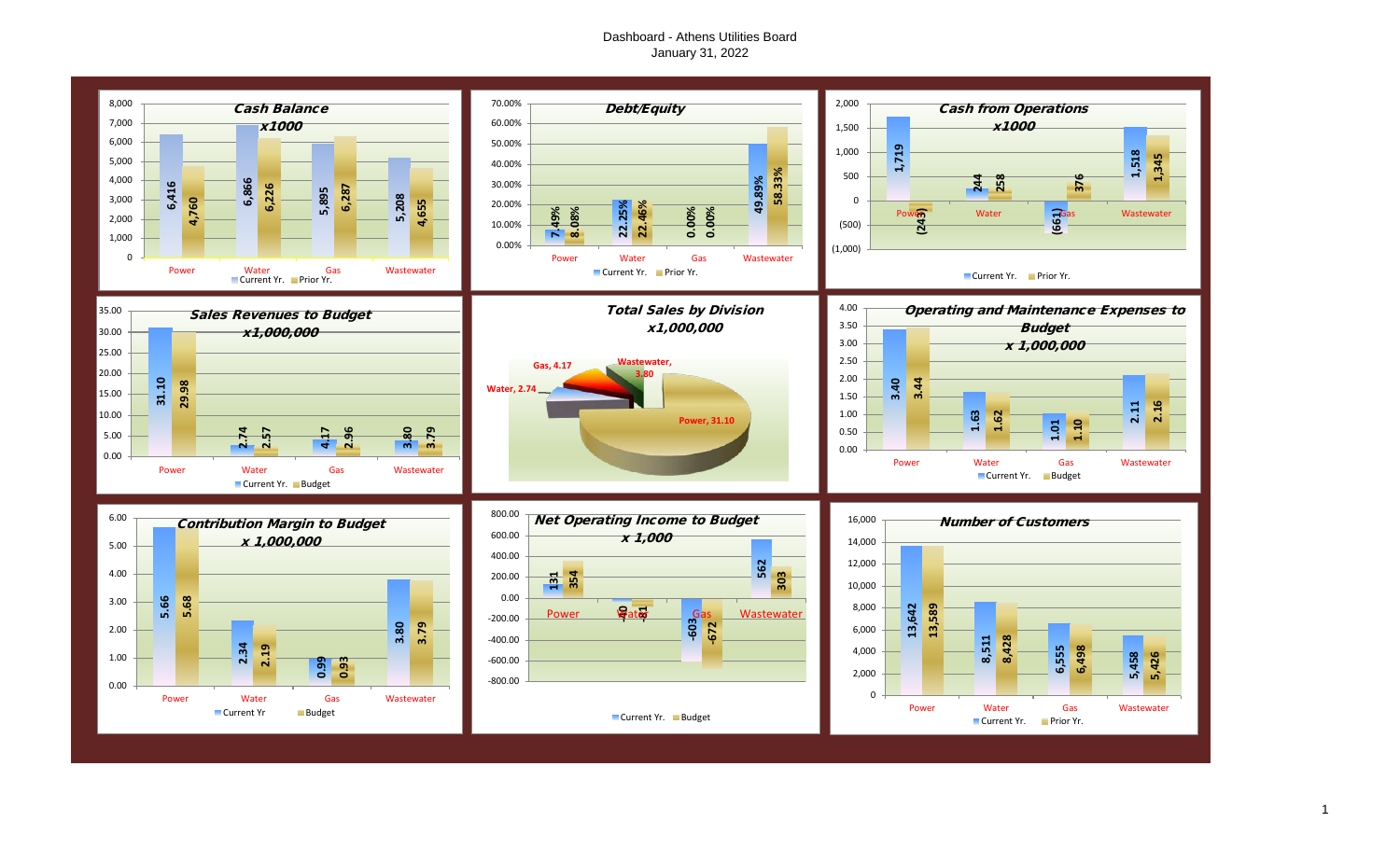#### **Athens Utilities Board Combined Balance Sheet (000 Omitted) January 31, 2022**

|                                         | January 31, 2022       | <b>Prior Year</b>      | <b>Change</b>      |
|-----------------------------------------|------------------------|------------------------|--------------------|
| <b>Current Assets</b>                   | \$34.469               | \$30.905               | \$3,564            |
| Long-Term Assets<br><b>Total Assets</b> | \$117,867<br>\$152,336 | \$118.794<br>\$149,699 | (\$927)<br>\$2,637 |
| <b>Current Liabilities</b>              | \$7,292                | \$5.914                | \$1,378            |
| Long-Term Liabilities                   | \$26,384               | \$26,714               | (\$330)            |
| Net Assets                              | \$118,660              | \$117.071              | \$1,589            |
| <b>Total Liabilities and Net Assets</b> | \$152,336              | \$149,699              | \$2,637            |

#### **Athens Utilities Board Combined Profit and Loss Statement (000 Omitted)**

# **January 31, 2022**

|                                       |                         | YEAR-TO-DATE      |                 |                         |                   | <b>BUDGET</b>   |               |               |                 |
|---------------------------------------|-------------------------|-------------------|-----------------|-------------------------|-------------------|-----------------|---------------|---------------|-----------------|
|                                       | <b>YTD</b>              | <b>YTD</b>        | <b>Variance</b> | Month                   | Month             | <b>Variance</b> | Annual        | <b>YTD</b>    | <b>Variance</b> |
|                                       | <i>January 31, 2022</i> | <b>Prior Year</b> |                 | <i>January 31, 2022</i> | <b>Prior Year</b> |                 | <b>Budget</b> | <b>Budget</b> |                 |
| <b>Sales Revenue</b>                  | \$41,421                | \$38,410          | \$3,010         | \$6,421                 | \$6,245           | \$176           | \$68,435      | \$39,300      | \$2,121         |
| Cost of Goods Sold                    | \$29,014                | \$25,970          | (\$3,044)       | \$5,003                 | \$4,047           | (\$956)         | \$47,125      | \$26,705      | (\$2,309)       |
| <b>Contribution Margin</b>            | \$12,407                | \$12,440          | ( \$33)         | \$1,418                 | \$2,198           | (\$780)         | \$21,309      | \$12,595      | (\$188)         |
| Operating and Maintenance Expenses    | \$7,795                 | \$8,026           | \$231           | \$1,122                 | \$1,485           | \$363           | \$13,110      | \$8,500       | \$706           |
| Depreciation and Taxes Equivalents    | \$4,536                 | \$4,356           | (\$180)         | \$657                   | \$616             | (\$40)          | \$6,256       | \$4,190       | (\$345)         |
| <b>Total Operating Expenses</b>       | \$12,330                | \$12,382          | \$51            | \$1,779                 | \$2,102           | \$323           | \$19,366      | \$12,691      | \$360           |
| <b>Net Operating Income</b>           | \$77                    | \$58              | \$18            | ( \$361)                | \$96              | (\$457)         | \$1,943       | (\$96)        | \$172           |
| Grants, Contributions & Extraordinary | \$123                   | \$65              | \$58            | \$14                    | \$1               | \$13            | \$504         | \$384         | (\$262)         |
| <b>Change in Net Assets</b>           | \$199                   | \$123             | \$76            | (\$347)                 | \$97              | (\$444)         | \$2,447       | \$289         | (\$90)          |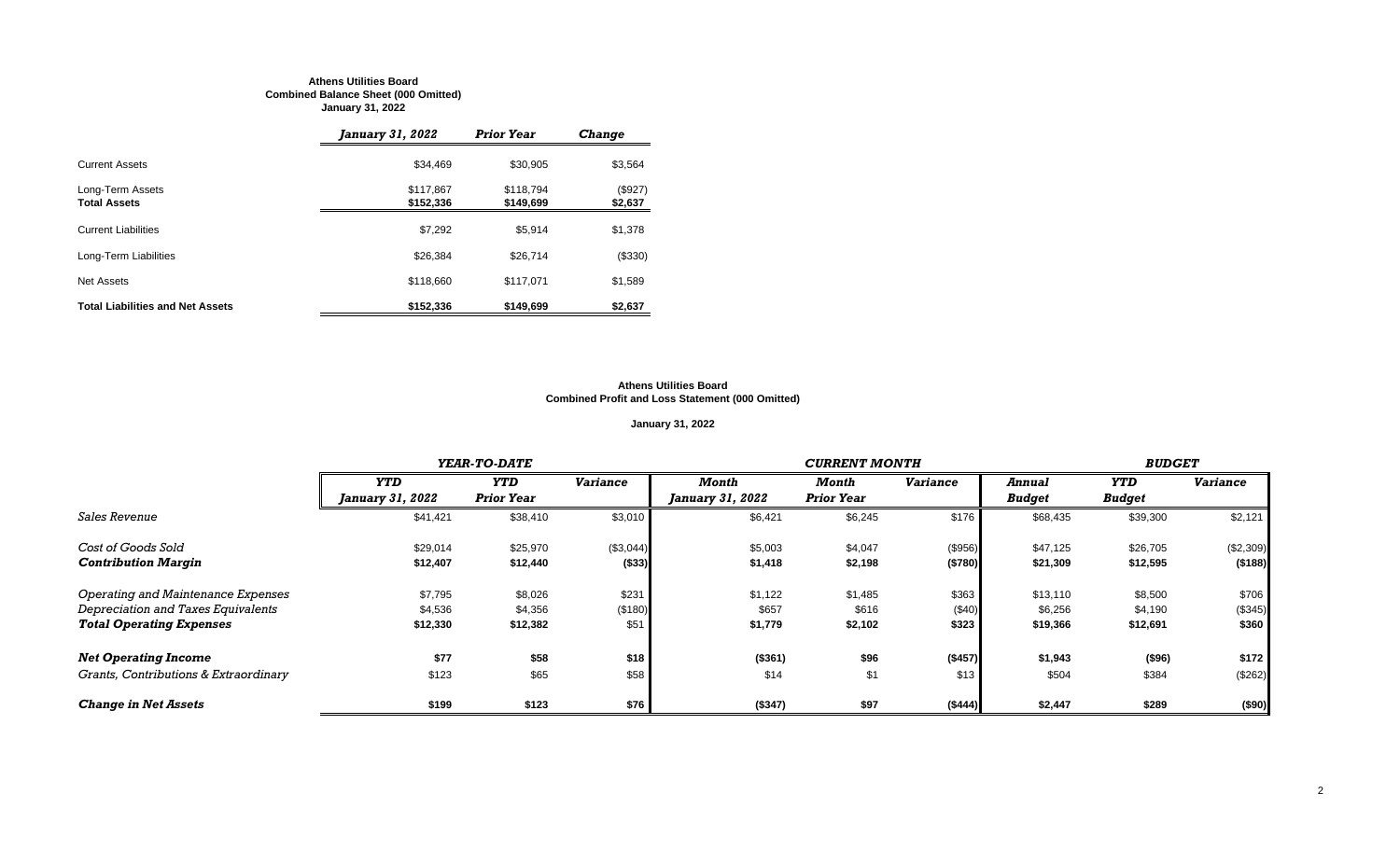# **Athens Utilities Board Financial Statement Synopsis 1/31/2022**

|                                             |                         |                      |                           |                      |        |                                                                                                              | (000 Omitted)   |                |              |          |                |          |              |        |             |                              |                         |                      |                              |                |
|---------------------------------------------|-------------------------|----------------------|---------------------------|----------------------|--------|--------------------------------------------------------------------------------------------------------------|-----------------|----------------|--------------|----------|----------------|----------|--------------|--------|-------------|------------------------------|-------------------------|----------------------|------------------------------|----------------|
|                                             |                         |                      | <b>Power</b>              |                      |        | <b>Water</b>                                                                                                 |                 |                |              | Gas      |                |          |              |        | Wastewater  |                              |                         | <b>Total</b>         |                              |                |
|                                             | Y-T-D<br><b>Current</b> | $Y-T-D$<br>Prior Yr. | $M-T-D$<br><b>Current</b> | $M-T-D$<br>Prior Yr. | Y-T-D  | Y-T-D<br>Current   Prior Yr. Current   Prior Yr. Current   Prior Yr. Current   Prior Yr. Current   Prior Yr. | M-T-D           | M-T-D          | Y-T-D        | $Y-T-D$  | M-T-D          | $M-T-D$  | 4-T-D        | Y-T-D  | $M-T-D$     | $M-T-D$<br>Current Prior Yr. | Y-T-D<br><b>Current</b> | $Y-T-D$<br>Prior Yr. | $M-T-D$<br>Current Prior Yr. | M-T-D          |
| Cash Balance                                | 6,416                   | 4,760                |                           |                      | 6,866  | 6,226                                                                                                        |                 |                | 5,895        | 6,287    |                |          | 5,208        | 4,655  |             |                              | 24,385                  | 21,928               |                              |                |
| <b>Working Capital</b>                      | 7,764                   | 8,785                |                           |                      | 7,824  | 7,134                                                                                                        |                 |                | 6,934        | 6,492    |                |          | 6,244        | 5,510  |             |                              | 28,766                  | 27,920               |                              |                |
| <b>Plant Assets</b>                         | 75,579                  | 73,502               |                           |                      | 33,959 | 34,047                                                                                                       |                 |                | 24,729       | 24,356   |                |          | 58,431       | 57,837 |             |                              | 192,697                 | 189,741              |                              |                |
| Debt                                        | 3,784                   | 4,040                |                           |                      | 4,765  | 4,801                                                                                                        |                 |                | $\Omega$     | $\Omega$ |                |          | 14,198       | 14,918 |             |                              | 22,747                  | 23,758               |                              |                |
| Net Assets (Net Worth)                      | 50,539                  | 49,975               |                           |                      | 21,414 | 21,375                                                                                                       |                 |                | 20,240       | 20,149   |                |          | 26,070       | 25,572 |             |                              | 118,263                 | 117,071              |                              |                |
| <b>Cash from Operations</b>                 | 1,719                   | (243)                | 631                       | (182)                | 244    | 258                                                                                                          | 114             | 25             | (661)        | 376      | 160            | 501      | 1,518        | 1,345  | 359         | 77                           | 2,820                   | 1,735                | 1,264                        | 421            |
| <b>Net Pension Liability</b>                | 2,948                   | 2,315                |                           |                      | 843    | 681                                                                                                          |                 |                | 593          | 482      |                |          | 1,160        | 685    |             |                              | 5,545                   | 4,164                |                              |                |
| Principal Paid on Debt {Lease Included} (1) | $\mathbf 0$             | $\Omega$             | $\Omega$                  | $\Omega$             | 114    | 113                                                                                                          | 16              | 16             | 0            | $\Omega$ | $\mathbf 0$    |          | 83           | 80     | 12          | 12                           | 197                     | 193                  | 28                           | 28             |
| New Debt-YTD                                | $\Omega$                | $\Omega$             | $\mathbf{0}$              | $\Omega$             | 0      | $\Omega$                                                                                                     | $\mathbf 0$     | $\Omega$       | $\Omega$     | $\Omega$ | 0              |          | $\mathbf{0}$ | 0      | 0           |                              | $\mathbf 0$             | $\Omega$             | $\overline{a}$               | $\sim$         |
| <b>Cash Invested in Plant</b>               | 1,823                   | 1,381                | 413                       | 118                  | (125)  | 737                                                                                                          | (15)            | 116            | 289          | 350      | 22             | 37       | 655          | 1,155  | 63          | 42                           | 2,641                   | 3,622                | 483                          | 313            |
| Cash Flow                                   | (38)                    | (1,639)              | 215                       | (302)                | 309    | (591)                                                                                                        | 125             | (107)          | (950)        | 42       | 138            | 464      | 774          | 136    | 284         | 24                           | 95                      | (2,052)              | 762                          | 79             |
| Sales                                       | 31,101                  | 29,252               | 4,500                     | 4,379                | 2,735  | 2,569                                                                                                        | 367             | 356            | 4,172        | 3,142    | 1,106          | 1,058    | 3,800        | 3,882  | 516         | 520                          | 41,809                  | 38,845               | 6,490                        | 6,314          |
| Cost of Goods Sold {COGS}                   | 25,443                  | 23,644               | 4,139                     | 3,487                | 393    | 395                                                                                                          | 58              | 56             | 3,178        | 1,931    | 806            | 505      |              |        |             |                              | 29,014                  | 25,970               | 5,003                        | 4,047          |
| O&M Expenses-YTD {minus COGS}               | 5,539                   | 5,418                | 864                       | 888                  | 2,330  | 2,207                                                                                                        | 321             | 367            | 1,598        | 1,614    | 208            | 262      | 3,205        | 3,401  | 448         | 593                          | 12,673                  | 12,639               | 1,842                        | 2,110          |
| <b>Net Operating Income</b>                 | 131                     | 138                  | (503)                     | (35)                 | (40)   | (86)                                                                                                         | (19)            | (80)           | (603)        | (393)    | 92             | 294      | 562          | 399    | 63          | (83)                         | 50                      | 58                   | (367)                        | 96             |
| <b>Interest on Debt</b>                     | 6                       | 13                   | 2                         |                      | 56     | 59                                                                                                           | 8               |                | $\Omega$     | $\Omega$ | 0              |          | 35           | 45     | 6           |                              | 97                      | 118                  | 16                           | 15             |
| Variable Rate Debt Interest Rate            | 0.21%                   | 0.23%                |                           |                      |        |                                                                                                              |                 |                |              |          |                |          | 0.21%        | 0.23%  |             |                              |                         |                      |                              |                |
| Grants, Contributions, Extraordinary        | 75                      | 23                   | $\overline{2}$            |                      | 55     | $\mathbf 0$                                                                                                  | 12 <sup>°</sup> | $\Omega$       | $\mathbf{0}$ | 16       | $\overline{0}$ | $\Omega$ | (7)          | 27     | $\mathbf 0$ |                              | 123                     | 65                   | 14                           | $\overline{1}$ |
| Net Income                                  | 206                     | 161                  | (501)                     | (35)                 | 15     | (86)                                                                                                         | (7)             | (80)           | (603)        | (378)    | 92             | 294      | 555          | 426    | 63          | (83)                         | 172                     | 123                  | (353)                        | 97             |
| <b>‡ Customers</b>                          | 13,642                  | 13,589               |                           |                      | 8,511  | 8,428                                                                                                        |                 |                | 6,555        | 6,498    |                |          | 5,458        | 5,426  |             |                              | 34,166                  | 33,941               |                              |                |
| Sales Volume                                | 381,426                 | 362,657              | 52,233                    | 55,778               | 5,714  | 5,504                                                                                                        | 752             | $76^{\circ}$   | 4,340        | 4,260    | 1,094          | 1,346    | 2,769        | 2,649  | 350         | 358                          |                         |                      |                              |                |
| Revenue per Unit Sold (2)                   | 0.082                   | 0.081                | 0.086                     | 0.079                | 0.48   | 0.47                                                                                                         | 0.49            | 0.47           | 0.96         | 0.74     | 1.01           | 0.79     | 1.37         | 1.47   | 1.48        | 1.45                         |                         |                      |                              |                |
| Natural Gas Market Price (Dth)              |                         |                      |                           |                      |        |                                                                                                              |                 |                |              |          | 3.95           | 2.49     |              |        |             |                              |                         |                      |                              |                |
| Natural Gas Total Unit Cost (Dth)           |                         |                      |                           |                      |        |                                                                                                              |                 |                | 5.98         | 3.83     | 5.02           | 3.98     |              |        |             |                              |                         |                      |                              |                |
| <b>Full Time Equivalent Employees</b>       | 64.86                   | 63.37                | 64.58                     | 64.75                | 14.79  | 14.7                                                                                                         | 15.24           | $14.7^{\circ}$ | 8.64         | 9.40     | 8.82           | 8.41     | 19.02        | 18.99  | 19.60       | 18.91                        | 107.31                  | 106.46               | 108.24                       | 106.78         |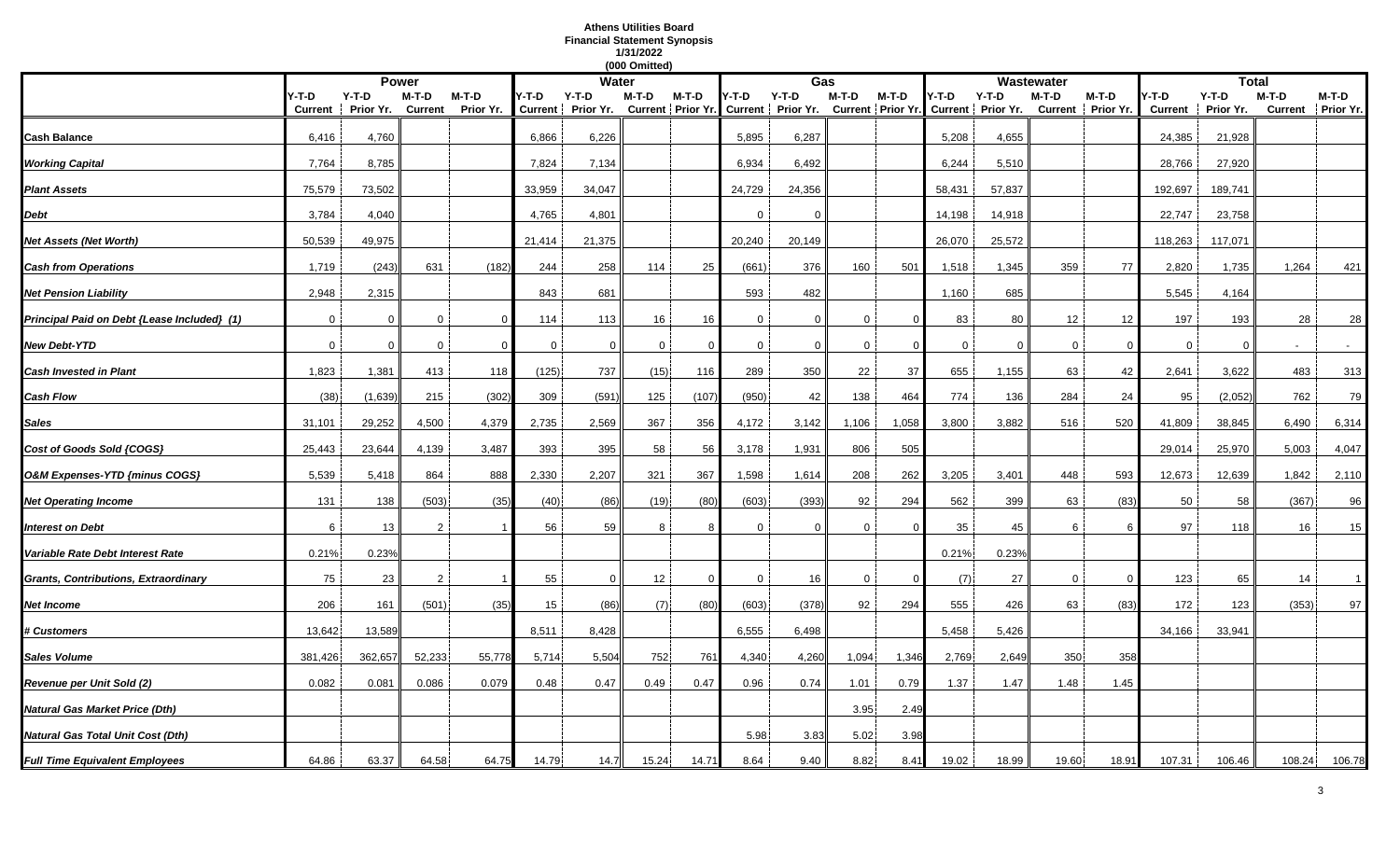## **ATHENS UTILITIES BOARD POWER DIVISION BALANCE SHEET January 31, 2022**

|                         |                     |                    |                                                |                         |                     | Change           |
|-------------------------|---------------------|--------------------|------------------------------------------------|-------------------------|---------------------|------------------|
| <b>Current Period</b>   | <b>Prior Year</b>   | <b>Change from</b> |                                                | <b>Current Period</b>   | Prior               | from prior       |
| <b>January 31, 2022</b> |                     | <b>Prior Year</b>  |                                                | <b>January 31, 2022</b> | <b>Month</b>        | <b>Month</b>     |
|                         |                     |                    | Assets:                                        |                         |                     |                  |
| 6,416,395.94            | 4,759,771.59        | 1,656,624.35       | Cash and Cash Equivalents                      | 6,416,395.94            | 6,201,598.88        | 214,797.06       |
| 0.00                    | 0.00                | 0.00               | <b>Bond Funds Available</b>                    | 0.00                    | 0.00                | 0.00             |
| 3,377,826.12            | 3,707,835.16        | (330,009.04)       | <b>Customer Receivables</b>                    | 3,377,826.12            | 3,335,792.16        | 42,033.96        |
| 0.00                    | 0.00                | 0.00               | Due from (to) Other Divisions                  | 0.00                    | 0.00                | 0.00             |
| 387.572.66              | 376.434.51          | 11.138.15          | <b>Other Receivables</b>                       | 387.572.66              | 366.527.57          | 21,045.09        |
| 134,222.93              | 144,613.68          | (10, 390.75)       | <b>Prepaid Expenses</b>                        | 134,222.93              | 158,133.38          | (23,910.45)      |
| 1,108,108.37            | 1,086,212.33        | 21,896.04          | <b>Unbilled Revenues</b>                       | 1,108,108.37            | 1,108,108.37        | 0.00             |
| 1.938.969.57            | 1,712,945.55        | 226,024.02         | Materials and Supplies Inventory               | 1.938.969.57            | 1,940,123.94        | (1, 154.37)      |
| 13,363,095.59           | 11,787,812.82       | 1,575,282.77       | <b>Total Current Assets</b>                    | 13,363,095.59           | 13,110,284.30       | 252,811.29       |
| 0.00                    | 0.00                | 0.00               | <b>Unamortized Debt Expense</b>                | 0.00                    | 0.00                | 0.00             |
| 0.00                    | 0.00                | 0.00               | TVA Heat Pump Loans Receivable                 | 0.00                    | 0.00                | 0.00             |
| 2,036,972.36            | 1.557.494.07        | 479,478.29         | Deferred Pension Outflows                      | 2,036,972.36            | 2,036,972.36        | 0.00             |
| 75,578,593.42           | 73,502,060.74       | 2,076,532.68       | Electric Utility Plant, at Cost                | 75,578,593.42           | 75,270,784.91       | 307,808.51       |
| (28,029,033.85)         | (25, 722, 216.79)   | (2,306,817.06)     | Less: Accumulated Depreciation                 | (28,029,033.85)         | (27,698,207.70)     | (330, 826.15)    |
| 47,549,559.57           | 47,779,843.95       | (230, 284.38)      | <b>Net Electric Utility Plant</b>              | 47,549,559.57           | 47,572,577.21       | (23,017.64)      |
| 49,586,531.93           | 49,337,338.02       | 249,193.91         | <b>Total Long Term Assets</b>                  | 49,586,531.93           | 49,609,549.57       | (23,017.64)      |
| 62.949.627.52<br>- \$   | \$<br>61.125.150.84 | \$<br>1,824,476.68 | <b>Total Assets</b>                            | \$<br>62,949,627.52     | \$<br>62.719.833.87 | 229,793.65<br>\$ |
|                         |                     |                    | <b>Liabilities and Retained Earnings:</b>      |                         |                     |                  |
| 4,278,281.96            | 3,491,389.96        | 786.892.00         | <b>Accounts Payable</b>                        | 4,278,281.96            | 3,599,050.27        | 679,231.69       |
| 580,931.51              | 573,491.51          | 7.440.00           | <b>Customer Deposits</b>                       | 580,931.51              | 578.971.51          | 1,960.00         |
| 0.00                    | 0.00                | 0.00               | Deferred Income                                | 0.00                    | 0.00                | 0.00             |
| 739,542.01              | 599,247.16          | 140,294.85         | <b>Other Current Liabilities</b>               | 739,542.01              | 734,949.18          | 4,592.83         |
| 5,598,755.48            | 4,664,128.63        | 934,626.85         | <b>Total Current Liabilities</b>               | 5,598,755.48            | 4,912,970.96        | 685,784.52       |
| 0.00                    | 0.00                | 0.00               | <b>Bonds Payable</b>                           | 0.00                    | 0.00                | 0.00             |
| 0.00                    | 0.00                | 0.00               | Long-Term Leases Payable                       | 0.00                    | 0.00                | 0.00             |
| 3,784,090.80            | 4,039,511.63        | (255, 420.83)      | Notes Payable                                  | 3,784,090.80            | 3,784,090.80        | 0.00             |
| 2,947,730.89            | 2,315,457.49        | 632,273.40         | Net Pension Liability                          | 2,947,730.89            | 2,902,630.31        | 45,100.58        |
| 80,168.74               | 130,580.80          | (50, 412.06)       | <b>Deferred Pension Inflows</b>                | 80,168.74               | 80,168.74           | 0.00             |
| 0.00                    | 0.00                | 0.00               | TVA Advances, Energy Right Loans               | 0.00                    | 0.00                | 0.00             |
| 6,811,990.43            | 6,485,549.92        | 326,440.51         | <b>Total Long Term Liabilities</b>             | 6,811,990.43            | 6,766,889.85        | 45,100.58        |
| 50,538,881.61           | 49,975,472.29       | 563,409.32         | <b>Net Position</b>                            | 50,538,881.61           | 51,039,973.06       | (501, 091.45)    |
| \$<br>62,949,627.52     | \$<br>61,125,150.84 | \$<br>1,824,476.68 | <b>Total Liabilities and Retained Earnings</b> | 62,949,627.52<br>\$     | 62,719,833.87<br>\$ | \$<br>229,793.65 |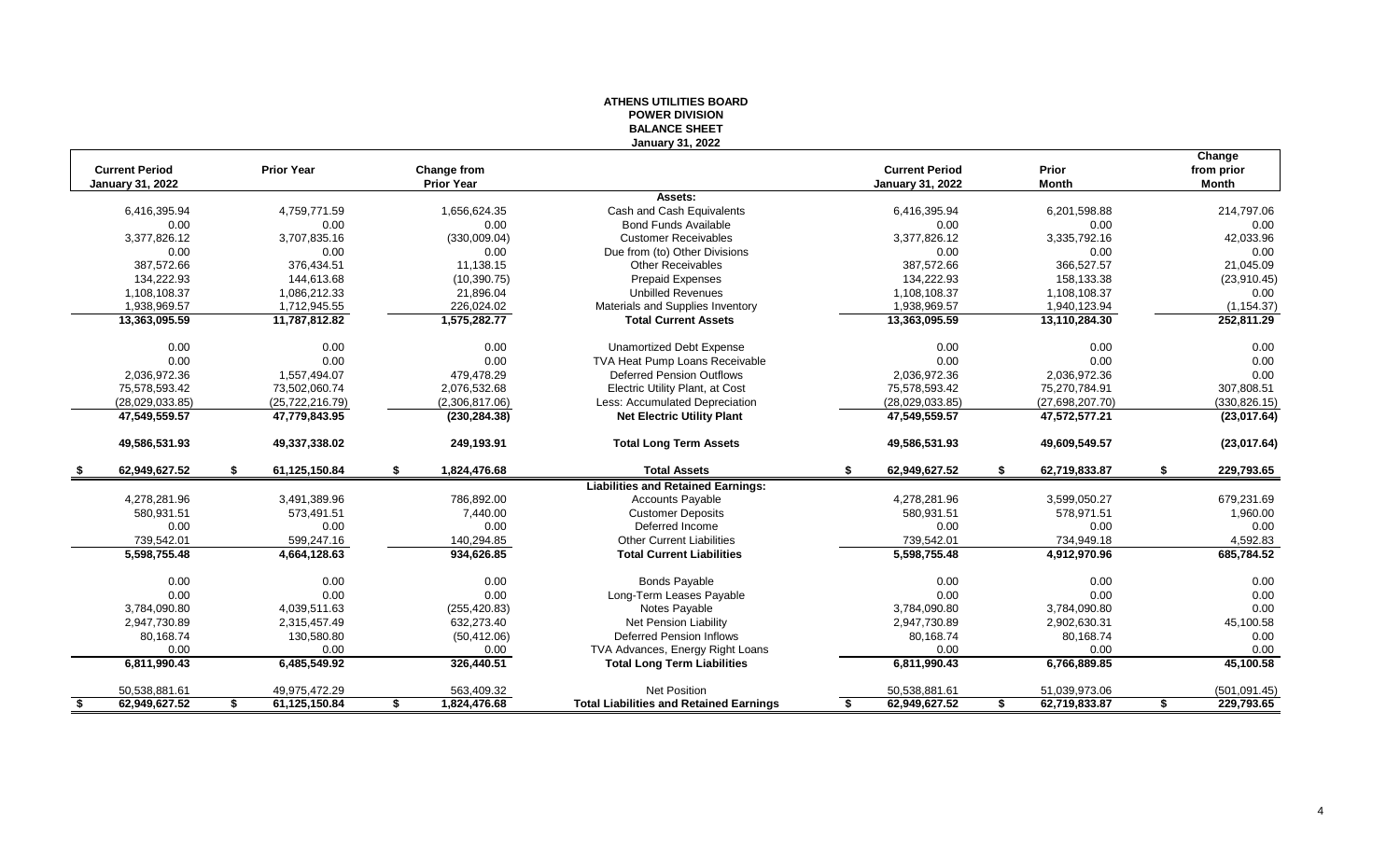|                                         |                                   |                                        | <b>Profit and Loss Statement - Power</b>                            |                                             |                                       |                                        |
|-----------------------------------------|-----------------------------------|----------------------------------------|---------------------------------------------------------------------|---------------------------------------------|---------------------------------------|----------------------------------------|
| Year-to-Date<br><b>January 31, 2022</b> | Year-to-Date<br><b>Prior Year</b> | Variance<br>Favorable<br>(Unfavorable) | <b>January 31, 2022</b><br><b>Description</b>                       | Current<br>Month<br><b>January 31, 2022</b> | Current<br>Month<br><b>Prior Year</b> | Variance<br>Favorable<br>(Unfavorable) |
|                                         |                                   |                                        | <b>REVENUE:</b>                                                     |                                             |                                       |                                        |
| 9,715,975.96                            | 9,346,775.40                      | 369,200.56                             | <b>Residential Sales</b>                                            | 1,486,424.01                                | 1,590,038.83                          | (103, 614.82)                          |
| 2,545,675.34                            | 2,386,195.81                      | 159,479.53                             | <b>Small Commercial Sales</b>                                       | 344,048.05                                  | 343,216.84                            | 831.21                                 |
| 17,787,390.12                           | 16,435,179.29                     | 1,352,210.83                           | Large Commercial Sales                                              | 2,502,598.64                                | 2,208,247.64                          | 294,351.00                             |
| 261,844.40                              | 235,602.08                        | 26,242.32                              | Street and Athletic Lighting                                        | 38,813.12                                   | 33,507.36                             | 5,305.76                               |
| 355,317.39                              | 337,136.99                        | 18,180.40                              | Outdoor Lighting                                                    | 51,417.26                                   | 48,393.16                             | 3,024.10                               |
| 435,018.62                              | 511.101.99                        | (76,083.37)                            | Revenue from Fees                                                   | 77,126.32                                   | 155,709.51                            | (78, 583.19)                           |
| 31,101,221.83                           | 29,251,991.56                     | 1,849,230.27                           | <b>Total Revenue</b>                                                | 4,500,427.40                                | 4,379,113.34                          | 121,314.06                             |
| 25,442,834.40                           | 23,644,244.89                     | (1,798,589.51)                         | <b>Power Costs</b>                                                  | 4,138,947.95                                | 3,486,664.16                          | (652, 283.79)                          |
| 5,658,387.43                            | 5,607,746.67                      | 50,640.76                              | <b>Contribution Margin</b>                                          | 361,479.45                                  | 892,449.18                            | (530, 969.73)                          |
|                                         |                                   |                                        | <b>OPERATING EXPENSES:</b>                                          |                                             |                                       |                                        |
| 3,100.00                                | 4,379.97                          | 1,279.97                               | <b>Transmission Expense</b>                                         | 200.00                                      | 2,395.67                              | 2,195.67                               |
| 751,468.87                              | 732,879.33                        | (18,589.54)                            | <b>Distribution Expense</b>                                         | 100,809.09                                  | 155,437.18                            | 54,628.09                              |
| 578,050.79                              | 576,992.58                        | (1,058.21)                             | <b>Customer Service and Customer Acct. Expense</b>                  | 89,924.66                                   | 86,282.81                             | (3,641.85)                             |
| 1,348,241.23                            | 1,365,726.23                      | 17,485.00                              | Administrative and General Expenses                                 | 228,035.15                                  | 244,643.25                            | 16,608.10                              |
| 2,680,860.89                            | 2,679,978.11                      | (882.78)                               | <b>Total Operating Expenses</b><br><b>Maintenance Expenses</b>      | 418,968.90                                  | 488,758.91                            | 69,790.01                              |
| 0.00                                    | 0.00                              | 0.00                                   | <b>Transmission Expense</b>                                         | 0.00                                        | 0.00                                  | 0.00                                   |
| 681,380.48                              | 781,431.46                        | 100,050.98                             | <b>Distribution Expense</b>                                         | 115,230.52                                  | 125,539.03                            | 10,308.51                              |
| 35,158.61                               | 27.010.58                         | (8, 148.03)                            | Administrative and General Expense                                  | 11,007.29                                   | 6,635.84                              | (4, 371.45)                            |
| 716,539.09                              | 808,442.04                        | 91,902.95                              | <b>Total Maintenance Expenses</b><br><b>Other Operating Expense</b> | 126,237.81                                  | 132, 174.87                           | 5,937.06                               |
| 1,609,515.95                            | 1,327,578.61                      | (281, 937.34)                          | <b>Depreciation Expense</b>                                         | 231,030.81                                  | 195,438.07                            | (35, 592.74)                           |
| 532,458.16                              | 602,035.91                        | 69,577.75                              | <b>Tax Equivalents</b>                                              | 88,223.83                                   | 71,202.12                             | (17, 021.71)                           |
| 2,141,974.11                            | 1,929,614.52                      | (212, 359.59)                          | <b>Total Other Operating Expenses</b>                               | 319,254.64                                  | 266,640.19                            | (52, 614.45)                           |
| 30,982,208.49                           | 29,062,279.56                     | (1,919,928.93)                         | <b>Total Operating and Maintenance Expenses</b>                     | 5,003,409.30                                | 4,374,238.13                          | (629, 171.17)                          |
| 119,013.34                              | 189,712.00                        | (70, 698.66)                           | <b>Operating Income</b>                                             | (502, 981.90)                               | 4,875.21                              | (507, 857.11)                          |
| 22,923.08                               | (19, 467.00)                      | 42,390.08                              | Other Income                                                        | 1,968.19                                    | (32, 357.81)                          | 34,326.00                              |
| 141,936.42                              | 170,245.00                        | (28, 308.58)                           | <b>Total Income</b>                                                 | (501, 013.71)                               | (27, 482.60)                          | (473,531.11)                           |
| 5,115.02                                | 18,558.45                         | 13,443.43                              | Miscellaneous Income Deductions                                     | 120.00                                      | 6,983.85                              | 6,863.85                               |
| 136,821.40                              | 151,686.55                        | (14, 865.15)                           | Net Income Before Debt Expenses                                     | (501, 133.71)                               | (34, 466.45)                          | (466, 667.26)                          |
|                                         |                                   |                                        | <b>DEBT RELATED EXPENSES:</b>                                       |                                             |                                       |                                        |
| 0.00                                    | 0.00                              | 0.00                                   | Amortization of Debt Related Expenses                               | 0.00                                        | 0.00                                  | 0.00                                   |
| 5.840.71<br>5,840.71                    | 13,215.51<br>13,215.51            | 7,374.80<br>7,374.80                   | Interest Expense<br><b>Total debt related expenses</b>              | 2,038.14<br>2,038.14                        | 792.00<br>792.00                      | (1, 246.14)<br>(1,246.14)              |
|                                         | 138,471.04                        |                                        | Net Income before Extraordinary Exp.                                | (503, 171.85)                               |                                       | (467, 913.40)                          |
| 130,980.69<br>74.749.00                 | 22,526.63                         | (7, 490.35)<br>52,222.37               | Extraordinary Income (Expense)                                      | 2,080.40                                    | (35, 258.45)<br>637.50                | 1,442.90                               |
| 205,729.69                              | 160,997.67                        | 44,732.02                              | <b>CHANGE IN NET ASSETS</b>                                         |                                             |                                       |                                        |
| - \$                                    |                                   |                                        |                                                                     | (501, 091.45)                               | (34, 620.95)                          | (466, 470.50)                          |

# **Athens Utilities Board**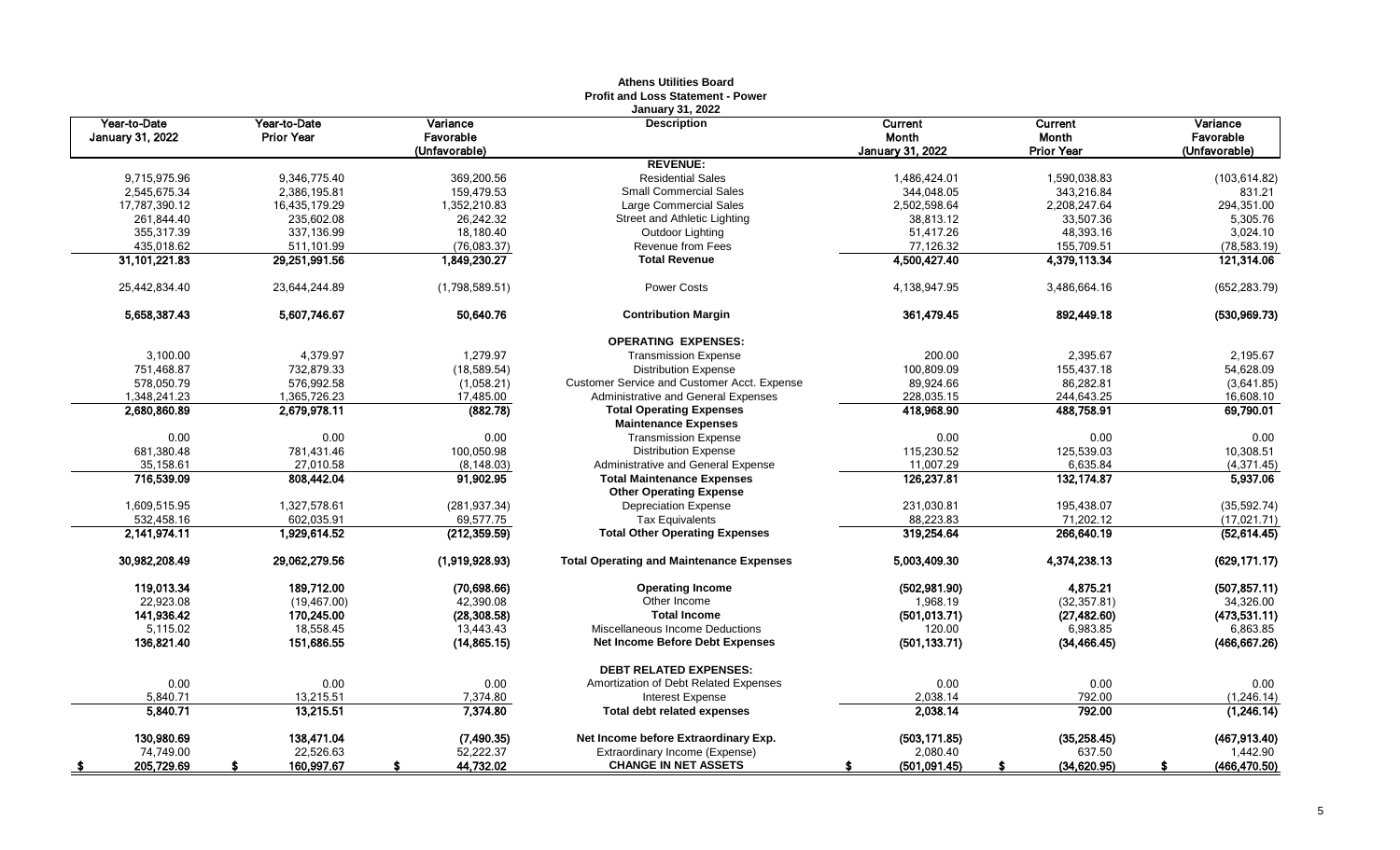|                                  |                               |                     | Athens Utilities Board<br><b>Budget Comparison - Power</b><br>January 31, 2022 |                                                 |                                 |                           |
|----------------------------------|-------------------------------|---------------------|--------------------------------------------------------------------------------|-------------------------------------------------|---------------------------------|---------------------------|
| Year-to-Date<br>January 31, 2022 | Year-to-Date<br><b>Budget</b> | $Y-T-D$<br>Variance | <b>Description</b>                                                             | <b>Current Month</b><br><b>January 31, 2022</b> | <b>Monthly</b><br><b>Budget</b> | <b>Budget</b><br>Variance |
|                                  |                               |                     | <b>REVENUE:</b>                                                                |                                                 |                                 |                           |
| 9,715,975.96                     | 9,460,816.71                  | 255,159.25          | <b>Residential Sales</b>                                                       | 1,486,424.01                                    | 1,543,810.33                    | (57, 386.32)              |
| 2,545,675.34                     | 2,461,273.21                  | 84,402.13           | <b>Small Commercial Sales</b>                                                  | 344,048.05                                      | 337,718.89                      | 6,329.16                  |
| 17,787,390.12                    | 16,836,066.49                 | 951,323.63          | Large Commercial Sales                                                         | 2,502,598.64                                    | 2,158,350.73                    | 344,247.91                |
| 261,844.40                       | 237,903.41                    | 23,940.99           | Street and Athletic Lighting                                                   | 38,813.12                                       | 34,026.96                       | 4,786.16                  |
| 355,317.39                       | 334,798.40                    | 20,518.99           | Outdoor Lighting                                                               | 51,417.26                                       | 47,970.23                       | 3,447.03                  |
| 435,018.62                       | 647,076.33                    | (212,057.71)        | <b>Revenue from Fees</b>                                                       | 77,126.32                                       | 148,841.68                      | (71, 715.36)              |
| 31,101,221.83                    | 29,977,934.55                 | 1,123,287.28        | <b>Total Revenue</b>                                                           | 4,500,427.40                                    | 4,270,718.82                    | 229,708.58                |
| 25,442,834.40                    | 24,295,584.15                 | (1, 147, 250.25)    | <b>Power Costs</b>                                                             | 4,138,947.95                                    | 3,640,239.58                    | (498, 708.37)             |
| 5,658,387.43                     | 5,682,350.40                  | (23,962.97)         | <b>Contribution Margin</b><br><b>OPERATING EXPENSES:</b>                       | 361,479.45                                      | 630,479.24                      | (268, 999.79)             |
| 3,100.00                         | 3,112.41                      | 12.41               | <b>Transmission Expense</b>                                                    | 200.00                                          | 580.64                          | 380.64                    |
| 751,468.87                       | 713,572.66                    | (37, 896.21)        | <b>Distribution Expense</b>                                                    | 100,809.09                                      | 112,769.60                      | 11,960.51                 |
| 578,050.79                       | 553,036.43                    | (25,014.36)         | Customer Service and Customer Acct. Expense                                    | 89,924.66                                       | 67,625.81                       | (22, 298.85)              |
| 1,348,241.23                     | 1.362.770.26                  | 14,529.03           | Administrative and General Expenses                                            | 228,035.15                                      | 189,319.40                      | (38, 715.75)              |
| 2,680,860.89                     | 2,632,491.75                  | (48, 369.14)        | <b>Total Operating Expenses</b><br><b>Maintenance Expenses</b>                 | 418,968.90                                      | 370,295.46                      | (48, 673.44)              |
| 0.00                             | 14,045.96                     | 14,045.96           | <b>Transmission Expense</b>                                                    | 0.00                                            | 6,367.77                        | 6,367.77                  |
| 681,380.48                       | 773,272.62                    | 91,892.14           | <b>Distribution Expense</b>                                                    | 115,230.52                                      | 108,078.40                      | (7, 152.12)               |
| 35,158.61                        | 23,869.88                     | (11, 288.73)        | Administrative and General Expense                                             | 11,007.29                                       | 3,101.17                        | (7,906.12)                |
| 716,539.09                       | 811,188.47                    | 94,649.38           | <b>Total Maintenance Expenses</b>                                              | 126,237.81                                      | 117,547.34                      | (8,690.47)                |
|                                  |                               |                     | <b>Other Operating Expense</b>                                                 |                                                 |                                 |                           |
| 1,609,515.95                     | 1,321,264.12                  | (288, 251.83)       | <b>Depreciation Expense</b>                                                    | 231,030.81                                      | 191,685.87                      | (39, 344.94)              |
| 532,458.16                       | 541,659.86                    | 9,201.70            | <b>Tax Equivalents</b>                                                         | 88,223.83                                       | 65,076.93                       | (23, 146.90)              |
| 2,141,974.11                     | 1,862,923.98                  | (279,050.13)        | <b>Total Other Operating Expenses</b>                                          | 319,254.64                                      | 256,762.80                      | (62, 491.84)              |
| 30,982,208.49                    | 29,602,188.35                 | (1,380,020.14)      | <b>Total Operating and Maintenance Expenses</b>                                | 5,003,409.30                                    | 4,384,845.19                    | (618, 564.11)             |
| 119,013.34                       | 375,746.20                    | (256, 732.86)       | <b>Operating Income</b>                                                        | (502, 981.90)                                   | (114, 126.37)                   | (388, 855.53)             |
| 22,923.08                        | 19,613.12                     | 3,309.96            | Other Income                                                                   | 1,968.19                                        | 11,131.84                       | (9, 163.65)               |
| 141,936.42                       | 395,359.32                    | (253, 422.90)       | <b>Total Income</b>                                                            | (501, 013.71)                                   | (102, 994.53)                   | (398, 019.18)             |
| 5,115.02                         | 21.552.45                     | 16,437.43           | Miscellaneous Income Deductions                                                | 120.00                                          | 2.956.12                        | 2,836.12                  |
| 136,821.40                       | 373,806.87                    | (236, 985.47)       | <b>Net Income Before Debt Expenses</b><br><b>DEBT RELATED EXPENSES:</b>        | (501, 133.71)                                   | (105, 950.65)                   | (395, 183.06)             |
| 0.00                             | 0.00                          | 0.00                | Amortization of Debt Related Expenses                                          | 0.00                                            | 0.00                            | 0.00                      |
| 5.840.71                         | 19,758.92                     | 13,918.21           | <b>Interest Expense</b>                                                        | 2,038.14                                        | 5,472.07                        | 3,433.93                  |
| 5,840.71                         | 19,758.92                     | 13,918.21           | <b>Total debt related expenses</b>                                             | 2,038.14                                        | 5,472.07                        | 3,433.93                  |
| 130,980.69                       | 354,047.95                    | (223,067.26)        | Net Income before Extraordinary Exp.                                           | (503, 171.85)                                   | (111, 422.72)                   | (391, 749.13)             |
| 74,749.00                        | 21,951.88                     | 52,797.12           | <b>Extraordinary Income (Expense)</b>                                          | 2,080.40                                        | 3,135.98                        | (1,055.58)                |
| 205,729.69<br>-\$                | 375,999.83<br>\$              | (170, 270.14)<br>\$ | <b>CHANGE IN NET ASSETS</b>                                                    | (501.091.45)<br>\$                              | (108, 286.74)<br>\$             | (392, 804.71)<br>S.       |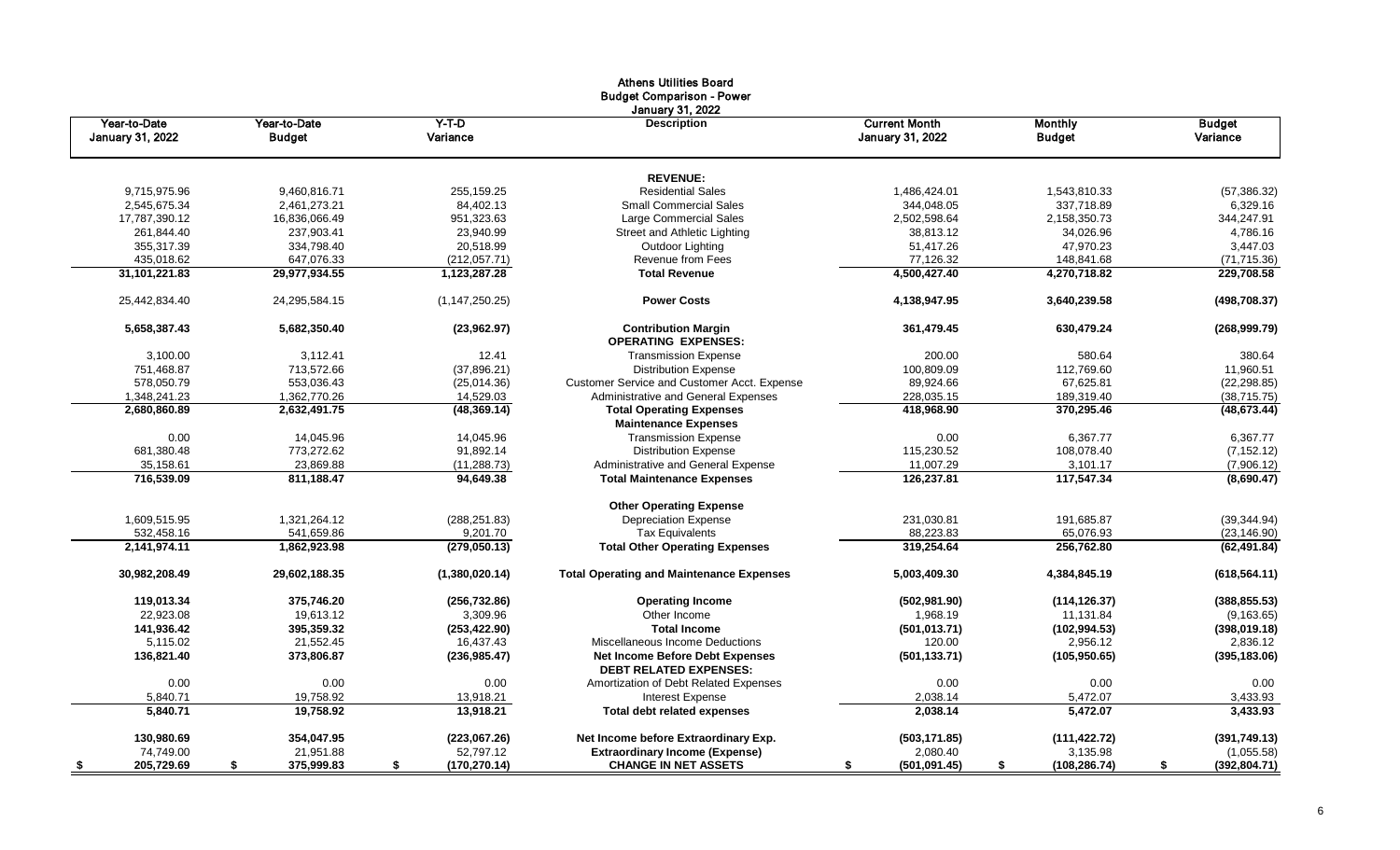#### **Athens Utilities Board Power Division STATEMENTS OF CASH FLOWS January 31, 2022**

|      | 205,729.69<br>1,609,515.95 | 160,997.67           |                    | <b>CASH FLOWS FROM OPERATION ACTIVITIES:</b>                              | <b>January 31, 2022</b> |                     |                  |
|------|----------------------------|----------------------|--------------------|---------------------------------------------------------------------------|-------------------------|---------------------|------------------|
|      |                            |                      |                    |                                                                           |                         |                     |                  |
|      |                            |                      | 44,732.02          | Net Operating Income                                                      | (501, 091.45)           | (34,620.95)         | (466, 470.50)    |
|      |                            |                      |                    | Adjustments to reconcile operating income                                 |                         |                     |                  |
|      |                            |                      |                    | to net cash provided by operations:                                       |                         |                     |                  |
|      |                            | 1,327,578.61         | 281,937.34         | Depreciation                                                              | 231,030.81              | 195,438.07          | 35,592.74        |
|      |                            |                      |                    | <b>Changes in Assets and Liabilities:</b>                                 |                         |                     |                  |
|      | (423, 988.29)              | (936, 739.41)        | 512,751.12         | <b>Accounts Receivable</b>                                                | (63,079.05)             | (473,085.39)        | 410,006.34       |
|      | 0.00                       | 0.00                 | 0.00               | Due from (to) Other Divisions                                             | 0.00                    | 0.00                | 0.00             |
|      | (103, 970.76)              | (93,816.00)          | (10, 154.76)       | <b>Prepaid Expenses</b>                                                   | 23,910.45               | 18,642.42           | 5,268.03         |
|      | 17.325.87                  | (104, 683.12)        | 122,008.99         | Deferred Pension Outflows                                                 | 0.00                    | 0.00                | 0.00             |
|      | 0.00                       | 0.00                 | 0.00               | Accrued, Unbilled Revenue                                                 | 0.00                    | 0.00                | 0.00             |
|      | (77, 546.29)               | (124, 358.64)        | 46,812.35          | Materials and Supplies                                                    | 1,154.37                | (34, 148.49)        | 35,302.86        |
|      | 438,356.72                 | (150, 955.67)        | 589,312.39         | Accounts Payable                                                          | 679,231.69              | 158,645.08          | 520,586.61       |
|      | 21,005.37                  | (8,939.88)           | 29,945.25          | <b>Other Current Liabilities</b>                                          | 8,165.49                | 49,993.93           | (41, 828.44)     |
|      | 7.060.00                   | (2,280.00)           | 9,340.00           | <b>Customer Deposits</b>                                                  | 1,960.00                | (2,320.00)          | 4,280.00         |
|      | (242, 828.75)              | (115, 141.09)        | (127, 687.66)      | Net Pension Liability                                                     | 45,100.58               | 43,964.85           | 1,135.73         |
|      | 0.00                       | 0.00                 | 0.00               | Deferred Pension Inflows                                                  | 0.00                    | 0.00                | 0.00             |
|      | 268,538.31                 | (195, 016.13)        | 463,554.44         | Retirements and Salvage                                                   | 205,107.40              | (104, 610.97)       | 309,718.37       |
|      | 0.00                       | 0.00                 | 0.00               | Deferred Income                                                           | 0.00                    | 0.00                | 0.00             |
|      | 1,719,197.82               | (243, 353.66)        | 1,962,551.48       | <b>Net Cash from Operating Activities</b>                                 | 631,490.29              | (182, 101.45)       | 813,591.74       |
|      |                            |                      |                    | <b>CASH FROM NONCAPITAL FINANCING:</b>                                    |                         |                     |                  |
|      | 0.00                       | 0.00                 | 0.00               | Changes in Long-Term Lease Payable                                        | 0.00                    | 0.00                | 0.00             |
|      | 65,515.89                  | (14, 392.84)         | 79,908.73          | Changes in Notes Payable                                                  | (3,572.66)              | (2,056.12)          | (1,516.54)       |
|      | 0.00                       | 0.00                 | 0.00               | Changes in Bonds Payable                                                  | 0.00                    | 0.00                | 0.00             |
|      | 0.00                       | 0.00                 | 0.00               | Changes in TVA Loan Program                                               | 0.00                    | 0.00                | 0.00             |
|      | 65,515.89                  | (14, 392.84)         | 79,908.73          | Net Cash from Noncapital Financing Activities                             | (3,572.66)              | (2,056.12)          | (1, 516.54)      |
|      |                            |                      |                    | <b>CASH FLOWS FROM CAPITAL AND RELATED</b><br><b>INVESTING ACTIVITIES</b> |                         |                     |                  |
|      | 0.00                       | 0.00                 | 0.00               | Adj.Retained Earnings - TVA loss Adjustment                               | 0.00                    | 0.00                | 0.00             |
|      | 0.00                       | 0.00                 | 0.00               | <b>Prior Period Adjustment</b>                                            | 0.00                    | 0.00                | 0.00             |
|      | (1.822.595.89)             | (1,381,166.73)       | (441, 429.16)      | Changes in Electric Plant                                                 | (413, 120.57)           | (118, 172.08)       | (294, 948.49)    |
|      | (1,822,595.89)             | (1,381,166.73)       | (441, 429.16)      | <b>Capital and Related Investing Activities</b>                           | (413, 120.57)           | (118, 172.08)       | (294, 948.49)    |
|      | (37,882.18)                | \$<br>(1,638,913.23) | \$<br>1,601,031.05 | <b>Net Changes in Cash Position</b>                                       | \$<br>214,797.06        | \$<br>(302, 329.65) | \$<br>517,126.71 |
|      |                            |                      |                    |                                                                           |                         |                     |                  |
|      | 6,454,278.12               | 6,398,684.82         | 55,593.30          | Cash at Beginning of Period                                               | 6,201,598.88            | 5,062,101.24        | 1,139,497.64     |
|      | 6,416,395.94               | 4,759,771.59         | 1,656,624.35       | Cash at end of Period                                                     | 6,416,395.94            | 4,759,771.59        | 1,656,624.35     |
| - \$ | (37, 882.18)               | \$<br>(1,638,913.23) | \$<br>1.601.031.05 | <b>Changes in Cash and Equivalents</b>                                    | 214,797.06              | \$<br>(302, 329.65) | \$<br>517.126.71 |

**Long-Term Debt** \$3,784,090.80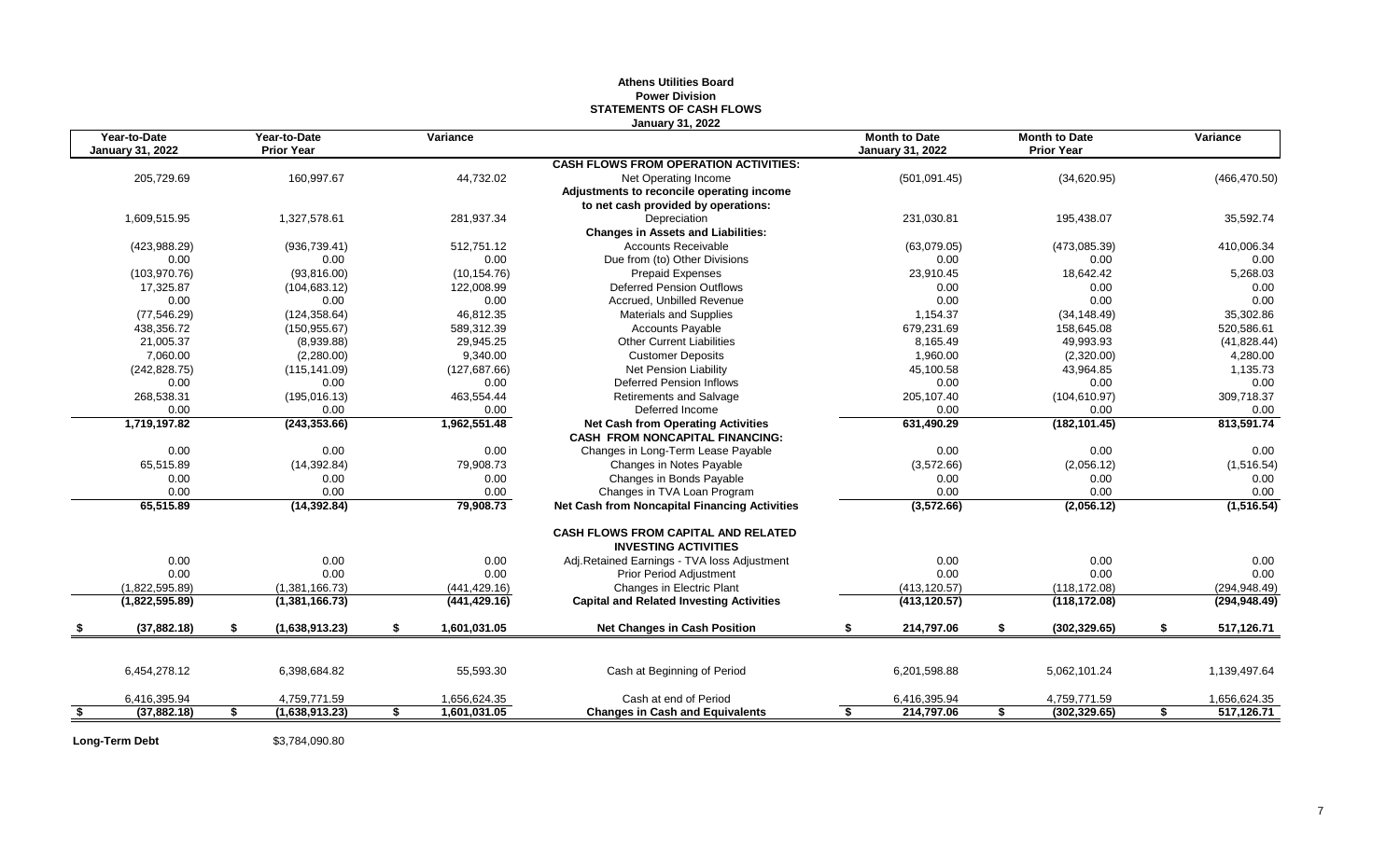#### Athens Utilities Board Statistics Report January 31, 2022

| Power:                       |         |        |          |            |
|------------------------------|---------|--------|----------|------------|
|                              | Current | Prior  |          | # Accounts |
| <b>INumber of services:</b>  | Month   | Year   | Change   | Change     |
| Residential                  | 11,215  | 11,209 | 0.05%    |            |
| Small Commercial             | 2,070   | 2,021  | 2.42%    | 49         |
| Large Commercial             | 256     | 261    | $-1.92%$ | $-5$       |
| Street and Athletic Lighting | 21      | 19     | 10.53%   | 21         |
| Outdoor Lighting             | 80      | 79     | 1.27%    |            |
|                              |         |        |          |            |
| Total Services               | 13,642  | 13,589 | 0.39%    | 53         |

| Sales Volumes:          | <b>Current Month</b> |                   | Year-to-Date |             |                   |           |
|-------------------------|----------------------|-------------------|--------------|-------------|-------------------|-----------|
| <b>Kwh</b>              | 1/31/2022            | <b>Prior Year</b> | Change       | 1/31/2022   | <b>Prior Year</b> | Change    |
| Residential             | 13,477,193           | 16,401,459        | $-17.83%$    | 90,973,215  | 90,798,017        | 0.19%     |
| <b>Small Commercial</b> | 2,589,962            | 2,899,496         | $-10.68%$    | 20,320,800  | 19.542.734        | 3.98%     |
| Large Commercial        | 35,763,174           | 36,067,902        | $-0.84%$     | 267,326,081 | 249,275,546       | 7.24%     |
| Street and Athletic     | 191,421              | 194.770           | $-1.72%$     | 1,315,586   | 1,522,334         | $-13.58%$ |
| Outdoor Lighting        | 210.995              | 214.705           | $-1.73%$     | 1,490,658   | 1.518.686         | $-1.85%$  |
| Total                   | 52,232,745           | 55,778,332        | $-6.36%$     | 381.426.340 | 362,657,317       | 5.18%     |

| <b>Employment</b>  |                  |                                        |                   |
|--------------------|------------------|----------------------------------------|-------------------|
|                    | January 31, 2022 | <b>Same Month</b><br><b>Prior Year</b> | <b>Difference</b> |
|                    |                  |                                        |                   |
| Employee Headcount | 59.00            | 60.00                                  | $-1.00$           |
| <b>IFTE</b>        | 64.58            | 64.75                                  | $-0.17$           |
| IY-T-D FTE         | 64.86            | 63.37                                  | 1.49              |

| Heating/Cooling Degree Days (Calendar Month): |                  |                   |                   |
|-----------------------------------------------|------------------|-------------------|-------------------|
|                                               | January 31, 2022 | <b>Prior Year</b> | <b>Difference</b> |
| Heating Degree Days                           | 891              | 770               | 121               |
| Cooling Degree Days                           |                  |                   |                   |
|                                               |                  |                   |                   |

| Heating/Cooling Degree Days (Billing Period): |                         |                   |                   |
|-----------------------------------------------|-------------------------|-------------------|-------------------|
|                                               | <b>January 31, 2022</b> | <b>Prior Year</b> | <b>Difference</b> |
| Heating Degree Days                           | 583                     | 833               | $-250$            |
| Cooling Degree Days                           |                         |                   |                   |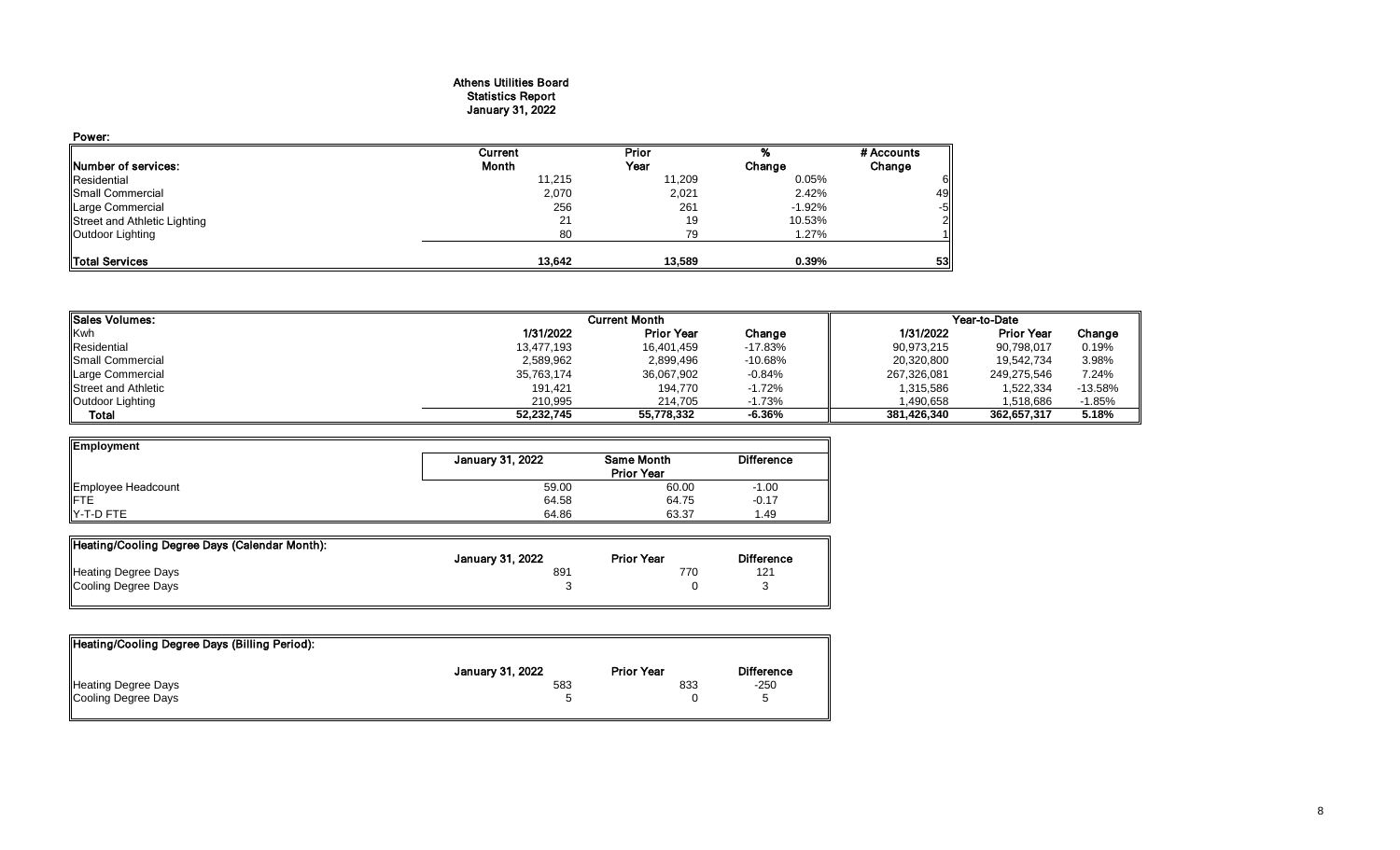## **Athens Utilities Board Power Division Capital Budget Month Ending as of January 31, 2022**

|                                            | <b>Budget</b> | <b>Actual</b> | Variance to date<br>Favorable | <b>Estimated</b><br>% Project | % of Budget<br><b>Expended</b> |
|--------------------------------------------|---------------|---------------|-------------------------------|-------------------------------|--------------------------------|
| <b>Planned Capital Improvements:</b>       |               |               | (Unfavorable)                 | Completion                    |                                |
| Replace Truck 8                            | 220,000       |               | 220,000                       |                               |                                |
| Replace Truck 60 (CNG)                     | 53,000        |               | 53,000                        |                               |                                |
| Replace Truck 35 (CNG)                     | 53,000        |               | 53,000                        |                               |                                |
| <b>LED Purchases</b>                       | 300,000       | 124,954       | 175,046                       | 33.14%                        | 41.65%                         |
| Distribution automation 2-6 and 7-1        | 200,000       |               | 200,000                       |                               |                                |
| West Athens Sub Controls                   | 100,000       |               | 100,000                       |                               |                                |
| Fiber Path Englewood to Airport            | 75,000        | 6,982         | 68,018                        | 5.00%                         | 9.31%                          |
| SCADA (Add Vipers and Cyber Security)      | 60,000        | 23,115        | 36,885                        |                               | 38.53%                         |
| Fiber GIS build plan for system(ECC)       | 50,000        | 50,000        | $\Omega$                      | 90.00%                        | 100.00%                        |
| Central Athens Sub 9 Switches              | 35,000        |               | 35,000                        |                               |                                |
| Vision Meters Upgrade                      | 25,000        | 3,993         | 21,007                        | 15.97%                        | 15.97%                         |
| Diversified Fiber Exit Path                | 25,000        | 2,673         | 22,327                        |                               | 10.69%                         |
| mPower Improvements                        | 25,000        | 21,300        | 3,700                         | 85.20%                        | 85.20%                         |
| Radio GPS integration                      | 20,000        |               | 20,000                        |                               |                                |
| <b>Building Improvements</b>               | 15,000        |               | 15,000                        |                               |                                |
| Other System Improvements                  | 390,000       | 112,892       | 277,108                       |                               | 28.95% Continuous              |
| Poles                                      | 300,000       | 114,566       | 185,434                       |                               | 38.19% Continuous              |
| Primary Wire and Underground               | 500,000       | 387,158       | 112,842                       |                               | 77.43% Continuous              |
| Transformers                               | 400,000       | 145,250       | 254,750                       |                               | 36.31% Continuous              |
| Services                                   | 400,000       | 298,665       | 101,335                       |                               | 74.67% Continuous              |
| IT Core (Servers, mainframe, etc.)         | 25,000        | 23,999        | 1,001                         |                               | 95.99% Continuous              |
| <b>Total Planned Capital Improvements:</b> | 3,271,000     | 1,315,545     | 1,955,455                     |                               |                                |
| <b>Other Assets:</b>                       |               |               |                               |                               |                                |
| Substation Signage (FY 2021)               | 40,000        | 6,736         | 33,264                        |                               |                                |
| Englewood Sub Voltage Reduction (FY 2021)  | 180,000       | 18,600        | 161,400                       |                               |                                |
| #6 Change out - CR250 (FY 2021)            | 250,000       | 104,150       | 145,850                       |                               |                                |
| Truck 1 Repair                             |               | 4,623         | (4,623)                       |                               |                                |
| Replace Truck 6 (FY 2021)                  | 300,000       | 221,991       | 78,009                        |                               |                                |
| Truck 60 Repair                            |               | 1,000         | (1,000)                       |                               |                                |
| Truck 11 Repair                            |               | 2,806         | (2,806)                       |                               |                                |
| Truck 10 Repair                            |               | 7,371         | (7, 371)                      |                               |                                |
| Other                                      |               | 5,120         | (5, 120)                      |                               |                                |
| <b>Total Other Assets:</b>                 | 770,000       | 372,397       | 397,603                       |                               |                                |
| Totals:                                    | 4,041,000 \$  | 1,687,942 \$  | 2,353,058                     |                               |                                |
|                                            |               |               |                               |                               |                                |

Percentage of Budget Spent Year-to-date **41.77%** Fiscal Year **58.33%**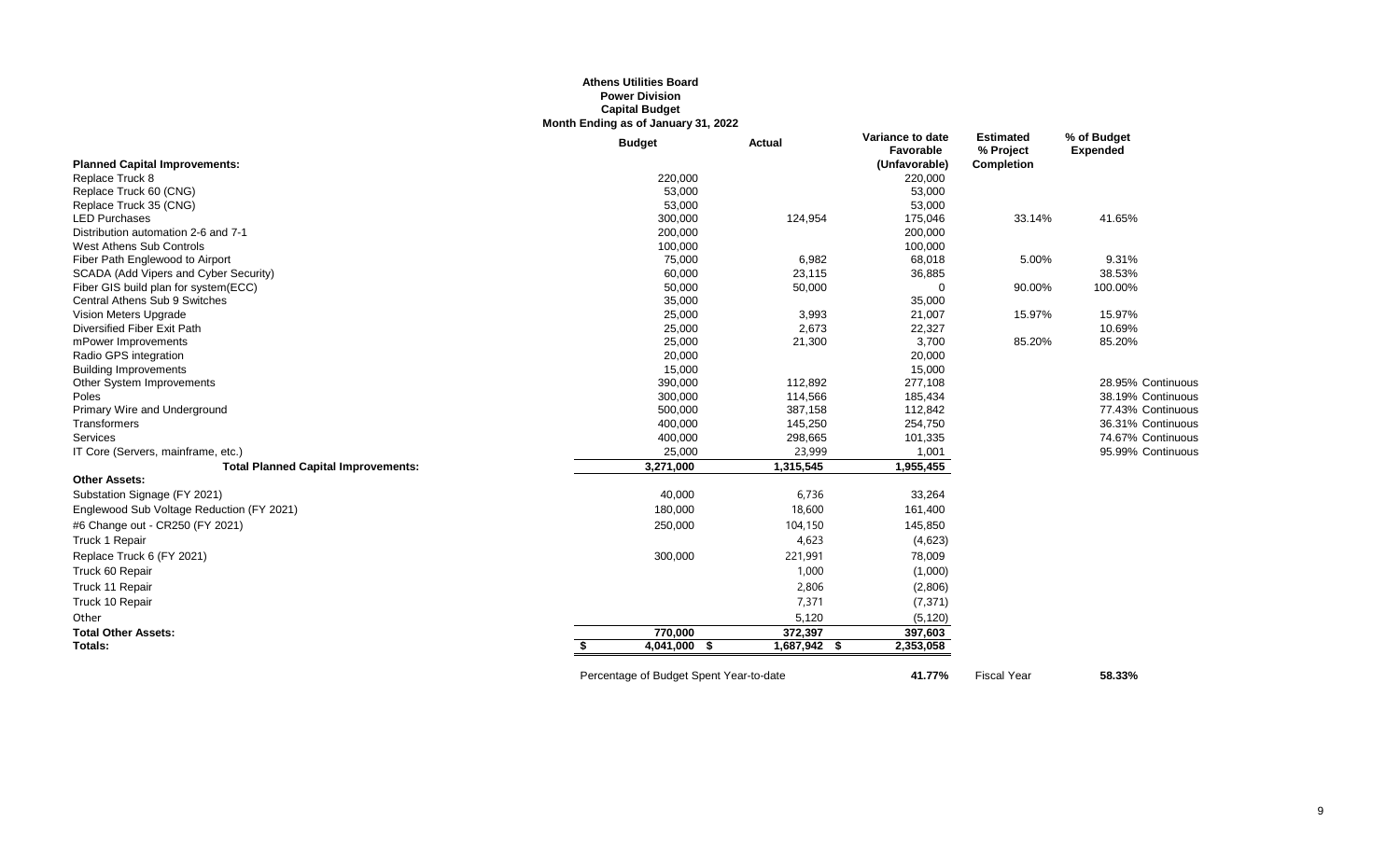#### **ATHENS UTILITIES BOARD WATER DIVISION BALANCE SHEET January 31, 2022**

|                                                  |                   |                 |                                  | January Jr., ZUZZ                              |                                                  |                     |                               |
|--------------------------------------------------|-------------------|-----------------|----------------------------------|------------------------------------------------|--------------------------------------------------|---------------------|-------------------------------|
| <b>Current Period</b><br><b>January 31, 2022</b> | <b>Prior Year</b> |                 | Change from<br><b>Prior Year</b> |                                                | <b>Current Period</b><br><b>January 31, 2022</b> | Prior<br>Month      | Change<br>from prior<br>Month |
|                                                  |                   |                 |                                  | Assets:                                        |                                                  |                     |                               |
| 6,865,973.11                                     |                   | 6,225,966.27    | 640.006.84                       | Cash and Cash Equivalents                      | 6,865,973.11                                     | 6,741,382.11        | 124,591.00                    |
| 329,324.31                                       |                   | 279,473.09      | 49,851.22                        | <b>Customer Receivables</b>                    | 329,324.31                                       | 349,862.60          | (20, 538.29)                  |
| 0.00                                             |                   | 0.00            | 0.00                             | Due to/from Other Divisions                    | 0.00                                             | 0.00                | 0.00                          |
| 22,442.67                                        |                   | 14,920.85       | 7,521.82                         | <b>Other Receivables</b>                       | 22,442.67                                        | 16,367.57           | 6,075.10                      |
| 66.236.82                                        |                   | 151.546.23      | (85, 309.41)                     | <b>Prepaid Expenses</b>                        | 66,236.82                                        | 77.656.99           | (11, 420.17)                  |
| 239,900.42                                       |                   | 231,341.53      | 8,558.89                         | Materials and Supplies Inventory               | 239,900.42                                       | 242,138.64          | (2, 238.22)                   |
| 7,523,877.33                                     |                   | 6,903,247.97    | 620,629.36                       | <b>Total Current Assets</b>                    | 7,523,877.33                                     | 7,427,407.91        | 96,469.42                     |
| 0.00                                             |                   | 0.00            | 0.00                             | Reserve and Other                              | 0.00                                             | 0.00                | 0.00                          |
| 0.00                                             |                   | 0.00            | 0.00                             | <b>Total Restricted Assets</b>                 | 0.00                                             | 0.00                | 0.00                          |
| 0.00                                             |                   | 0.00            | 0.00                             | Debt Issue Costs, Net of Amortization          | 0.00                                             | 0.00                | 0.00                          |
| 597,452.89                                       |                   | 458.333.96      | 139,118.93                       | <b>Deferred Pension Outflows</b>               | 597,452.89                                       | 597,452.89          | 0.00                          |
| 33,959,027.35                                    |                   | 34,046,632.86   | (87,605.51)                      | Water Utility Plant, at cost                   | 33,959,027.35                                    | 33,974,450.73       | (15, 423.38)                  |
| (15,604,040.06)                                  |                   | (15,004,759.43) | (599, 280.63)                    | Less: Accumulated Depreciation                 | (15,604,040.06)                                  | (15,525,914.48)     | (78, 125.58)                  |
| 18,354,987.29                                    |                   | 19,041,873.43   | (686, 886.14)                    | <b>Net Water Utility Plant</b>                 | 18,354,987.29                                    | 18,448,536.25       | (93, 548.96)                  |
| 18,952,440.18                                    |                   | 19,500,207.39   | (547, 767.21)                    | <b>Total Long Term Assets</b>                  | 18,952,440.18                                    | 19,045,989.14       | (93, 548.96)                  |
| 26,476,317.51                                    | \$                | 26,403,455.36   | \$<br>72,862.15                  | <b>Total Assets</b>                            | \$<br>26,476,317.51                              | \$<br>26,473,397.05 | \$<br>2,920.46                |
|                                                  |                   |                 |                                  | <b>Liabilities and Retained Earnings:</b>      |                                                  |                     |                               |
| 75,800.30                                        |                   | 29,979.42       | 45,820.88                        | <b>Accounts Payable</b>                        | 75,800.30                                        | 75,918.34           | (118.04)                      |
| 90,410.14                                        |                   | 89,310.14       | 1,100.00                         | <b>Customer Deposits</b>                       | 90,410.14                                        | 90,165.14           | 245.00                        |
| 131,207.71                                       |                   | 108,436.19      | 22,771.52                        | <b>Other Current Liabilities</b>               | 131,207.71                                       | 120,371.66          | 10,836.05                     |
| 297,418.15                                       |                   | 227,725.75      | 69,692.40                        | <b>Total Current Liabilities</b>               | 297,418.15                                       | 286,455.14          | 10,963.01                     |
| 843,346.73                                       |                   | 680,935.90      | 162,410.83                       | Net Pension Liability                          | 843,346.73                                       | 828,222.76          | 15,123.97                     |
| 22,684.35                                        |                   | 37,985.70       | (15, 301.35)                     | <b>Deferred Pension Inflows</b>                | 22,684.35                                        | 22,684.35           | 0.00                          |
| 0.00                                             |                   | 0.00            | 0.00                             | <b>Bonds Payable</b>                           | 0.00                                             | 0.00                | 0.00                          |
| 3,899,289.38                                     |                   | 4,082,231.48    | (182, 942, 10)                   | Note Payable                                   | 3,899,289.38                                     | 3,915,682.26        | (16, 392.88)                  |
| 4,765,320.46                                     |                   | 4,801,153.08    | (35,832.62)                      | <b>Total Long Term Liabilities</b>             | 4,765,320.46                                     | 4,766,589.37        | (1,268.91)                    |
| 21,413,578.90                                    |                   | 21,374,576.53   | 39,002.37                        | <b>Net Position</b>                            | 21,413,578.90                                    | 21,420,352.54       | (6,773.64)                    |
| \$<br>26,476,317.51                              | \$                | 26,403,455.36   | \$<br>72.862.15                  | <b>Total Liabilities and Retained Earnings</b> | \$<br>26,476,317.51                              | \$<br>26,473,397.05 | \$<br>2,920.46                |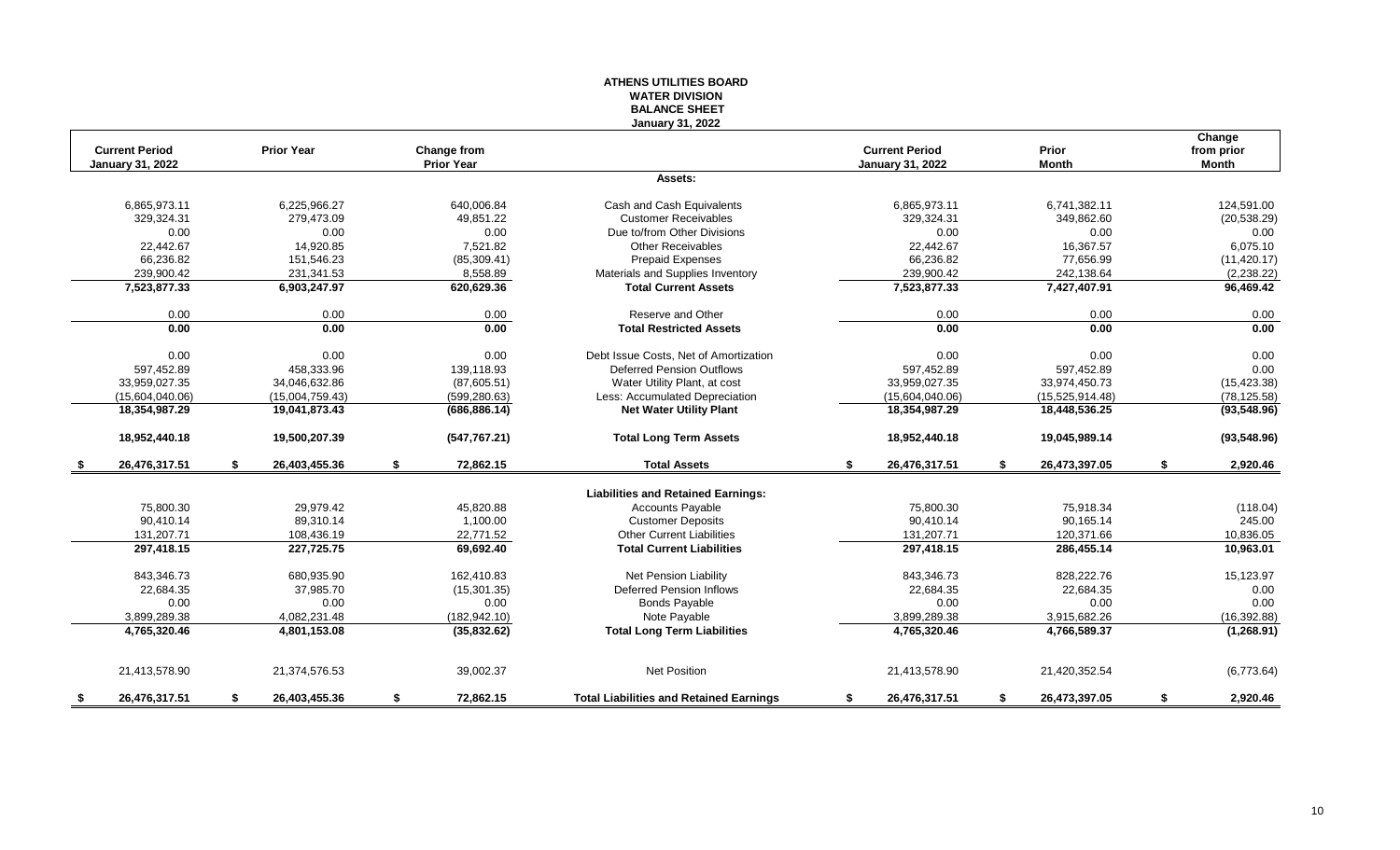| <b>January 31, 2022</b><br>Variance<br>Current<br>Current<br>Variance<br>Year-to-Date<br>Year-to-Date<br>Favorable<br>Month<br>Month<br>Favorable<br><b>Description</b><br><b>Prior Year</b><br><b>January 31, 2022</b><br><b>Prior Year</b><br>(Unfavorable)<br><b>January 31, 2022</b><br>(Unfavorable)<br><b>REVENUE:</b><br>45,248.51<br>Residential<br>158,595.17<br>1,139,157.12<br>1,093,908.61<br>150,246.65<br>8,348.52<br>1,200,291.89<br>1,089,902.77<br>110,389.12<br><b>Small Commercial</b><br>157,678.60<br>150,449.80<br>7,228.80<br>292,961.14<br>291,526.64<br>1,434.50<br>Large Commercial<br>38,088.40<br>41,507.99<br>(3,419.59)<br>Other<br>102,948.23<br>94,003.05<br>8,945.18<br>13,129.82<br>13,576.12<br>(446.30)<br>2,735,358.38<br>166,017.31<br>367,491.99<br>2,569,341.07<br><b>Total Revenue</b><br>355,780.56<br><b>Purchased Supply</b><br>392,846.69<br>394,509.64<br>1,662.95<br>58,125.87<br>55,780.96<br>2,342,511.69<br>2,174,831.43<br>167,680.26<br>309,366.12<br><b>Contribution Margin</b><br>299,999.60<br><b>OPERATING EXPENSES:</b><br>256.515.90<br>Source and Pump Expense<br>30.370.19<br>240.940.29<br>(15.575.61)<br>46.989.47<br><b>Distribution Expense</b><br>178,324.84<br>145,202.05<br>(33, 122.79)<br>23,971.13<br>25,446.31<br>290,205.37<br>288,025.56<br>(2, 179.81)<br>Customer Service and Customer Acct. Expense<br>41,501.11<br>48,147.48<br>Administrative and General Expense<br>74,132.71<br>554,844.33<br>591,571.01<br>36,726.68<br>90,293.42<br>169,975.14<br>1,279,890.44<br>1,265,738.91<br>(14, 151.53)<br><b>Total operating expenses</b><br>210,876.68<br><b>Maintenance Expenses</b><br>52,871.06<br>41,159.29<br>Source and Pump Expense<br>7,011.15<br>5,503.39<br>(11, 711.77)<br>293,630.96<br>20,539.35<br><b>Distribution Expense</b><br>48,929.26<br>67,322.42<br>314,170.31<br>1,451.21<br>2,900.03<br>Administrative and General Expense<br>188.02<br>184.52<br>1,448.82<br>347,953.23<br>358,229.63<br>10,276.40<br>56,128.43<br>73,010.33<br><b>Total Maintenance Expense</b><br><b>Other Operating Expenses</b><br>702,217.67<br>582,715.30<br>94,761.96<br>83,583.31<br>(119, 502.37)<br><b>Depreciation Expense</b><br>702,217.67<br>94,761.96<br>83,583.31<br>582,715.30<br>(119,502.37)<br><b>Total Other Operating Expenses</b><br><b>Total Operating and Maintenance Expense</b><br>2,722,908.03<br>2,601,193.48<br>(121, 714.55)<br>378,991.40<br>423,251.28<br>12,450.35<br>44,302.76<br>(31, 852.41)<br><b>Operating Income</b><br>(11, 499.41)<br>(67, 470.72)<br>8,357.78<br>16,006.45<br>Other Income<br>975.23<br>2,040.47<br>(7,648.67)<br>20,808.13<br>36,654.09<br>(15, 845.96)<br><b>Total Income</b><br>(10,524.18)<br>(65, 430.25)<br>6,233.92<br>Other Expense<br>6,092.50<br>4,696.89<br>10,930.81<br>75.00<br>16,111.24<br>42,888.01<br>Net Income Before Debt Expense<br>(26, 776.77)<br>(10,599.18)<br>(71, 522.75)<br><b>DEBT RELATED EXPENSES:</b><br>0.00<br>Amortization of Debt Discount<br>0.00<br>0.00<br>0.00<br>0.00<br>59,322.95<br>8,266.83<br>55,971.29<br>3,351.66<br>Interest on Long Term Debt<br>8,134.46<br>55,971.29<br>3,351.66<br>8,134.46<br>8,266.83<br>59,322.95<br><b>Total debt related expenses</b><br>46,239.67<br>Net Income Before Extraordinary Income<br>(18,733.64)<br>(79, 789.58)<br>61,055.94<br>(39,860.05)<br>(86,099.72)<br>54,651.32<br>54,651.32<br>Grants, Contributions, Extraordinary<br>11,960.00<br>11,960.00<br>0.00<br>0.00 |                   |             |            | Athens Othnues Doard<br><b>Profit and Loss Statement - Water</b> |                 |              |              |
|--------------------------------------------------------------------------------------------------------------------------------------------------------------------------------------------------------------------------------------------------------------------------------------------------------------------------------------------------------------------------------------------------------------------------------------------------------------------------------------------------------------------------------------------------------------------------------------------------------------------------------------------------------------------------------------------------------------------------------------------------------------------------------------------------------------------------------------------------------------------------------------------------------------------------------------------------------------------------------------------------------------------------------------------------------------------------------------------------------------------------------------------------------------------------------------------------------------------------------------------------------------------------------------------------------------------------------------------------------------------------------------------------------------------------------------------------------------------------------------------------------------------------------------------------------------------------------------------------------------------------------------------------------------------------------------------------------------------------------------------------------------------------------------------------------------------------------------------------------------------------------------------------------------------------------------------------------------------------------------------------------------------------------------------------------------------------------------------------------------------------------------------------------------------------------------------------------------------------------------------------------------------------------------------------------------------------------------------------------------------------------------------------------------------------------------------------------------------------------------------------------------------------------------------------------------------------------------------------------------------------------------------------------------------------------------------------------------------------------------------------------------------------------------------------------------------------------------------------------------------------------------------------------------------------------------------------------------------------------------------------------------------------------------------------------------------------------------------------------------------------------------------------------------------------------------------------------------------------------------------------------------------------------------------------------------------------------------------------------------------------------------------------------------------------------------------------------------------------------------------|-------------------|-------------|------------|------------------------------------------------------------------|-----------------|--------------|--------------|
|                                                                                                                                                                                                                                                                                                                                                                                                                                                                                                                                                                                                                                                                                                                                                                                                                                                                                                                                                                                                                                                                                                                                                                                                                                                                                                                                                                                                                                                                                                                                                                                                                                                                                                                                                                                                                                                                                                                                                                                                                                                                                                                                                                                                                                                                                                                                                                                                                                                                                                                                                                                                                                                                                                                                                                                                                                                                                                                                                                                                                                                                                                                                                                                                                                                                                                                                                                                                                                                                                            |                   |             |            |                                                                  |                 |              |              |
|                                                                                                                                                                                                                                                                                                                                                                                                                                                                                                                                                                                                                                                                                                                                                                                                                                                                                                                                                                                                                                                                                                                                                                                                                                                                                                                                                                                                                                                                                                                                                                                                                                                                                                                                                                                                                                                                                                                                                                                                                                                                                                                                                                                                                                                                                                                                                                                                                                                                                                                                                                                                                                                                                                                                                                                                                                                                                                                                                                                                                                                                                                                                                                                                                                                                                                                                                                                                                                                                                            |                   |             |            |                                                                  |                 |              |              |
|                                                                                                                                                                                                                                                                                                                                                                                                                                                                                                                                                                                                                                                                                                                                                                                                                                                                                                                                                                                                                                                                                                                                                                                                                                                                                                                                                                                                                                                                                                                                                                                                                                                                                                                                                                                                                                                                                                                                                                                                                                                                                                                                                                                                                                                                                                                                                                                                                                                                                                                                                                                                                                                                                                                                                                                                                                                                                                                                                                                                                                                                                                                                                                                                                                                                                                                                                                                                                                                                                            |                   |             |            |                                                                  |                 |              |              |
|                                                                                                                                                                                                                                                                                                                                                                                                                                                                                                                                                                                                                                                                                                                                                                                                                                                                                                                                                                                                                                                                                                                                                                                                                                                                                                                                                                                                                                                                                                                                                                                                                                                                                                                                                                                                                                                                                                                                                                                                                                                                                                                                                                                                                                                                                                                                                                                                                                                                                                                                                                                                                                                                                                                                                                                                                                                                                                                                                                                                                                                                                                                                                                                                                                                                                                                                                                                                                                                                                            |                   |             |            |                                                                  |                 |              |              |
|                                                                                                                                                                                                                                                                                                                                                                                                                                                                                                                                                                                                                                                                                                                                                                                                                                                                                                                                                                                                                                                                                                                                                                                                                                                                                                                                                                                                                                                                                                                                                                                                                                                                                                                                                                                                                                                                                                                                                                                                                                                                                                                                                                                                                                                                                                                                                                                                                                                                                                                                                                                                                                                                                                                                                                                                                                                                                                                                                                                                                                                                                                                                                                                                                                                                                                                                                                                                                                                                                            |                   |             |            |                                                                  |                 |              |              |
|                                                                                                                                                                                                                                                                                                                                                                                                                                                                                                                                                                                                                                                                                                                                                                                                                                                                                                                                                                                                                                                                                                                                                                                                                                                                                                                                                                                                                                                                                                                                                                                                                                                                                                                                                                                                                                                                                                                                                                                                                                                                                                                                                                                                                                                                                                                                                                                                                                                                                                                                                                                                                                                                                                                                                                                                                                                                                                                                                                                                                                                                                                                                                                                                                                                                                                                                                                                                                                                                                            |                   |             |            |                                                                  |                 |              |              |
|                                                                                                                                                                                                                                                                                                                                                                                                                                                                                                                                                                                                                                                                                                                                                                                                                                                                                                                                                                                                                                                                                                                                                                                                                                                                                                                                                                                                                                                                                                                                                                                                                                                                                                                                                                                                                                                                                                                                                                                                                                                                                                                                                                                                                                                                                                                                                                                                                                                                                                                                                                                                                                                                                                                                                                                                                                                                                                                                                                                                                                                                                                                                                                                                                                                                                                                                                                                                                                                                                            |                   |             |            |                                                                  |                 |              | 11,711.43    |
|                                                                                                                                                                                                                                                                                                                                                                                                                                                                                                                                                                                                                                                                                                                                                                                                                                                                                                                                                                                                                                                                                                                                                                                                                                                                                                                                                                                                                                                                                                                                                                                                                                                                                                                                                                                                                                                                                                                                                                                                                                                                                                                                                                                                                                                                                                                                                                                                                                                                                                                                                                                                                                                                                                                                                                                                                                                                                                                                                                                                                                                                                                                                                                                                                                                                                                                                                                                                                                                                                            |                   |             |            |                                                                  |                 |              | (2,344.91)   |
|                                                                                                                                                                                                                                                                                                                                                                                                                                                                                                                                                                                                                                                                                                                                                                                                                                                                                                                                                                                                                                                                                                                                                                                                                                                                                                                                                                                                                                                                                                                                                                                                                                                                                                                                                                                                                                                                                                                                                                                                                                                                                                                                                                                                                                                                                                                                                                                                                                                                                                                                                                                                                                                                                                                                                                                                                                                                                                                                                                                                                                                                                                                                                                                                                                                                                                                                                                                                                                                                                            |                   |             |            |                                                                  |                 |              | 9,366.52     |
|                                                                                                                                                                                                                                                                                                                                                                                                                                                                                                                                                                                                                                                                                                                                                                                                                                                                                                                                                                                                                                                                                                                                                                                                                                                                                                                                                                                                                                                                                                                                                                                                                                                                                                                                                                                                                                                                                                                                                                                                                                                                                                                                                                                                                                                                                                                                                                                                                                                                                                                                                                                                                                                                                                                                                                                                                                                                                                                                                                                                                                                                                                                                                                                                                                                                                                                                                                                                                                                                                            |                   |             |            |                                                                  |                 |              |              |
|                                                                                                                                                                                                                                                                                                                                                                                                                                                                                                                                                                                                                                                                                                                                                                                                                                                                                                                                                                                                                                                                                                                                                                                                                                                                                                                                                                                                                                                                                                                                                                                                                                                                                                                                                                                                                                                                                                                                                                                                                                                                                                                                                                                                                                                                                                                                                                                                                                                                                                                                                                                                                                                                                                                                                                                                                                                                                                                                                                                                                                                                                                                                                                                                                                                                                                                                                                                                                                                                                            |                   |             |            |                                                                  |                 |              | 16,619.28    |
|                                                                                                                                                                                                                                                                                                                                                                                                                                                                                                                                                                                                                                                                                                                                                                                                                                                                                                                                                                                                                                                                                                                                                                                                                                                                                                                                                                                                                                                                                                                                                                                                                                                                                                                                                                                                                                                                                                                                                                                                                                                                                                                                                                                                                                                                                                                                                                                                                                                                                                                                                                                                                                                                                                                                                                                                                                                                                                                                                                                                                                                                                                                                                                                                                                                                                                                                                                                                                                                                                            |                   |             |            |                                                                  |                 |              | 1,475.18     |
|                                                                                                                                                                                                                                                                                                                                                                                                                                                                                                                                                                                                                                                                                                                                                                                                                                                                                                                                                                                                                                                                                                                                                                                                                                                                                                                                                                                                                                                                                                                                                                                                                                                                                                                                                                                                                                                                                                                                                                                                                                                                                                                                                                                                                                                                                                                                                                                                                                                                                                                                                                                                                                                                                                                                                                                                                                                                                                                                                                                                                                                                                                                                                                                                                                                                                                                                                                                                                                                                                            |                   |             |            |                                                                  |                 |              | 6,646.37     |
|                                                                                                                                                                                                                                                                                                                                                                                                                                                                                                                                                                                                                                                                                                                                                                                                                                                                                                                                                                                                                                                                                                                                                                                                                                                                                                                                                                                                                                                                                                                                                                                                                                                                                                                                                                                                                                                                                                                                                                                                                                                                                                                                                                                                                                                                                                                                                                                                                                                                                                                                                                                                                                                                                                                                                                                                                                                                                                                                                                                                                                                                                                                                                                                                                                                                                                                                                                                                                                                                                            |                   |             |            |                                                                  |                 |              | 16,160.71    |
|                                                                                                                                                                                                                                                                                                                                                                                                                                                                                                                                                                                                                                                                                                                                                                                                                                                                                                                                                                                                                                                                                                                                                                                                                                                                                                                                                                                                                                                                                                                                                                                                                                                                                                                                                                                                                                                                                                                                                                                                                                                                                                                                                                                                                                                                                                                                                                                                                                                                                                                                                                                                                                                                                                                                                                                                                                                                                                                                                                                                                                                                                                                                                                                                                                                                                                                                                                                                                                                                                            |                   |             |            |                                                                  |                 |              | 40,901.54    |
|                                                                                                                                                                                                                                                                                                                                                                                                                                                                                                                                                                                                                                                                                                                                                                                                                                                                                                                                                                                                                                                                                                                                                                                                                                                                                                                                                                                                                                                                                                                                                                                                                                                                                                                                                                                                                                                                                                                                                                                                                                                                                                                                                                                                                                                                                                                                                                                                                                                                                                                                                                                                                                                                                                                                                                                                                                                                                                                                                                                                                                                                                                                                                                                                                                                                                                                                                                                                                                                                                            |                   |             |            |                                                                  |                 |              |              |
|                                                                                                                                                                                                                                                                                                                                                                                                                                                                                                                                                                                                                                                                                                                                                                                                                                                                                                                                                                                                                                                                                                                                                                                                                                                                                                                                                                                                                                                                                                                                                                                                                                                                                                                                                                                                                                                                                                                                                                                                                                                                                                                                                                                                                                                                                                                                                                                                                                                                                                                                                                                                                                                                                                                                                                                                                                                                                                                                                                                                                                                                                                                                                                                                                                                                                                                                                                                                                                                                                            |                   |             |            |                                                                  |                 |              | (1,507.76)   |
|                                                                                                                                                                                                                                                                                                                                                                                                                                                                                                                                                                                                                                                                                                                                                                                                                                                                                                                                                                                                                                                                                                                                                                                                                                                                                                                                                                                                                                                                                                                                                                                                                                                                                                                                                                                                                                                                                                                                                                                                                                                                                                                                                                                                                                                                                                                                                                                                                                                                                                                                                                                                                                                                                                                                                                                                                                                                                                                                                                                                                                                                                                                                                                                                                                                                                                                                                                                                                                                                                            |                   |             |            |                                                                  |                 |              | 18,393.16    |
|                                                                                                                                                                                                                                                                                                                                                                                                                                                                                                                                                                                                                                                                                                                                                                                                                                                                                                                                                                                                                                                                                                                                                                                                                                                                                                                                                                                                                                                                                                                                                                                                                                                                                                                                                                                                                                                                                                                                                                                                                                                                                                                                                                                                                                                                                                                                                                                                                                                                                                                                                                                                                                                                                                                                                                                                                                                                                                                                                                                                                                                                                                                                                                                                                                                                                                                                                                                                                                                                                            |                   |             |            |                                                                  |                 |              | (3.50)       |
|                                                                                                                                                                                                                                                                                                                                                                                                                                                                                                                                                                                                                                                                                                                                                                                                                                                                                                                                                                                                                                                                                                                                                                                                                                                                                                                                                                                                                                                                                                                                                                                                                                                                                                                                                                                                                                                                                                                                                                                                                                                                                                                                                                                                                                                                                                                                                                                                                                                                                                                                                                                                                                                                                                                                                                                                                                                                                                                                                                                                                                                                                                                                                                                                                                                                                                                                                                                                                                                                                            |                   |             |            |                                                                  |                 |              | 16,881.90    |
|                                                                                                                                                                                                                                                                                                                                                                                                                                                                                                                                                                                                                                                                                                                                                                                                                                                                                                                                                                                                                                                                                                                                                                                                                                                                                                                                                                                                                                                                                                                                                                                                                                                                                                                                                                                                                                                                                                                                                                                                                                                                                                                                                                                                                                                                                                                                                                                                                                                                                                                                                                                                                                                                                                                                                                                                                                                                                                                                                                                                                                                                                                                                                                                                                                                                                                                                                                                                                                                                                            |                   |             |            |                                                                  |                 |              |              |
|                                                                                                                                                                                                                                                                                                                                                                                                                                                                                                                                                                                                                                                                                                                                                                                                                                                                                                                                                                                                                                                                                                                                                                                                                                                                                                                                                                                                                                                                                                                                                                                                                                                                                                                                                                                                                                                                                                                                                                                                                                                                                                                                                                                                                                                                                                                                                                                                                                                                                                                                                                                                                                                                                                                                                                                                                                                                                                                                                                                                                                                                                                                                                                                                                                                                                                                                                                                                                                                                                            |                   |             |            |                                                                  |                 |              | (11, 178.65) |
|                                                                                                                                                                                                                                                                                                                                                                                                                                                                                                                                                                                                                                                                                                                                                                                                                                                                                                                                                                                                                                                                                                                                                                                                                                                                                                                                                                                                                                                                                                                                                                                                                                                                                                                                                                                                                                                                                                                                                                                                                                                                                                                                                                                                                                                                                                                                                                                                                                                                                                                                                                                                                                                                                                                                                                                                                                                                                                                                                                                                                                                                                                                                                                                                                                                                                                                                                                                                                                                                                            |                   |             |            |                                                                  |                 |              | (11, 178.65) |
|                                                                                                                                                                                                                                                                                                                                                                                                                                                                                                                                                                                                                                                                                                                                                                                                                                                                                                                                                                                                                                                                                                                                                                                                                                                                                                                                                                                                                                                                                                                                                                                                                                                                                                                                                                                                                                                                                                                                                                                                                                                                                                                                                                                                                                                                                                                                                                                                                                                                                                                                                                                                                                                                                                                                                                                                                                                                                                                                                                                                                                                                                                                                                                                                                                                                                                                                                                                                                                                                                            |                   |             |            |                                                                  |                 |              | 44,259.88    |
|                                                                                                                                                                                                                                                                                                                                                                                                                                                                                                                                                                                                                                                                                                                                                                                                                                                                                                                                                                                                                                                                                                                                                                                                                                                                                                                                                                                                                                                                                                                                                                                                                                                                                                                                                                                                                                                                                                                                                                                                                                                                                                                                                                                                                                                                                                                                                                                                                                                                                                                                                                                                                                                                                                                                                                                                                                                                                                                                                                                                                                                                                                                                                                                                                                                                                                                                                                                                                                                                                            |                   |             |            |                                                                  |                 |              | 55,971.31    |
|                                                                                                                                                                                                                                                                                                                                                                                                                                                                                                                                                                                                                                                                                                                                                                                                                                                                                                                                                                                                                                                                                                                                                                                                                                                                                                                                                                                                                                                                                                                                                                                                                                                                                                                                                                                                                                                                                                                                                                                                                                                                                                                                                                                                                                                                                                                                                                                                                                                                                                                                                                                                                                                                                                                                                                                                                                                                                                                                                                                                                                                                                                                                                                                                                                                                                                                                                                                                                                                                                            |                   |             |            |                                                                  |                 |              | (1,065.24)   |
|                                                                                                                                                                                                                                                                                                                                                                                                                                                                                                                                                                                                                                                                                                                                                                                                                                                                                                                                                                                                                                                                                                                                                                                                                                                                                                                                                                                                                                                                                                                                                                                                                                                                                                                                                                                                                                                                                                                                                                                                                                                                                                                                                                                                                                                                                                                                                                                                                                                                                                                                                                                                                                                                                                                                                                                                                                                                                                                                                                                                                                                                                                                                                                                                                                                                                                                                                                                                                                                                                            |                   |             |            |                                                                  |                 |              | 54,906.07    |
|                                                                                                                                                                                                                                                                                                                                                                                                                                                                                                                                                                                                                                                                                                                                                                                                                                                                                                                                                                                                                                                                                                                                                                                                                                                                                                                                                                                                                                                                                                                                                                                                                                                                                                                                                                                                                                                                                                                                                                                                                                                                                                                                                                                                                                                                                                                                                                                                                                                                                                                                                                                                                                                                                                                                                                                                                                                                                                                                                                                                                                                                                                                                                                                                                                                                                                                                                                                                                                                                                            |                   |             |            |                                                                  |                 |              | 6,017.50     |
|                                                                                                                                                                                                                                                                                                                                                                                                                                                                                                                                                                                                                                                                                                                                                                                                                                                                                                                                                                                                                                                                                                                                                                                                                                                                                                                                                                                                                                                                                                                                                                                                                                                                                                                                                                                                                                                                                                                                                                                                                                                                                                                                                                                                                                                                                                                                                                                                                                                                                                                                                                                                                                                                                                                                                                                                                                                                                                                                                                                                                                                                                                                                                                                                                                                                                                                                                                                                                                                                                            |                   |             |            |                                                                  |                 |              | 60,923.57    |
|                                                                                                                                                                                                                                                                                                                                                                                                                                                                                                                                                                                                                                                                                                                                                                                                                                                                                                                                                                                                                                                                                                                                                                                                                                                                                                                                                                                                                                                                                                                                                                                                                                                                                                                                                                                                                                                                                                                                                                                                                                                                                                                                                                                                                                                                                                                                                                                                                                                                                                                                                                                                                                                                                                                                                                                                                                                                                                                                                                                                                                                                                                                                                                                                                                                                                                                                                                                                                                                                                            |                   |             |            |                                                                  |                 |              |              |
|                                                                                                                                                                                                                                                                                                                                                                                                                                                                                                                                                                                                                                                                                                                                                                                                                                                                                                                                                                                                                                                                                                                                                                                                                                                                                                                                                                                                                                                                                                                                                                                                                                                                                                                                                                                                                                                                                                                                                                                                                                                                                                                                                                                                                                                                                                                                                                                                                                                                                                                                                                                                                                                                                                                                                                                                                                                                                                                                                                                                                                                                                                                                                                                                                                                                                                                                                                                                                                                                                            |                   |             |            |                                                                  |                 |              | 0.00         |
|                                                                                                                                                                                                                                                                                                                                                                                                                                                                                                                                                                                                                                                                                                                                                                                                                                                                                                                                                                                                                                                                                                                                                                                                                                                                                                                                                                                                                                                                                                                                                                                                                                                                                                                                                                                                                                                                                                                                                                                                                                                                                                                                                                                                                                                                                                                                                                                                                                                                                                                                                                                                                                                                                                                                                                                                                                                                                                                                                                                                                                                                                                                                                                                                                                                                                                                                                                                                                                                                                            |                   |             |            |                                                                  |                 |              | 132.37       |
|                                                                                                                                                                                                                                                                                                                                                                                                                                                                                                                                                                                                                                                                                                                                                                                                                                                                                                                                                                                                                                                                                                                                                                                                                                                                                                                                                                                                                                                                                                                                                                                                                                                                                                                                                                                                                                                                                                                                                                                                                                                                                                                                                                                                                                                                                                                                                                                                                                                                                                                                                                                                                                                                                                                                                                                                                                                                                                                                                                                                                                                                                                                                                                                                                                                                                                                                                                                                                                                                                            |                   |             |            |                                                                  |                 |              | 132.37       |
|                                                                                                                                                                                                                                                                                                                                                                                                                                                                                                                                                                                                                                                                                                                                                                                                                                                                                                                                                                                                                                                                                                                                                                                                                                                                                                                                                                                                                                                                                                                                                                                                                                                                                                                                                                                                                                                                                                                                                                                                                                                                                                                                                                                                                                                                                                                                                                                                                                                                                                                                                                                                                                                                                                                                                                                                                                                                                                                                                                                                                                                                                                                                                                                                                                                                                                                                                                                                                                                                                            |                   |             |            |                                                                  |                 |              |              |
|                                                                                                                                                                                                                                                                                                                                                                                                                                                                                                                                                                                                                                                                                                                                                                                                                                                                                                                                                                                                                                                                                                                                                                                                                                                                                                                                                                                                                                                                                                                                                                                                                                                                                                                                                                                                                                                                                                                                                                                                                                                                                                                                                                                                                                                                                                                                                                                                                                                                                                                                                                                                                                                                                                                                                                                                                                                                                                                                                                                                                                                                                                                                                                                                                                                                                                                                                                                                                                                                                            |                   |             |            |                                                                  |                 |              |              |
|                                                                                                                                                                                                                                                                                                                                                                                                                                                                                                                                                                                                                                                                                                                                                                                                                                                                                                                                                                                                                                                                                                                                                                                                                                                                                                                                                                                                                                                                                                                                                                                                                                                                                                                                                                                                                                                                                                                                                                                                                                                                                                                                                                                                                                                                                                                                                                                                                                                                                                                                                                                                                                                                                                                                                                                                                                                                                                                                                                                                                                                                                                                                                                                                                                                                                                                                                                                                                                                                                            | 14,791.27<br>- 56 | (86,099.72) | 100,890.99 | <b>CHANGE IN NET ASSETS</b>                                      | (6,773.64)<br>S | (79, 789.58) | 73,015.94    |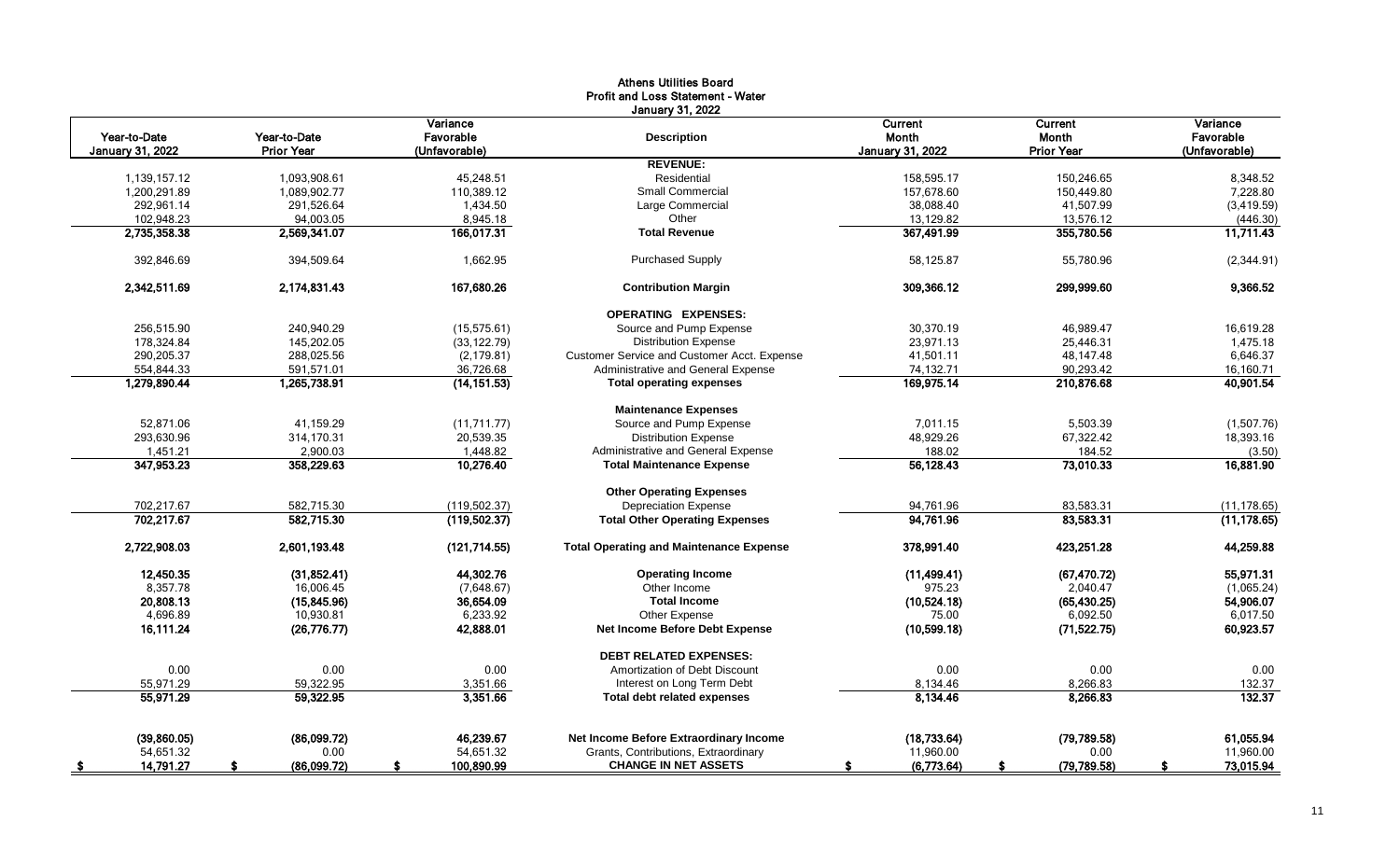|                            |                            |                       | <b>Athens Utilities Board</b><br><b>Budget Comparison - Water</b> |                         |                         |                        |
|----------------------------|----------------------------|-----------------------|-------------------------------------------------------------------|-------------------------|-------------------------|------------------------|
| Year-to-Date               | Year-to-Date               | $Y-T-D$               | <b>January 31, 2022</b><br><b>Description</b>                     | <b>Current Month</b>    | <b>Monthly</b>          | <b>Budget</b>          |
| <b>January 31, 2022</b>    | <b>Budget</b>              | Variance              |                                                                   | <b>January 31, 2022</b> | <b>Budget</b>           | Variance               |
|                            |                            |                       |                                                                   |                         |                         |                        |
|                            |                            |                       | <b>REVENUE:</b><br>Residential                                    |                         |                         |                        |
| 1,139,157.12               | 1,074,821.43               | 64,335.69             | Small Commercial                                                  | 158,595.17              | 148,612.49              | 9,982.68               |
| 1,200,291.89<br>292,961.14 | 1,115,553.18<br>289,179.90 | 84,738.71<br>3,781.24 | Large Commercial                                                  | 157,678.60<br>38,088.40 | 148,671.61<br>40,581.26 | 9,006.99               |
| 102,948.23                 | 94,966.65                  | 7,981.58              | Other                                                             | 13,129.82               | 11,577.05               | (2,492.86)<br>1,552.77 |
| 2,735,358.38               | 2,574,521.16               | 160,837.22            | <b>Total Revenue</b>                                              | 367,491.99              | 349,442.40              | 18,049.59              |
|                            |                            |                       |                                                                   |                         |                         |                        |
| 392,846.69                 | 388,193.50                 | (4,653.19)            | <b>Purchased Supply</b>                                           | 58,125.87               | 57,049.82               | (1,076.05)             |
| 2,342,511.69               | 2,186,327.65               | 156,184.04            | <b>Contribution Margin</b>                                        | 309,366.12              | 292,392.58              | 16,973.54              |
|                            |                            |                       | <b>OPERATING EXPENSES:</b>                                        |                         |                         |                        |
| 256,515.90                 | 244,103.76                 | (12, 412.14)          | Source and Pump Expense                                           | 30,370.19               | 37,839.18               | 7,468.99               |
| 178,324.84                 | 137,897.75                 | (40, 427.09)          | <b>Distribution Expense</b>                                       | 23,971.13               | 20,488.53               | (3,482.60)             |
| 290,205.37                 | 292,869.60                 | 2,664.23              | Customer Service and Customer Acct. Expense                       | 41,501.11               | 38,610.20               | (2,890.91)             |
| 554,844.33                 | 583,969.72                 | 29,125.39             | Administrative and General Expense                                | 74,132.71               | 83,237.71               | 9,105.00               |
| 1,279,890.44               | 1,258,840.82               | (21,049.62)           | <b>Total operating expenses</b>                                   | 169.975.14              | 180,175.61              | 10,200.47              |
|                            |                            |                       | <b>Maintenance Expenses</b>                                       |                         |                         |                        |
| 52,871.06                  | 45,358.80                  | (7, 512.26)           | Source and Pump Expense                                           | 7,011.15                | 4,025.55                | (2,985.60)             |
| 293,630.96                 | 310,095.11                 | 16,464.15             | <b>Distribution Expense</b>                                       | 48,929.26               | 63,597.00               | 14,667.74              |
| 1,451.21                   | 2,715.34                   | 1,264.13              | Administrative and General Expense                                | 188.02                  | 347.68                  | 159.66                 |
| 347,953.23                 | 358,169.25                 | 10,216.02             | <b>Total Maintenance Expense</b>                                  | 56,128.43               | 67,970.23               | 11,841.80              |
|                            |                            |                       | <b>Other Operating Expenses</b>                                   |                         |                         |                        |
| 702,217.67                 | 592,066.53                 | (110, 151.14)         | <b>Depreciation Expense</b>                                       | 94,761.96               | 91,952.56               | (2,809.40)             |
| 702,217.67                 | 592,066.53                 | (110, 151.14)         | <b>Total Other Operating Expenses</b>                             | 94,761.96               | 91,952.56               | (2,809.40)             |
| 2,722,908.03               | 2,597,270.11               | (125, 637.92)         | <b>Total Operating and Maintenance Expenses</b>                   | 378,991.40              | 397,148.22              | 18,156.82              |
| 12,450.35                  | (22, 748.95)               | 35,199.30             | <b>Operating Income</b>                                           | (11, 499.41)            | (47,705.83)             | 36,206.42              |
| 8,357.78                   | 18,931.41                  | (10, 573.63)          | Other Income                                                      | 975.23                  | 3,772.05                | (2,796.82)             |
| 20,808.13                  | (3,817.54)                 | 24,625.67             | <b>Total Income</b>                                               | (10, 524.18)            | (43, 933.78)            | 33,409.60              |
| 4,696.89                   | 14,957.47                  | 10,260.58             | Other Expense                                                     | 75.00                   | 9,362.10                | 9,287.10               |
| 16,111.24                  | (18, 775.01)               | 34,886.25             | Net Income Before Debt Expense                                    | (10, 599.18)            | (53, 295.87)            | 42,696.69              |
|                            |                            |                       | <b>DEBT RELATED EXPENSES:</b>                                     |                         |                         |                        |
| 0.00                       | 0.00                       | 0.00                  | Amortization of Debt Discount                                     | 0.00                    | 0.00                    | 0.00                   |
| 55,971.29                  | 61,866.98                  | 5,895.69              | Interest on Long Term Debt                                        | 8,134.46                | 9,499.00                | 1,364.54               |
| 55,971.29                  | 61,866.98                  | 5,895.69              | Total debt related expenses                                       | 8,134.46                | 9,499.00                | 1,364.54               |
| (39,860.05)                | (80, 641.99)               | 40,781.94             | Net Income Before Extraordinary Income                            | (18, 733.64)            | (62, 794.87)            | 44,061.23              |
| 54,651.32                  | 3,237.49                   | 51,413.83             | Grants, Contributions, Extraordinary                              | 11,960.00               | 462.50                  | 11,497.50              |
| 14,791.27<br>- \$          | \$<br>(77, 404.49)         | 92,195.76<br>\$       | <b>CHANGE IN NET ASSETS</b>                                       | (6,773.64)<br>\$        | (62, 332.37)<br>s.      | 55,558.73<br>\$        |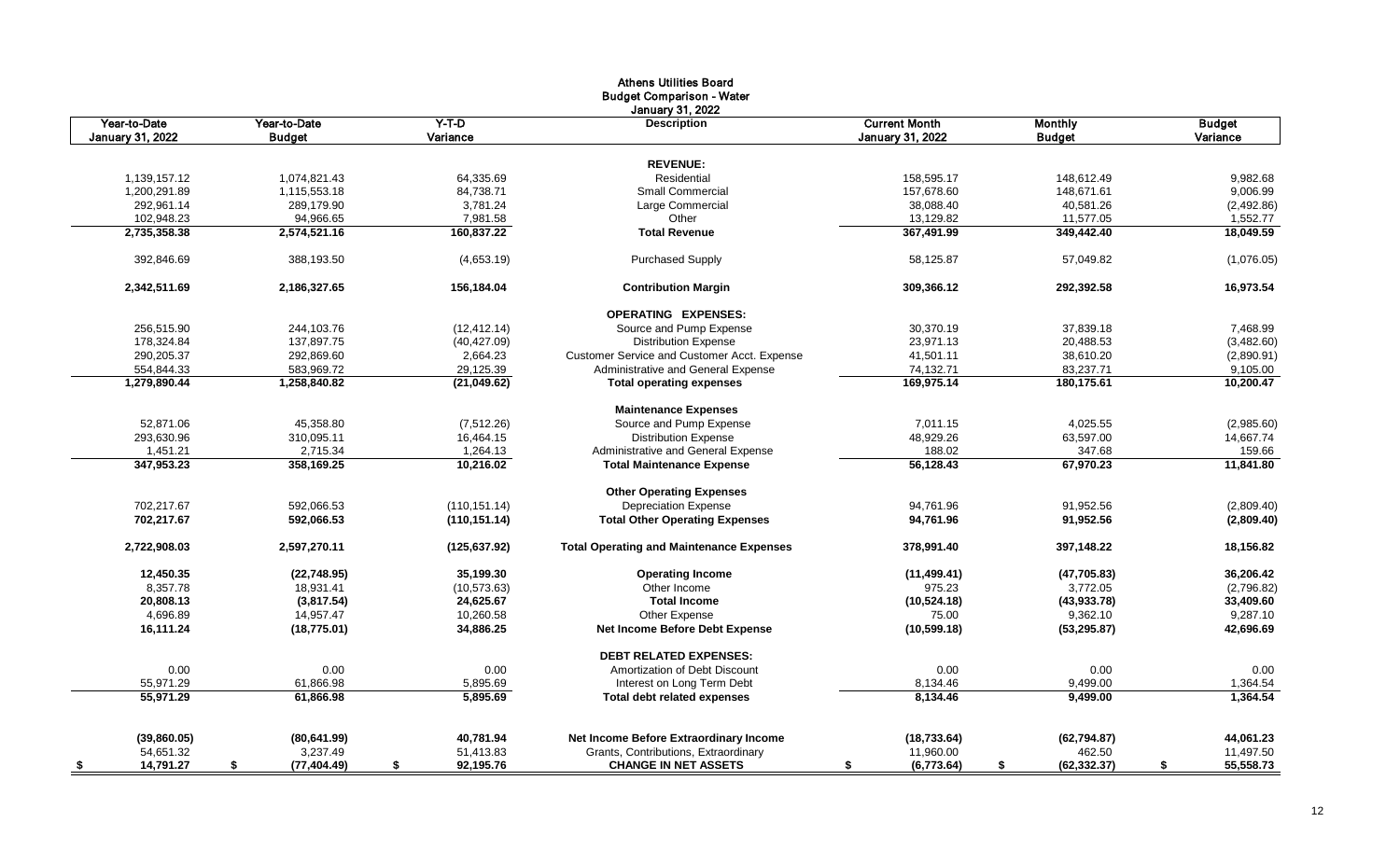# **Athens Utilities Board Water Division STATEMENTS OF CASH FLOWS January 31, 2022**

| Year-to-Date<br><b>January 31, 2022</b> | Year-to-Date<br><b>Prior Year</b> | Variance         |                                                                                                      | <b>Month to Date</b><br><b>January 31, 2022</b> | <b>Month to Date</b><br><b>Prior Year</b> | Variance         |
|-----------------------------------------|-----------------------------------|------------------|------------------------------------------------------------------------------------------------------|-------------------------------------------------|-------------------------------------------|------------------|
|                                         |                                   |                  | <b>CASH FLOWS FROM OPERATING ACTIVITIES:</b>                                                         |                                                 |                                           |                  |
| (39,860.05)                             | (86,099.72)                       | 46,239.67        | Net Operating Income                                                                                 | (18, 733.64)                                    | (79, 789.58)                              | 61,055.94        |
|                                         |                                   |                  | <b>Adjustments to Reconcile Operating Income</b><br>to Net Cash Provided by Operations               |                                                 |                                           |                  |
| 702,217.67                              | 582,715.30                        | 119,502.37       | Depreciation                                                                                         | 94,761.96                                       | 83,583.31                                 | 11,178.65        |
|                                         |                                   |                  | <b>Changes in Assets and Liabilities:</b>                                                            |                                                 |                                           |                  |
| 18,933.82                               | 1.219.41                          | 17.714.41        | <b>Receivables</b>                                                                                   | 14.463.19                                       | (9,220.40)                                | 23,683.59        |
| 0.00                                    | 0.00                              | 0.00             | Due from (to) Other Divisions                                                                        | 0.00                                            | 0.00                                      | 0.00             |
| (46,948.82)                             | (41, 354.58)                      | (5,594.24)       | <b>Prepaid Expenses</b>                                                                              | 11,420.17                                       | 7,677.36                                  | 3,742.81         |
| (16.173.73)                             | (35,709.22)                       | 19.535.49        | <b>Deferred Pension Outflows</b>                                                                     | 0.00                                            | 0.00                                      | 0.00             |
| (19,604.78)                             | 7,156.72                          | (26, 761.50)     | Materials and Supplies                                                                               | 2,238.22                                        | 4,517.14                                  | (2,278.92)       |
| (785.37)                                | (63, 570.76)                      | 62,785.39        | <b>Accounts Payable</b>                                                                              | (118.04)                                        | 1,020.22                                  | (1, 138.26)      |
| 7,866.14                                | (23, 395.53)                      | 31,261.67        | <b>Other Current Liabilities</b>                                                                     | 10,836.05                                       | 3,212.84                                  | 7,623.21         |
| (59, 446.15)                            | (26, 120.52)                      | (33, 325.63)     | <b>Net Pension Liability</b>                                                                         | 15,123.97                                       | 12,365.94                                 | 2,758.03         |
| 0.00                                    | 0.00                              | 0.00             | <b>Deferred Pension Inflows</b>                                                                      | 0.00                                            | 0.00                                      | 0.00             |
| (301, 379.32)                           | (58, 670.81)                      | (242, 708.51)    | <b>Retirements and Salvage</b>                                                                       | (16,636.38)                                     | 1,219.78                                  | (17, 856.16)     |
| (485.00)                                | 1.880.00                          | (2,365.00)       | <b>Customer Deposits</b>                                                                             | 245.00                                          | 240.00                                    | 5.00             |
| 244,334.41                              | 258,050.29                        | (13,715.88)      | <b>Net Cash from Operating Activities</b><br><b>CASH FLOWS FROM NONCAPITAL FINANCING ACTIVITIES:</b> | 113,600.50                                      | 24,826.61                                 | 88,773.89        |
| 0.00                                    | 0.00                              | 0.00             | Changes in Bonds Payable                                                                             | 0.00                                            | 0.00                                      | 0.00             |
| (114, 322, 14)                          | (111, 748.27)                     | (2,573.87)       | Changes in Notes Payable                                                                             | (16, 392.88)                                    | (16,023.48)                               | (369.40)         |
| (114, 322.14)                           | (111, 748.27)                     | (2,573.87)       | <b>Net Cash from Financing Activities</b>                                                            | (16, 392.88)                                    | (16,023.48)                               | (369.40)         |
|                                         |                                   |                  |                                                                                                      |                                                 |                                           |                  |
|                                         |                                   |                  | <b>CASH FLOW FROM CAPITAL AND INVESTING ACTIVITIES:</b>                                              |                                                 |                                           |                  |
| 0.00                                    | 0.00                              | 0.00             | <b>Adjust Net Pension Obligation</b>                                                                 | 0.00                                            | 0.00                                      | 0.00             |
| 0.00                                    | 0.00                              | 0.00             | Prior Period Adjustment                                                                              | 0.00                                            | 0.00                                      | 0.00             |
| 54,651.32                               | 0.00                              | 54,651.32        | Grants, Contributions & Other Extraordinary                                                          | 11,960.00                                       | 0.00                                      | 11,960.00        |
| 124,694.57                              | (736, 843.17)                     | 861,537.74       | <b>Water Utility Plant</b>                                                                           | 15,423.38                                       | (115, 648.53)                             | 131,071.91       |
| 179,345.89                              | (736, 843.17)                     | 916,189.06       | Net from Capital and Investing Activities                                                            | 27,383.38                                       | (115, 648.53)                             | 143,031.91       |
| 309,358.16                              | \$<br>(590, 541.15)               | \$<br>899.899.31 | <b>Net Changes in Cash Position</b>                                                                  | \$<br>124,591.00                                | \$<br>(106, 845.40)                       | \$<br>231,436.40 |
|                                         |                                   |                  |                                                                                                      |                                                 |                                           |                  |
| 6,556,614.95                            | 6,816,507.42                      | (259, 892.47)    | Cash at Beginning of Period                                                                          | 6,741,382.11                                    | 6,332,811.67                              | 408,570.44       |
| 6,865,973.11                            | 6,225,966.27                      | 640,006.84       | Cash at End of Period                                                                                | 6,865,973.11                                    | 6,225,966.27                              | 640,006.84       |
| \$<br>309,358.16                        | \$<br>(590, 541.15)               | \$<br>899,899.31 | <b>Changes in Cash and Equivalents</b>                                                               | \$<br>124,591.00                                | \$<br>(106, 845.40)                       | \$<br>231,436.40 |

Long-Term Debt 3,899,289.38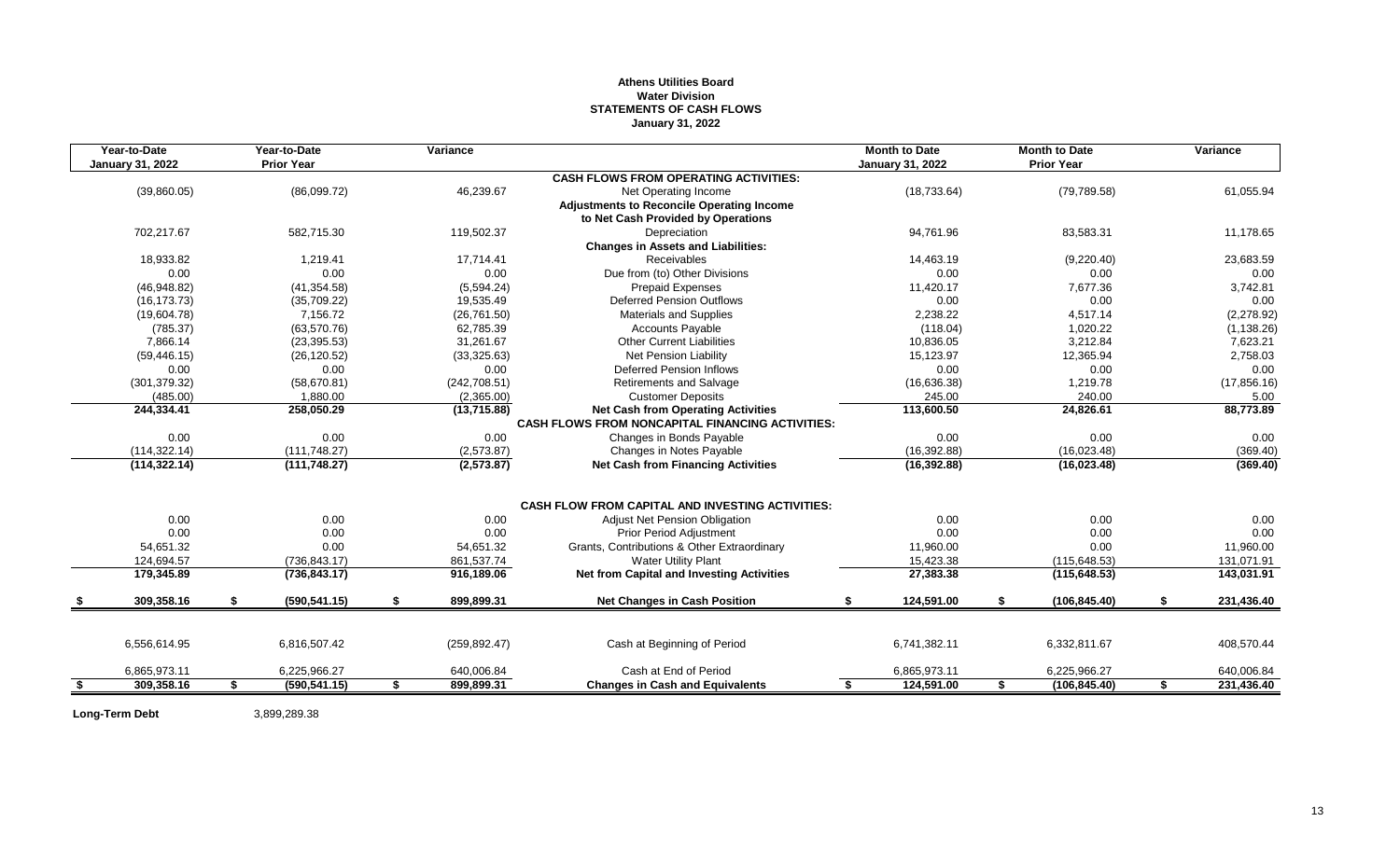# Athens Utilities Board Statistics Report

# January 31, 2022

| Water:              |         |       |        |            |
|---------------------|---------|-------|--------|------------|
|                     | Current | Prior | %      | # Accounts |
| Number of services: | Month   | Year  | Change | Change     |
| Residential         | 7,201   | 7,126 | 1.05%  | 75         |
| Small Commercial    | 1,273   | 1,265 | 0.63%  | 8          |
| Large Commercial    | 37      | 37    | 0.00%  | 0          |
|                     |         |       |        |            |
|                     |         |       |        |            |
|                     | 8,511   | 8,428 | 0.98%  | 83         |

| <b>Sales Volumes:</b>   |                         | Current Month     | Year-to-Date |           |                   |           |
|-------------------------|-------------------------|-------------------|--------------|-----------|-------------------|-----------|
| Gallonsx100             | <b>January 31, 2022</b> | <b>Prior Year</b> | Change       | 1/31/2022 | <b>Prior Year</b> | Change    |
| Residential             | 252,720                 | 266,907           | $-5.32\%$    | 1,943,149 | 1,953,991         | $-0.55%$  |
| <b>Small Commercial</b> | 405,745                 | 387,307           | 4.76%        | 3,037,540 | 2,774,737         | 9.47%     |
| Large Commercial        | 93.116                  | 106,953           | $-12.94\%$   | 733,186   | 775,387           | $-5.44\%$ |
|                         | 751.581                 | 761.167           | $-1.26\%$    | 5,713,875 | 5,504,115         | $3.81\%$  |

| Employment         |                         |                   |                   |
|--------------------|-------------------------|-------------------|-------------------|
|                    | <b>January 31, 2022</b> | <b>Prior Year</b> | <b>Difference</b> |
| Employee Headcount | 14.00                   | 13.00             | 1.00              |
| <b>IFTE</b>        | 15.24                   | 14.71             | 0.53              |
| IY-T-D FTE         | 14.79                   | 14.7              | 0.09              |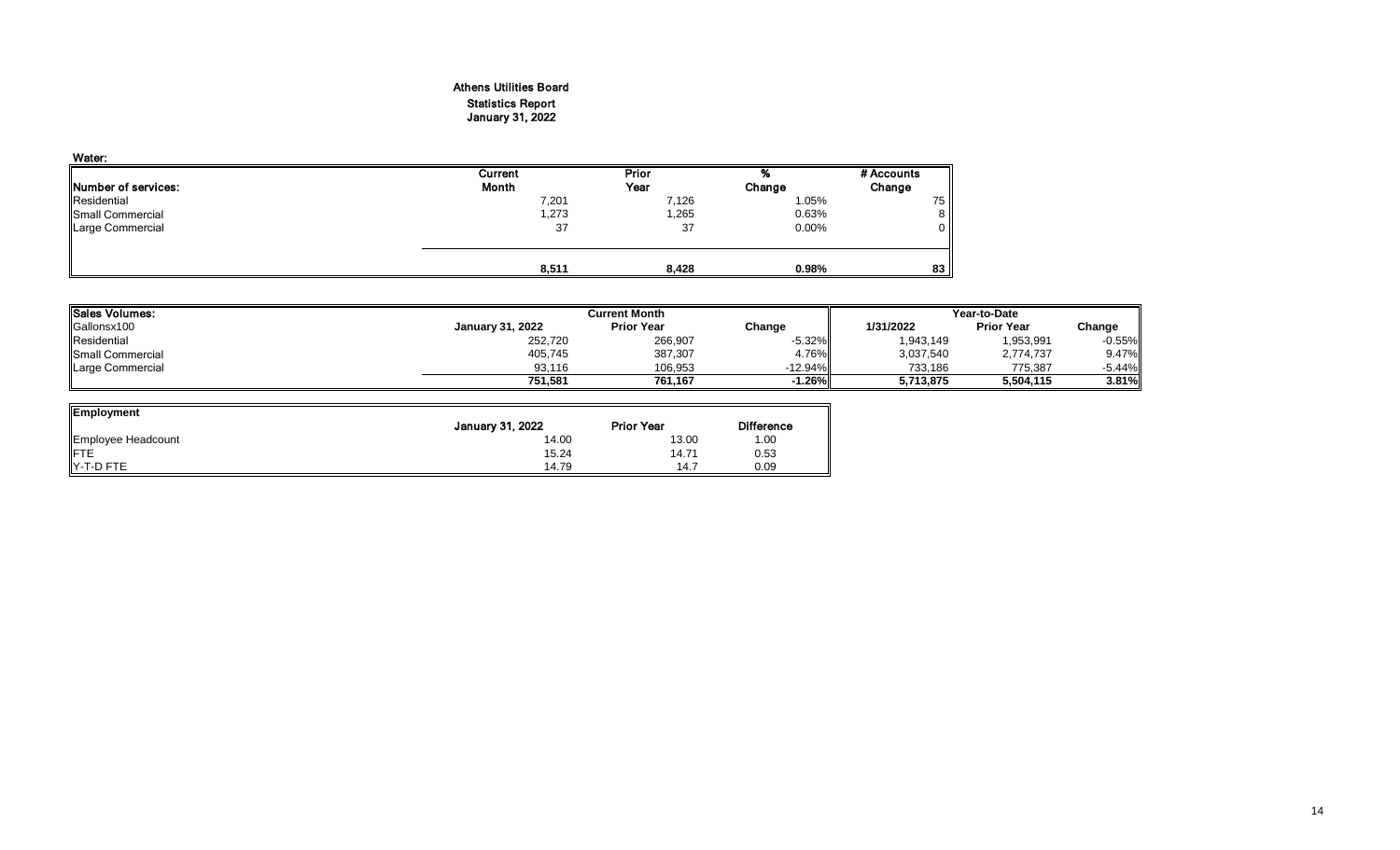|                                                         |                                         | <b>Athens Utilities Board</b><br><b>Water Division</b><br><b>Capital Budget</b><br>Month Ending as of January 31, 2022 |                                                |                                                    |                                          |
|---------------------------------------------------------|-----------------------------------------|------------------------------------------------------------------------------------------------------------------------|------------------------------------------------|----------------------------------------------------|------------------------------------------|
|                                                         | <b>Budget</b>                           | Actual                                                                                                                 | Variance to date<br>Favorable<br>(Unfavorable) | <b>Estimated</b><br>% Project<br><b>Completion</b> | <b>Percent Budget</b><br><b>Expended</b> |
| <b>Planned Capital Improvements:</b>                    |                                         |                                                                                                                        |                                                |                                                    |                                          |
| Replace Truck 24 (2009 F150)                            | 40,000                                  |                                                                                                                        | 40,000                                         |                                                    |                                          |
| Replace Truck 33 (Meter Reading)                        | 53,000                                  |                                                                                                                        | 53,000                                         |                                                    |                                          |
| Replace Truck 29 (Meter Reading)                        | 53,000                                  |                                                                                                                        | 53,000                                         |                                                    |                                          |
| Congress Pkwy - Phase 2 (Rocky Mount Rd. to Dennis St.) | 446,000                                 |                                                                                                                        | 446,000                                        |                                                    |                                          |
| New Water Well Development                              | 100,000                                 |                                                                                                                        | 100,000                                        |                                                    |                                          |
| Replace recovery pump at WTP                            | 35,000                                  |                                                                                                                        | 35,000                                         |                                                    |                                          |
| Water Plant Building Maint and Lab Equipment            | 50,000                                  |                                                                                                                        | 50,000                                         |                                                    | Continuous                               |
| Meter Change Out (Large, Small and Testing)             | 30,000                                  | 12,622                                                                                                                 | 17,378                                         |                                                    | Continuous                               |
| Reservoir and Pump Maintenance                          | 10,000                                  |                                                                                                                        | 10,000                                         |                                                    | Continuous                               |
| <b>Water Line Extensions</b>                            | 200,000                                 | 39,995                                                                                                                 | 160,005                                        |                                                    | Continuous                               |
| <b>Distribution Rehabilitation</b>                      | 125,000                                 | 49,195                                                                                                                 | 75,805                                         |                                                    | Continuous                               |
| Field and Safety Equipment                              | 25,000                                  | 1,331                                                                                                                  | 23,669                                         |                                                    | Continuous                               |
| <b>Water Services</b>                                   | 160,000                                 | 94,400                                                                                                                 | 65,600                                         |                                                    | Continuous                               |
| Technology (SCADA, Computers)                           | 35,000                                  | 13,660                                                                                                                 | 21,340                                         |                                                    | Continuous                               |
| IT Core (Servers, mainframe, etc.)                      | 20,000                                  |                                                                                                                        | 20,000                                         |                                                    | Continuous                               |
| <b>Total Planned Capital Improvements:</b>              | \$<br>1,382,000 \$                      | 211,203 \$                                                                                                             | 1,170,797                                      |                                                    |                                          |
| <b>Other Assets:</b>                                    |                                         |                                                                                                                        |                                                |                                                    |                                          |
| State Route Highway 30 (FY 2020)                        |                                         | 80,910                                                                                                                 | (80, 910)                                      |                                                    |                                          |
| Other                                                   |                                         |                                                                                                                        |                                                |                                                    |                                          |
| <b>Total Other Assets:</b>                              |                                         | 80,910                                                                                                                 | (80, 910)                                      |                                                    |                                          |
| Totals:                                                 | 1,382,000 \$                            | 292,114 \$                                                                                                             | 1,089,886                                      |                                                    |                                          |
|                                                         | Percentage of Budget Spent Year-to-date |                                                                                                                        | 21.14%                                         | <b>Fiscal Year</b>                                 | 58.33%                                   |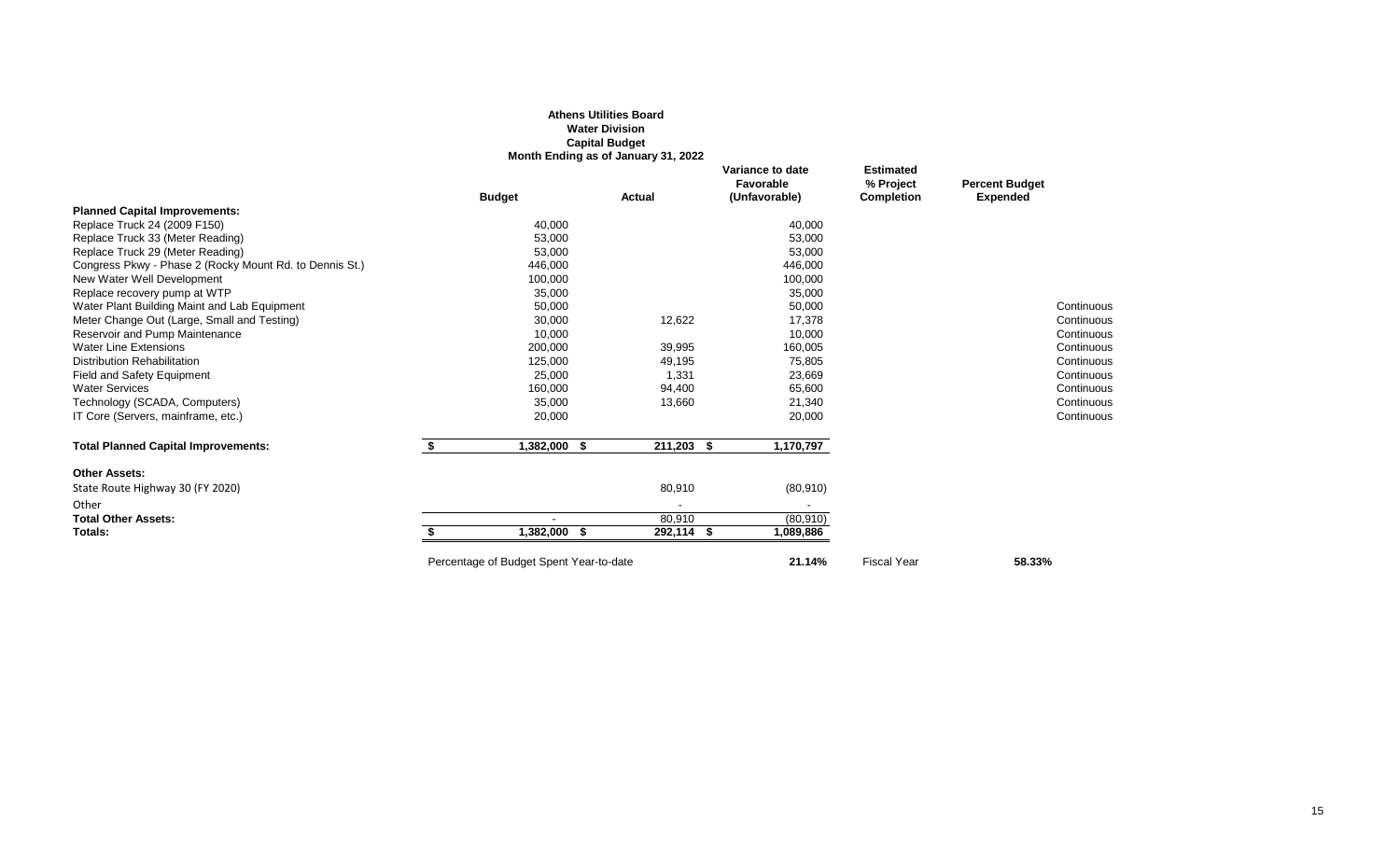#### **ATHENS UTILITIES BOARD GAS DIVISION BALANCE SHEET January 31, 2022**

|                                                  |    |                   |                                  |                                                |                                           |      |                       |    | Change                     |
|--------------------------------------------------|----|-------------------|----------------------------------|------------------------------------------------|-------------------------------------------|------|-----------------------|----|----------------------------|
| <b>Current Period</b><br><b>January 31, 2022</b> |    | <b>Prior Year</b> | Change from<br><b>Prior Year</b> |                                                | <b>Current Period</b><br>January 31, 2022 |      | Prior<br><b>Month</b> |    | from prior<br><b>Month</b> |
|                                                  |    |                   |                                  | Assets:                                        |                                           |      |                       |    |                            |
|                                                  |    |                   |                                  |                                                |                                           |      |                       |    |                            |
| 5,894,744.01                                     |    | 6,287,018.04      | (392, 274.03)                    | Cash and Cash Equivalents                      | 5,894,744.01                              |      | 5,756,454.39          |    | 138,289.62                 |
| 970.826.49                                       |    | 198,595.30        | 772,231.19                       | Receivables                                    | 970.826.49                                |      | 867,197.57            |    | 103,628.92                 |
| 398,526.55                                       |    | 183,825.42        | 214,701.13                       | <b>Prepaid Expenses</b>                        | 398,526.55                                |      | 582,350.09            |    | (183, 823.54)              |
| 0.00                                             |    | 0.00              | 0.00                             | <b>Gas Unit Loans</b>                          | 0.00                                      |      | 0.00                  |    | 0.00                       |
| 149,745.46                                       |    | 118,978.36        | 30,767.10                        | Materials and Supplies Inventory               | 149,745.46                                |      | 140,791.05            |    | 8,954.41                   |
| 7,413,842.51                                     |    | 6,788,417.12      | 625,425.39                       | <b>Total Current Assets</b>                    | 7,413,842.51                              |      | 7,346,793.10          |    | 67,049.41                  |
| 24,729,196.98                                    |    | 24,355,543.13     | 373,653.85                       | Gas Utility Plant, at Cost                     | 24,729,196.98                             |      | 24,707,209.14         |    | 21,987.84                  |
| (10, 814, 035.52)                                |    | (10, 188, 695.12) | (625, 340.40)                    | Less: Accumulated Depreciation                 | (10.814.035.52)                           |      | (10,748,711.15)       |    | (65, 324.37)               |
| 13,915,161.46                                    |    | 14,166,848.01     | (251, 686.55)                    | <b>Net Gas Utility Plant</b>                   | 13,915,161.46                             |      | 13,958,497.99         |    | (43, 336.53)               |
|                                                  |    |                   |                                  |                                                |                                           |      |                       |    |                            |
| 402,400.73                                       |    | 322,364.59        | 80,036.14                        | <b>Deferred Pension Outflows</b>               | 402,400.73                                |      | 402,400.73            |    | 0.00                       |
| 21,731,404.70                                    | \$ | 21,277,629.72     | \$<br>453,774.98                 | <b>Total Assets</b>                            | \$<br>21,731,404.70                       | - \$ | 21,707,691.82         | \$ | 23,712.88                  |
|                                                  |    |                   |                                  |                                                |                                           |      |                       |    |                            |
|                                                  |    |                   |                                  | <b>Liabilities and Retained Earnings:</b>      |                                           |      |                       |    |                            |
| 0.00                                             |    | 0.00              | 0.00                             | Short Term Notes Payable                       | 0.00                                      |      | 0.00                  |    | 0.00                       |
| 645,322.01                                       |    | 434.675.09        | 210,646.92                       | <b>Accounts Payable</b>                        | 645,322.01                                |      | 712,766.12            |    | (67, 444.11)               |
| 119.527.98                                       |    | 116.792.98        | 2.735.00                         | <b>Customer Deposits</b>                       | 119,527.98                                |      | 119.122.98            |    | 405.00                     |
| 117,599.82                                       |    | 67,449.40         | 50,150.42                        | <b>Accrued Liabilities</b>                     | 117,599.82                                |      | 126,544.18            |    | (8,944.36)                 |
| 882,449.81                                       |    | 618,917.47        | 263,532.34                       | <b>Total Current Liabilities</b>               | 882,449.81                                |      | 958,433.28            |    | (75, 983.47)               |
| 593,048.71                                       |    | 482,233.84        | 110,814.87                       | Net Pension Liability                          | 593,048.71                                |      | 585,103.91            |    | 7,944.80                   |
| 16,253.86                                        |    | 27.708.77         | (11, 454.91)                     | <b>Deferred Pension Inflows</b>                | 16,253.86                                 |      | 16,253.86             |    | 0.00                       |
|                                                  |    |                   |                                  |                                                |                                           |      |                       |    |                            |
| 20,239,652.32                                    |    | 20,148,769.64     | 90,882.68                        | <b>Net Position</b>                            | 20,239,652.32                             |      | 20,147,900.77         |    | 91,751.55                  |
| \$<br>21.731.404.70                              | S  | 21.277.629.72     | \$<br>453.774.98                 | <b>Total Liabilities and Retained Earnings</b> | \$<br>21,731,404.70                       |      | 21.707.691.82         | S. | 23,712.88                  |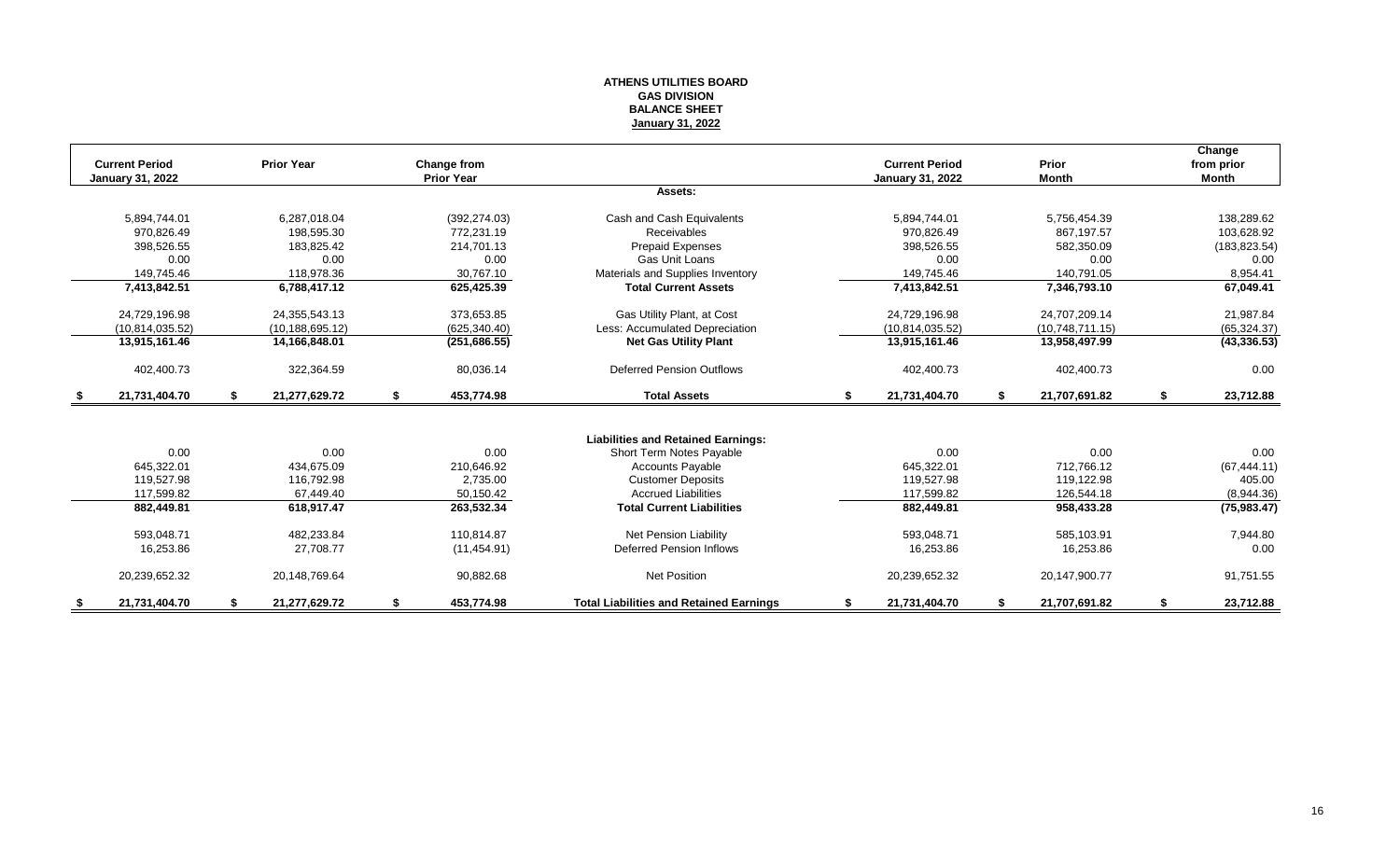# Athens Utilities Board Profit and Loss Statement - Gas January 31, 2022

| Year-to-Date<br><b>January 31, 2022</b> | Year-to-Date<br><b>Prior Year</b> | Variance<br>Favorable<br>(Unfavorable) |                                           | <b>Current</b><br>Month<br><b>January 31, 2022</b> | Current<br>Month<br><b>Prior Year</b> | Variance<br>Favorable<br>(Unfavorable) |
|-----------------------------------------|-----------------------------------|----------------------------------------|-------------------------------------------|----------------------------------------------------|---------------------------------------|----------------------------------------|
|                                         |                                   |                                        | <b>REVENUE:</b>                           |                                                    |                                       |                                        |
| 1,275,506.57                            | 1,112,414.07                      | 163,092.50                             | Residential                               | 422.915.59                                         | 491,811.09                            | (68, 895.50)                           |
| 1,065,097.32                            | 802,757.16                        | 262.340.16                             | <b>Small Commercial</b>                   | 331.119.72                                         | 308,475.52                            | 22,644.20                              |
| 642,974.32                              | 507,277.30                        | 135,697.02                             | Large Commercial                          | 147,611.31                                         | 115,438.51                            | 32,172.80                              |
| 1,136,817.57                            | 680,244.60                        | 456,572.97                             | Interruptible                             | 194,045.79                                         | 135,417.84                            | 58,627.95                              |
| 10,810.98                               | 5,912.79                          | 4,898.19                               | CNG                                       | 1,610.73                                           | 1,592.05                              | 18.68                                  |
| 40,300.33                               | 33,872.39                         | 6,427.94                               | Fees and Other Gas Revenues               | 8,774.89                                           | 5,509.14                              | 3,265.75                               |
| 4,171,507.09                            | 3,142,478.31                      | 1,029,028.78                           | <b>Total Revenue</b>                      | 1,106,078.03                                       | 1,058,244.15                          | 47,833.88                              |
| 3,178,095.71                            | 1,931,406.60                      | (1,246,689.11)                         | Purchased supply                          | 806,139.63                                         | 504,981.24                            | (301, 158.39)                          |
| 993,411.38                              | 1,211,071.71                      | (217,660.33)                           | <b>Contribution Margin</b>                | 299,938.40                                         | 553,262.91                            | (253, 324.51)                          |
|                                         |                                   |                                        | <b>OPERATING EXPENSES:</b>                |                                                    |                                       |                                        |
| 242,781.41                              | 235,314.75                        | (7,466.66)                             | <b>Distribution Expense</b>               | 33,443.52                                          | 53,997.04                             | 20,553.52                              |
| 203,122.68                              | 220.819.18                        | 17,696.50                              | Customer Service and Customer Acct. Exp.  | 23,544.68                                          | 39,200.38                             | 15,655.70                              |
| 396,597.76                              | 468,849.14                        | 72,251.38                              | Administrative and General Expense        | 49,776.46                                          | 65,727.19                             | 15,950.73                              |
| 842,501.85                              | 924,983.07                        | 82,481.22                              | <b>Total operating expenses</b>           | 106,764.66                                         | 158,924.61                            | 52,159.95                              |
|                                         |                                   |                                        | <b>Maintenance Expense</b>                |                                                    |                                       |                                        |
| 163,928.18                              | 163,489.24                        | (438.94)                               | <b>Distribution Expense</b>               | 14,943.77                                          | 27,940.88                             | 12,997.11                              |
| 7,818.68                                | 7,331.79                          | (486.89)                               | Administrative and General Expense        | 2,101.89                                           | 420.83                                | (1,681.06)                             |
| 171,746.86                              | 170,821.03                        | (925.83)                               | <b>Total Maintenance Expense</b>          | 17,045.66                                          | 28,361.71                             | 11,316.05                              |
|                                         |                                   |                                        | <b>Other Operating Expenses</b>           |                                                    |                                       |                                        |
| 441,221.74                              | 384,455.66                        | (56, 766.08)                           | Depreciation                              | 62,173.23                                          | 55,257.59                             | (6,915.64)                             |
| 142,988.38                              | 133,335.52                        | (9,652.86)                             | <b>Tax Equivalents</b>                    | 22,423.14                                          | 19,628.39                             | (2,794.75)                             |
| 584.210.12                              | 517.791.18                        | (66, 418.94)                           | <b>Total Other Operating Expenses</b>     | 84,596.37                                          | 74,885.98                             | (9,710.39)                             |
| 4,776,554.54                            | 3,545,001.88                      | (1,231,552.66)                         | <b>Operating and Maintenance Expenses</b> | 1,014,546.32                                       | 767, 153.54                           | (247, 392.78)                          |
| (605, 047.45)                           | (402, 523.57)                     | (202, 523.88)                          | <b>Operating Income</b>                   | 91,531.71                                          | 291,090.61                            | (199, 558.90)                          |
| 6,717.11                                | 21,284.67                         | (14, 567.56)                           | Other Income                              | 575.48                                             | 9,050.46                              | (8,474.98)                             |
| (598, 330.34)                           | (381, 238.90)                     | (217,091.44)                           | <b>Total Income</b>                       | 92,107.19                                          | 300,141.07                            | (208, 033.88)                          |
| 4,855.84                                | 12,197.58                         | 7,341.74                               | Miscellaneous Income Deductions           | 355.64                                             | 6,072.02                              | 5,716.38                               |
| (603, 186.18)                           | (393, 436.48)                     | (209, 749.70)                          | <b>Net Income Before Extraordinary</b>    | 91,751.55                                          | 294,069.05                            | (202, 317.50)                          |
| 0.00                                    | 15,500.00                         | (15,500.00)                            | Grants, Contributions, Extraordinary      | 0.00                                               | 0.00                                  | 0.00                                   |
| (603, 186.18)<br>S                      | (377, 936.48)                     | (225, 249.70)                          | <b>Change in Net Assets</b>               | 91,751.55<br>S                                     | 294,069.05                            | (202, 317.50)<br>£.                    |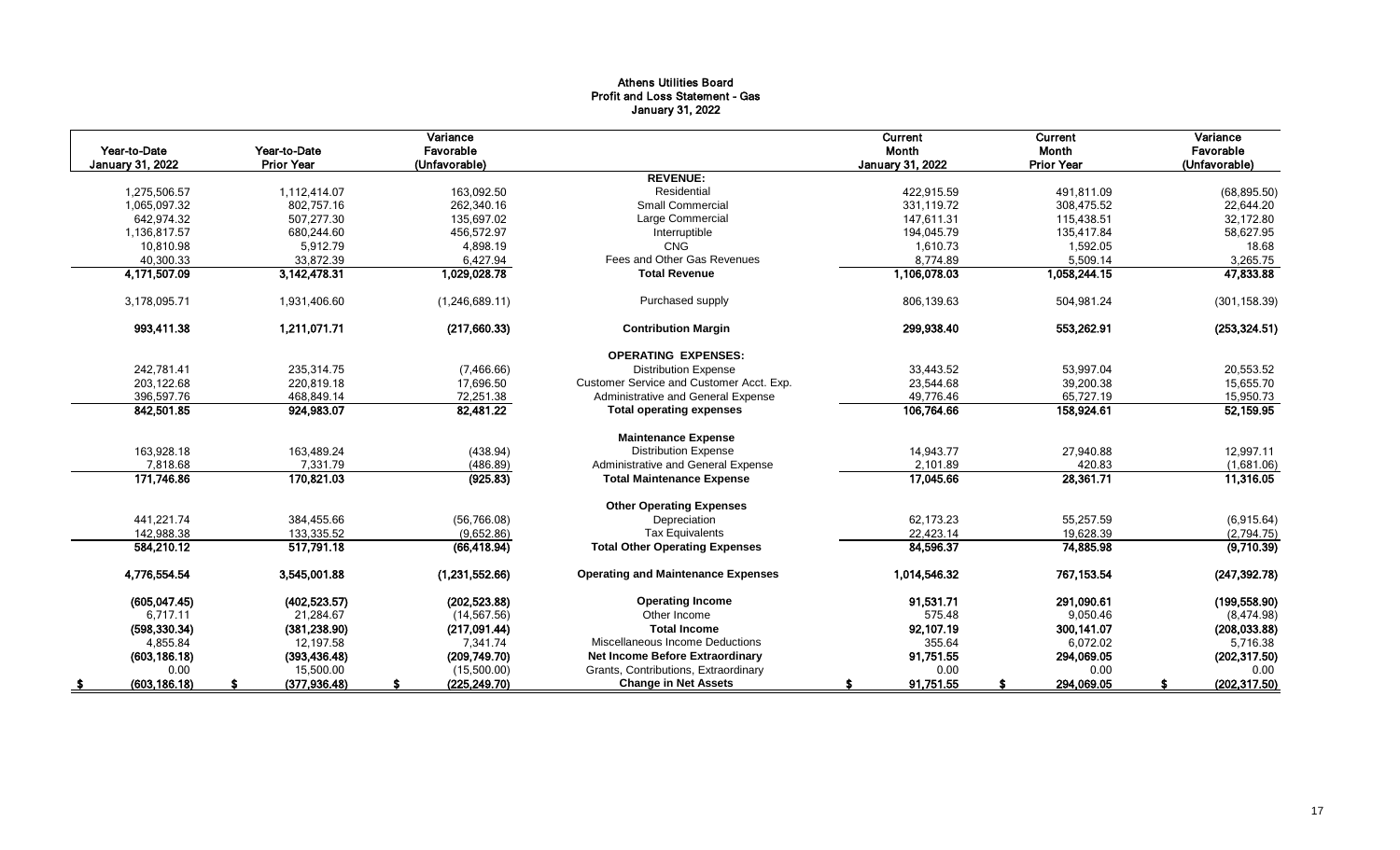# Athens Utilities Board Budget Comparison - Gas January 31, 2022

| Year-to-Date        | Year-to-Date                           | $Y-T-D$          | <b>Description</b>                        | <b>Current Month</b> | <b>Monthly</b>   | <b>Budget</b>      |
|---------------------|----------------------------------------|------------------|-------------------------------------------|----------------------|------------------|--------------------|
| January 31, 2022    | <b>Budget</b>                          | Variance         |                                           | January 31, 2022     | <b>Budget</b>    | Variance           |
|                     |                                        |                  | <b>REVENUE:</b>                           |                      |                  |                    |
| 1,275,506.57        | 1,092,314.88                           | 183,191.69       | Residential                               | 422,915.59           | 457,801.24       | (34, 885.65)       |
| 1,065,097.32        | 811.365.41                             | 253.731.91       | Small Commercial                          | 331.119.72           | 298.256.19       | 32,863.53          |
|                     | 642,974.32<br>481,160.35<br>161,813.97 |                  | Large Commercial                          | 147,611.31           | 111,944.70       | 35,666.61          |
| 1,136,817.57        | 527,027.20                             | 609,790.37       | Interruptible                             | 194,045.79           | 101,434.31       | 92,611.48          |
| 10,810.98           | 5,860.80                               | 4,950.18         | <b>CNG</b>                                | 1,610.73             | 837.26           | 773.47             |
| 40,300.33           | 37,664.08                              | 2,636.25         | Fees and Other Gas Revenues               | 8,774.89             | 5,583.61         | 3,191.28           |
| 4,171,507.09        | 2,955,392.72                           | 1,216,114.37     | <b>Total Revenue</b>                      | 1,106,078.03         | 975,857.30       | 130,220.73         |
| 3,178,095.71        | 2,020,785.47                           | (1, 157, 310.24) | Purchased supply                          | 806,139.63           | 568,886.54       | (237, 253.09)      |
| 993,411.38          | 934,607.26                             | 58,804.12        | <b>Contribution Margin</b>                | 299,938.40           | 406,970.77       | (107, 032.37)      |
|                     |                                        |                  | <b>OPERATING EXPENSES:</b>                |                      |                  |                    |
| 242,781.41          | 242,698.97                             | (82.44)          | <b>Distribution Expense</b>               | 33,443.52            | 36,745.85        | 3,302.33           |
| 203,122.68          | 213,495.96                             | 10,373.28        | Cust. Service and Cust. Acct. Expense     | 23,544.68            | 27,496.57        | 3,951.89           |
| 396,597.76          | 474,153.50                             | 77,555.74        | Administrative and General Expense        | 49,776.46            | 62,806.93        | 13,030.47          |
| 842,501.85          | 930,348.43                             | 87,846.58        | <b>Total operating expenses</b>           | 106,764.66           | 127,049.35       | 20,284.69          |
|                     |                                        |                  | <b>Maintenance Expense</b>                |                      |                  |                    |
| 163,928.18          | 159,258.47                             | (4,669.71)       | <b>Distribution Expense</b>               | 14,943.77            | 24,414.66        | 9,470.89           |
| 7,818.68            | 6,716.34                               | (1, 102.34)      | Administrative and General Expense        | 2,101.89             | 1,537.82         | (564.07)           |
| 171,746.86          | 165,974.81                             | (5,772.05)       | <b>Total Maintenance Expense</b>          | 17,045.66            | 25,952.47        | 8,906.81           |
|                     |                                        |                  | <b>Other Operating Expenses</b>           |                      |                  |                    |
| 441,221.74          | 379.883.06                             | (61, 338.68)     | Depreciation                              | 62.173.23            | 55,976.52        | (6, 196.71)        |
| 142.988.38          | 128.288.80                             | (14,699.58)      | <b>Tax Equivalents</b>                    | 22,423.14            | 19,075.19        | (3,347.95)         |
| 584,210.12          | 508,171.86                             | (76,038.26)      | <b>Total Other Operating Expenses</b>     | 84,596.37            | 75,051.71        | (9,544.66)         |
| 4,776,554.54        | 3,625,280.57                           | (1, 151, 273.97) | <b>Operating and Maintenance Expenses</b> | 1,014,546.32         | 796,940.07       | (217, 606.25)      |
| (605, 047.45)       | (669, 887.85)                          | 64,840.40        | <b>Operating Income</b>                   | 91,531.71            | 178,917.23       | (87, 385.52)       |
| 6,717.11            | 9,979.94                               | (3,262.83)       | Other Income                              | 575.48               | 480.06           | 95.42              |
| (598, 330.34)       | (659, 907.91)                          | 61,577.57        | <b>Total Income</b>                       | 92,107.19            | 179,397.29       | (87, 290.10)       |
| 4,855.84            | 12,528.26                              | 7,672.42         | Miscellaneous Income Deductions           | 355.64               | 4,065.39         | 3,709.75           |
| (603, 186.18)       | (672, 436.18)                          | 69,250.00        | Net Income Before Extraordinary           | 91,751.55            | 175,331.90       | (83,580.35)        |
| 0.00                | 9,041.67                               | (9,041.67)       | Grants, Contributions, Extraordinary      | 0.00                 | 1,291.67         | (1,291.67)         |
| (603, 186.18)<br>\$ | (663, 394.51)<br>\$                    | 60,208.33<br>\$  | <b>Change in Net Assets</b>               | 91,751.55<br>\$      | 176,623.57<br>\$ | \$<br>(84, 872.02) |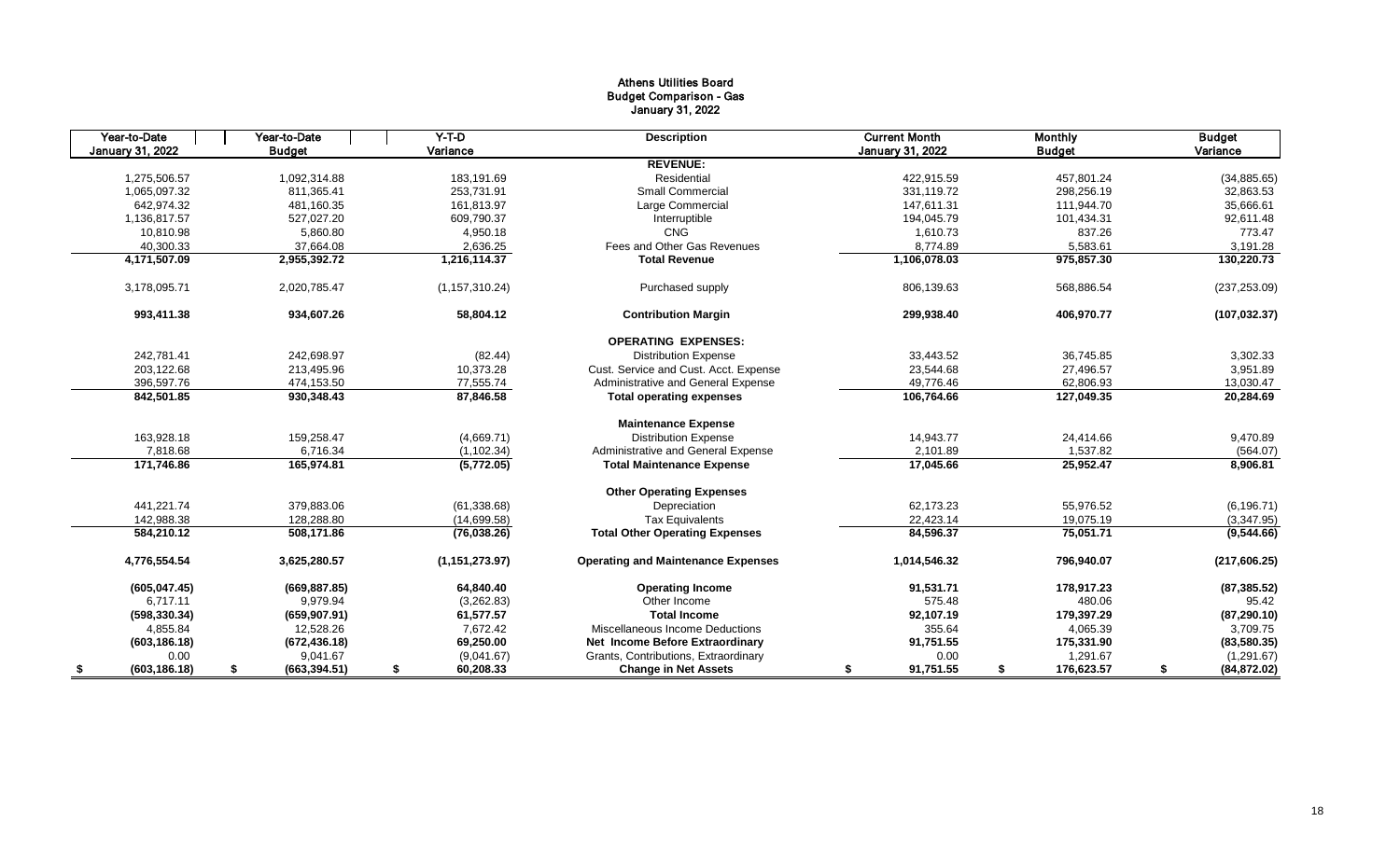# **Athens Utilities Board Gas Division STATEMENTS OF CASH FLOWS January 31, 2022**

| Year-to-Date<br>January 31, 2022 | Year-to-Date<br><b>Prior Year</b> | Variance            |                                                              | <b>Month to Date</b><br><b>January 31, 2022</b> | <b>Month to Date</b><br><b>Prior Year</b> | Variance            |
|----------------------------------|-----------------------------------|---------------------|--------------------------------------------------------------|-------------------------------------------------|-------------------------------------------|---------------------|
|                                  |                                   |                     | <b>CASH FLOWS FROM OPERATING ACTIVITIES:</b>                 |                                                 |                                           |                     |
| (603, 186.18)                    | (393, 436.48)                     | (209, 749.70)       | Net Operating Income                                         | 91,751.55                                       | 294,069.05                                | (202, 317.50)       |
|                                  |                                   |                     | <b>Adjustments to Reconcile Operating Income</b>             |                                                 |                                           |                     |
|                                  |                                   |                     | to Net Cash Provided by Operations:                          |                                                 |                                           |                     |
| 441,221.74                       | 384,455.66                        | 56,766.08           | Depreciation                                                 | 62,173.23                                       | 55,257.59                                 | 6,915.64            |
|                                  |                                   |                     | <b>Changes in Assets and Liabilities:</b>                    |                                                 |                                           |                     |
| (696, 221.08)                    | 52,185.66                         | (748, 406.74)       | Receivables                                                  | (103, 628.92)                                   | (4,502.50)                                | (99, 126.42)        |
| 0.00                             | 0.00                              | 0.00                | Due from (to) Other Divisions                                | 0.00                                            | 0.00                                      | 0.00                |
| (189, 753.38)                    | 28,422.61                         | (218, 175.99)       | <b>Prepaid Expenses</b>                                      | 183,823.54                                      | 88,340.46                                 | 95,483.08           |
| 14,099.18                        | (11, 449.81)                      | 25,548.99           | <b>Deferred Pension Outflows</b>                             | 0.00                                            | 0.00                                      | 0.00                |
| (7, 174.61)                      | 5,107.92                          | (12, 282.53)        | Materials and Supplies                                       | (8,954.41)                                      | 2,992.91                                  | (11, 947.32)        |
| 366,768.87                       | 254,039.80                        | 112,729.07          | <b>Accounts Payable</b>                                      | (67, 444.11)                                    | 69,626.88                                 | (137,070.99)        |
| 46,985.60                        | (428.81)                          | 47,414.41           | <b>Other Current Liabilities</b>                             | (8,944.36)                                      | 7,338.29                                  | (16, 282.65)        |
| 4,985.00                         | 5,735.00                          | (750.00)            | <b>Customer Deposits</b>                                     | 405.00                                          | 755.00                                    | (350.00)            |
| (53,823.19)                      | (33,530.29)                       | (20, 292.90)        | Net Pension Liabilities                                      | 7,944.80                                        | 8,996.01                                  | (1,051.21)          |
| 0.00                             | 0.00                              | 0.00                | <b>Deferred Pension Inflows</b>                              | 0.00                                            | 0.00                                      | 0.00                |
| 14,676.00                        | 84,872.67                         | (70, 196.67)        | <b>Retirements and Salvage</b>                               | 3,151.14                                        | (21, 671.12)                              | 24,822.26           |
| 0.00                             | 0.00                              | 0.00                | Gas Unit Loans                                               | 0.00                                            | 0.00                                      | 0.00                |
| (661, 422.05)                    | 375,973.93                        | (1,037,395.98)      | <b>Net Cash from Operating Activities</b>                    | 160,277.46                                      | 501,202.57                                | (340, 925.11)       |
|                                  |                                   |                     |                                                              |                                                 |                                           |                     |
|                                  |                                   |                     | CASH FROM CAPITAL AND INVESTING ACTIVITIES:                  |                                                 |                                           |                     |
| 0.00                             | 0.00                              | 0.00                | <b>Adjust Net Pension Obligation</b>                         | 0.00                                            | 0.00                                      | 0.00                |
| 0.00                             | 0.00                              | 0.00                | <b>Prior Period Adjustment</b>                               | 0.00                                            | 0.00                                      | 0.00                |
| 0.00                             | 15,500.00                         | (15,500.00)         | Grants, Contributions & Other Extraordinary Income (Expense) | 0.00                                            | 0.00                                      | 0.00                |
| (288, 634.53)                    | (349, 817.34)                     | 61,182.81           | Changes in Gas Utility Plant                                 | (21, 987.84)                                    | (37,072.62)                               | 15,084.78           |
| (288, 634.53)                    | (334, 317.34)                     | 45,682.81           | Net Cash from Capital and Related Investing Activities       | (21, 987.84)                                    | (37,072.62)                               | 15,084.78           |
|                                  |                                   |                     | <b>Cash from Financing Activities</b>                        |                                                 |                                           |                     |
| 0.00                             | 0.00                              | 0.00                | Short Term Notes Payable                                     | 0.00                                            | 0.00                                      | 0.00                |
| (950.056.58)                     | \$<br>41,656.59                   | \$<br>(991, 713.17) | <b>Net Changes in Cash Position</b>                          | \$<br>138,289.62                                | \$<br>464,129.95                          | \$<br>(325, 840.33) |
|                                  |                                   |                     |                                                              |                                                 |                                           |                     |
| 6,844,800.59                     | 6,245,361.45                      | 599,439.14          | Cash at Beginning of Period                                  | 5,756,454.39                                    | 5,822,888.09                              | (66, 433.70)        |
| 5,894,744.01                     | 6,287,018.04                      | (392, 274.03)       | Cash at End of Period                                        | 5,894,744.01                                    | 6,287,018.04                              | (392, 274.03)       |
| (950, 056.58)                    | \$<br>41,656.59                   | \$<br>(991, 713.17) | <b>Changes in Cash and Equivalents</b>                       | 138,289.62<br>\$                                | \$<br>464,129.95                          | \$<br>(325, 840.33) |
|                                  |                                   |                     |                                                              |                                                 |                                           |                     |

**Long-Term Debt** \$0.00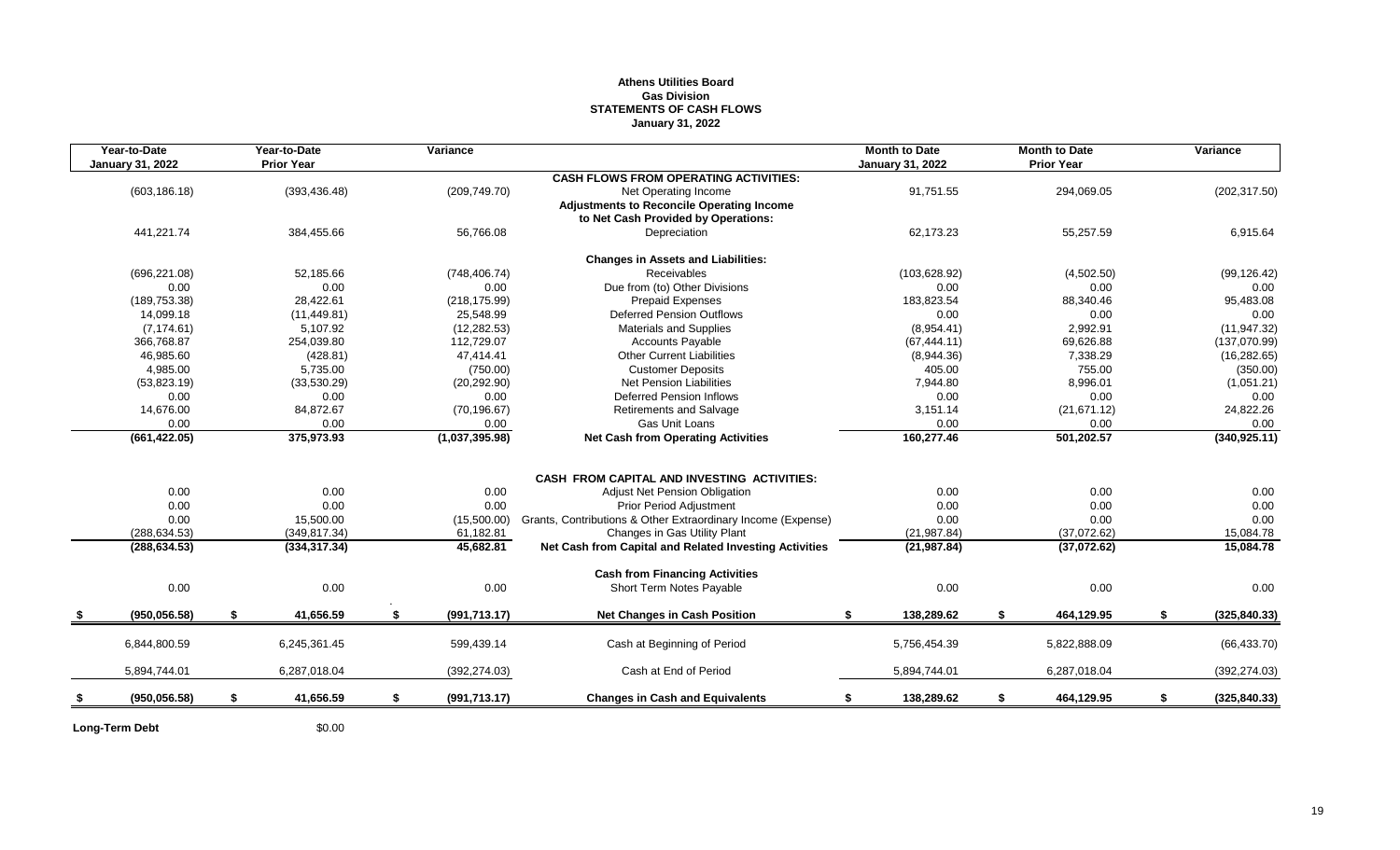### Athens Utilities Board Statistics Report January 31, 2022

| Gas:                       |         |       |        |            |
|----------------------------|---------|-------|--------|------------|
|                            | Current | Prior |        | # Accounts |
| <b>Number of services:</b> | Month   | Year  | Change | Change     |
| Residential                | 5,589   | 5,547 | 0.76%  | 42         |
| Small Commercial           | 949     | 934   | 1.61%  | 15         |
| Large Commercial           | 10      | 10    | 0.00%  | Οl         |
| Interruptible              |         |       | 0.00%  | ΟI         |
| <b>CNG</b>                 |         |       | 0.00%  | Οl         |
|                            |         |       |        |            |
| Total Services             | 6,555   | 6,498 | 0.88%  | 57         |

| Sales Volumes:    | <b>Current Month</b> |                   |            | Year-to-Date |                   |           |  |
|-------------------|----------------------|-------------------|------------|--------------|-------------------|-----------|--|
| <b>Units Sold</b> | 1/31/2022            | <b>Prior Year</b> | Change     | 1/31/2022    | <b>Prior Year</b> | Change    |  |
| Residential       | 340,642              | 506,125           | $-32.70%$  | 923,379      | 1,033,073         | $-10.62%$ |  |
| Small Commercial  | 321,597              | 394,302           | $-18.44\%$ | 1,022,250    | 1,015,918         | 0.62%     |  |
| Large Commercial  | 156,060              | 165,325           | $-5.60%$   | 700,953      | 762,914           | $-8.12%$  |  |
| Interruptible     | 274,461              | 278,357           | $-1.40%$   | 1,681,511    | 1,432,473         | 17.39%    |  |
| <b>ICNG</b>       | 1,630                | 1.857             | $-12.22%$  | 11.425       | 15,600            | $-26.76%$ |  |
|                   | 1,094,390            | 345.966.          | $-18.69%$  | 4,339,518    | 4,259,978         | $1.87\%$  |  |

| Employment         |                  |                   |                   |
|--------------------|------------------|-------------------|-------------------|
|                    | January 31, 2022 | <b>Prior Year</b> | <b>Difference</b> |
| Employee Headcount | 8.00             | 9.00              | $-1.00$           |
| <b>IFTE</b>        | 8.82             | 8.41              | 0.41              |
| IY-T-D FTE         | 8.64             | 9.4               | $-0.76$           |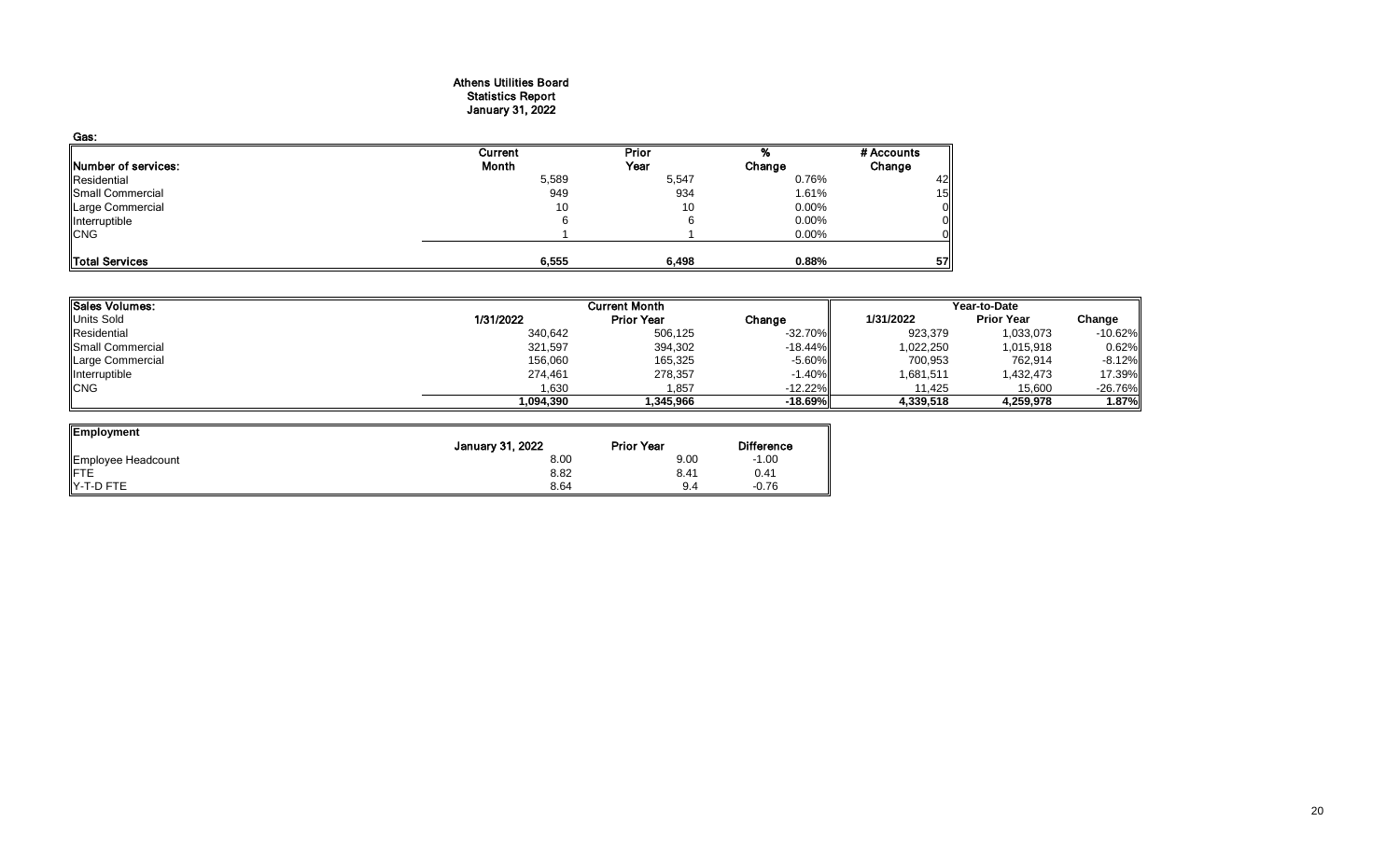|                                             |                                         | <b>Athens Utilities Board</b><br><b>Gas Division</b><br><b>Capital Budget</b><br>Month Ending as of January 31, 2022 |                                                |                                             |                                          |
|---------------------------------------------|-----------------------------------------|----------------------------------------------------------------------------------------------------------------------|------------------------------------------------|---------------------------------------------|------------------------------------------|
|                                             | <b>Budget</b>                           | Actual                                                                                                               | Variance to date<br>Favorable<br>(Unfavorable) | <b>Estimated</b><br>% Project<br>Completion | <b>Percent Budget</b><br><b>Expended</b> |
| <b>Planned Capital Improvements:</b>        |                                         |                                                                                                                      |                                                |                                             |                                          |
| Upgrading Cathodic Protection Field -       | 35,000                                  |                                                                                                                      | 35,000                                         |                                             |                                          |
| <b>Replace Mechanical Correctors</b>        | 10,000                                  |                                                                                                                      | 10,000                                         |                                             |                                          |
| <b>Replace Pressue Charts</b>               | 6,500                                   |                                                                                                                      | 6,500                                          |                                             |                                          |
| Replace Leak Machines                       | 10,000                                  |                                                                                                                      | 10,000                                         |                                             |                                          |
| Replace Locating Equipment - Digital        | 5,000                                   |                                                                                                                      | 5,000                                          |                                             |                                          |
| Replace Locating Equipment - Pipe Horn      | 1,000                                   |                                                                                                                      | 1,000                                          |                                             |                                          |
| 20% of 5 Year Leak Survey                   | 30,000                                  |                                                                                                                      | 30,000                                         |                                             |                                          |
| Replace Odorant System - Athens / Riceville | 65,000                                  |                                                                                                                      | 65,000                                         |                                             |                                          |
| Renovate Cashiering Area                    | 10,000                                  |                                                                                                                      | 10,000                                         |                                             |                                          |
| System Improvement                          | 60,000                                  | 12,208                                                                                                               | 47,792                                         |                                             | 20.35% Continuous                        |
| Main                                        | 100,000                                 | 9,760                                                                                                                | 90,240                                         |                                             | 9.76% Continuous                         |
| Services                                    | 130,000                                 | 145,517                                                                                                              | (15, 517)                                      |                                             | 111.94% Continuous                       |
| IT Core (Servers, mainframe, etc.)          | 20,000                                  | 5,059                                                                                                                | 14,941                                         |                                             | 25.29% Continuous                        |
| <b>Total Planned Capital Improvements:</b>  | \$<br>$482,500$ \$                      | $172,543$ \$                                                                                                         | 309,957                                        |                                             |                                          |
| <b>Other Assets:</b>                        |                                         |                                                                                                                      |                                                |                                             |                                          |
| Denso Metering Station                      |                                         | 24,025                                                                                                               | (24, 025)                                      |                                             |                                          |
| Replace Truck 30 (FY2020)                   | 40,000                                  | 29,201                                                                                                               | 10,799                                         |                                             |                                          |
| Trencher (FY 2021)                          | 102,000                                 | 91,345                                                                                                               | 10,655                                         |                                             |                                          |
| <b>CNG Station Replacement</b>              |                                         | 10,213                                                                                                               | (10, 213)                                      |                                             |                                          |
| Other<br><b>Total Other Assets:</b>         | $\blacksquare$<br>я                     | 1,426<br>$156,209$ \$                                                                                                | (1,426)                                        |                                             |                                          |
| Totals:                                     | $482,500$ \$                            | $328,753$ \$                                                                                                         | (14, 209)<br>295,747                           |                                             |                                          |
|                                             | Percentage of Budget Spent Year-to-date |                                                                                                                      | 68.14%                                         | <b>Fiscal Year</b>                          | 58.33%                                   |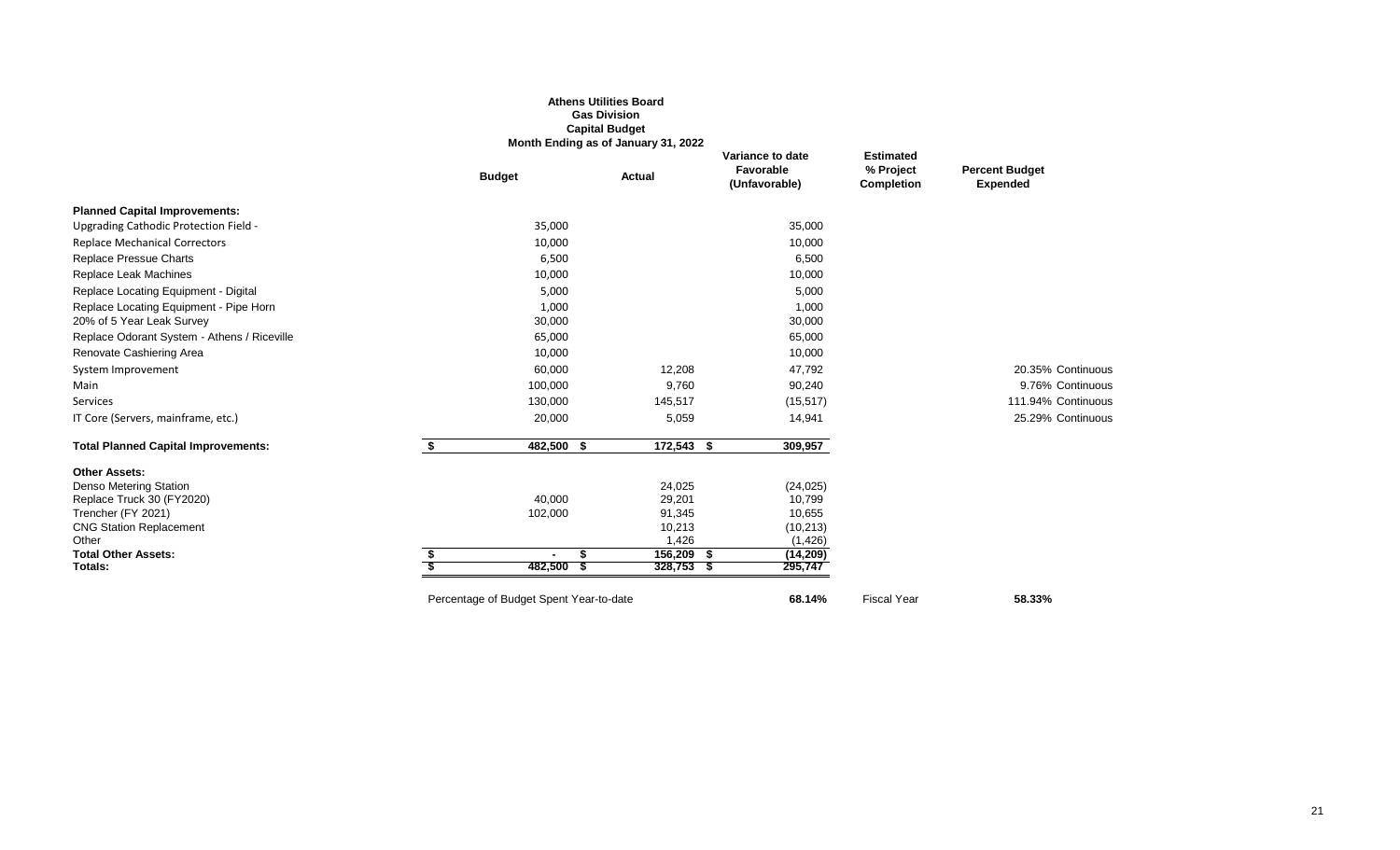#### **ATHENS UTILITIES BOARD WASTEWATER DIVISION BALANCE SHEET January 31, 2022**

|      | <b>Current Period</b>   | <b>Prior Year</b>   | Change from         |                                            | <b>Current Period</b>   | Prior               | Change<br>from prior |
|------|-------------------------|---------------------|---------------------|--------------------------------------------|-------------------------|---------------------|----------------------|
|      | <b>January 31, 2022</b> |                     | <b>Prior Year</b>   |                                            | <b>January 31, 2022</b> | Month               | <b>Month</b>         |
|      |                         |                     |                     | Assets:                                    |                         |                     |                      |
|      | 5.208.111.58            | 4.655.350.40        | 552.761.18          | Cash and Cash Equivalents                  | 5.208.111.58            | 4.923.880.98        | 284.230.60           |
|      | 433,883.23              | 460,062.11          | (26, 178.88)        | <b>Receivables</b>                         | 433,883.23              | 509,823.29          | (75,940.06)          |
|      | 0.00                    | 0.00                | 0.00                | Short Term Balances Due from Other Div.    | 0.00                    | 0.00                | 0.00                 |
|      | 80,331.46               | 90,688.91           | (10, 357.45)        | <b>Prepaid Expenses</b>                    | 80,331.46               | 96,089.32           | (15,757.86)          |
|      | 218,875.43              | 219,551.79          | (676.36)            | Materials and Supplies Inventory           | 218,875.43              | 221,157.07          | (2, 281.64)          |
|      | 5,941,201.70            | 5,425,653.21        | 515,548.49          | <b>Total Current Assets</b>                | 5,941,201.70            | 5,750,950.66        | 190,251.04           |
|      | 0.00                    | 0.00                | 0.00                | Bond and Interest Sinking Fund and Reserve | 0.00                    | 0.00                | 0.00                 |
|      | 0.00                    | 0.00                | 0.00                | Reserve and Other                          | 0.00                    | 0.00                | 0.00                 |
|      | 0.00                    | 0.00                | 0.00                | <b>Total Restricted Assets</b>             | 0.00                    | 0.00                | 0.00                 |
|      | 0.00                    | 487,035.37          | (487, 035.37)       | Debt Issue Costs, Net of Amortization      | 0.00                    | 0.00                | 0.00                 |
|      | 816,357.01              | 0.00                | 816,357.01          | Deferred Pension Outflows                  | 816.357.01              | 816,357.01          | 0.00                 |
|      | 58,430,575.55           | 57,836,759.50       | 593,816.05          | Sewer Utility Plant, at Cost               | 58,430,575.55           | 58,367,699.10       | 62,876.45            |
|      | (24, 406, 814, 35)      | (22, 856, 745.24)   | (1,550,069.11)      | Less: Accumulated Depreciation             | (24, 406, 814.35)       | (24, 243, 729.38)   | (163,084.97)         |
|      | 34,023,761.20           | 34,980,014.26       | (956, 253.06)       | <b>Net Sewer Utility Plant</b>             | 34,023,761.20           | 34,123,969.72       | (100, 208.52)        |
|      | 34,840,118.21           | 35,467,049.63       | (626, 931.42)       | <b>Total Long Term Assets</b>              | 34,840,118.21           | 34,940,326.73       | (100, 208.52)        |
| - \$ | 40,781,319.91           | \$<br>40,892,702.84 | \$<br>(111, 382.93) | <b>Total Assets</b>                        | \$<br>40,781,319.91     | \$<br>40,691,277.39 | \$<br>90,042.52      |
|      |                         |                     |                     | <b>Liabilities and Retained Earnings:</b>  |                         |                     |                      |
|      | 24,921.00               | (39,590.98)         | 64,511.98           | <b>Accounts Payable</b>                    | 24,921.00               | 19,307.76           | 5,613.24             |
|      | 261,435.37              | 263,565.37          | (2, 130.00)         | <b>Customer Deposits</b>                   | 261,435.37              | 261,190.37          | 245.00               |
|      | 226,969.38              | 178,801.52          | 48,167.86           | <b>Other Current Liabilities</b>           | 226,969.38              | 214,097.39          | 12,871.99            |
|      | 513,325.75              | 402,775.91          | 110,549.84          | <b>Total Current Liabilities</b>           | 513,325.75              | 494,595.52          | 18,730.23            |
|      | 0.00                    | 0.00                | 0.00                | <b>Bonds Payable</b>                       | 0.00                    | 0.00                | 0.00                 |
|      | 1,508,325.16            | 1.649.482.65        | (141, 157.49)       | Notes Payable - State of Tennessee         | 1.508.325.16            | 1,520,217.44        | (11, 892.28)         |
|      | 11,497,481.72           | 12,544,060.89       | (1,046,579.17)      | Notes Payable - Other                      | 11,497,481.72           | 11,497,481.72       | 0.00                 |
|      | 1,160,491.83            | 684,987.09          | 475,504.74          | <b>Net Pension Liability</b>               | 1,160,491.83            | 1,140,698.22        | 19,793.61            |
|      | 31,263.05               | 39,049.73           | (7,786.68)          | <b>Deferred Pension Inflows</b>            | 31,263.05               | 31,263.05           | 0.00                 |
|      | 14,197,561.76           | 14,917,580.36       | (720, 018.60)       | <b>Total Long Term Liabilities</b>         | 14,197,561.76           | 14,189,660.43       | 7,901.33             |
|      | 26,070,432.40           | 25,572,346.57       | 498,085.83          | Net Position                               | 26,070,432.40           | 26,007,021.44       | 63,410.96            |
| S.   | 40,781,319.91           | \$<br>40.892.702.84 | \$<br>(111, 382.93) | <b>Total Liabilities and Net Assets</b>    | \$<br>40,781,319.91     | \$<br>40,691,277.39 | \$<br>90.042.52      |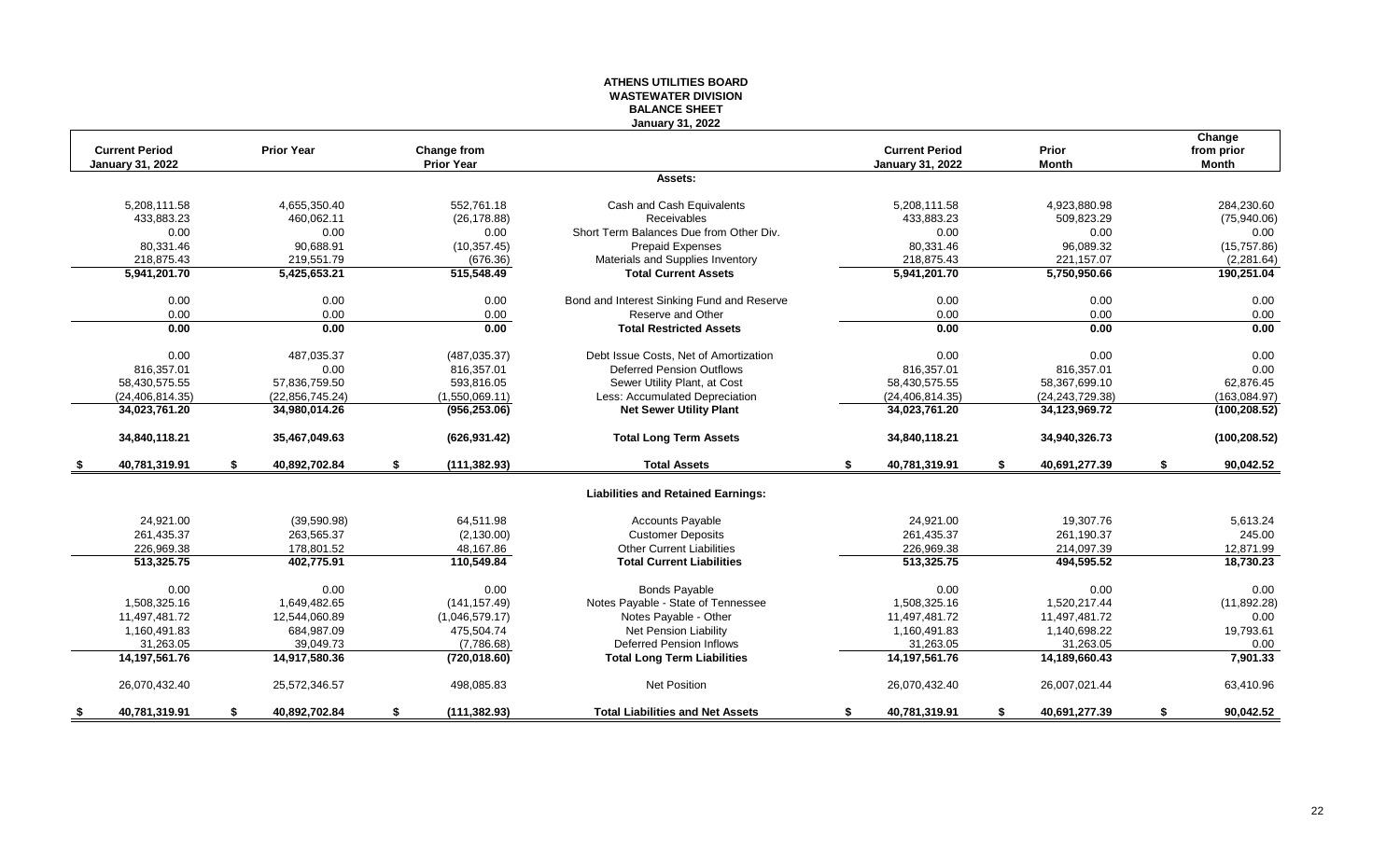# Athens Utilities Board Profit and Loss Statement - Wastewater January 31, 2022

| Year-to-Date<br><b>January 31, 2022</b> | Year-to-Date<br><b>Prior Year</b> | Variance<br>Favorable<br>(Unfavorable) |                                            | Current<br>Month<br><b>January 31, 2022</b> | Current<br>Month<br><b>Prior Year</b> | Variance<br>Favorable<br>(Unfavorable) |
|-----------------------------------------|-----------------------------------|----------------------------------------|--------------------------------------------|---------------------------------------------|---------------------------------------|----------------------------------------|
|                                         |                                   |                                        | <b>REVENUE:</b>                            |                                             |                                       |                                        |
| 1,248,604.92                            | 1,256,696.27                      | (8,091.35)                             | Residential                                | 173,563.03                                  | 174,990.60                            | (1,427.57)                             |
| 1,115,813.45                            | 1,013,325.64                      | 102,487.81                             | <b>Small Commercial</b>                    | 135,927.22                                  | 142,012.26                            | (6,085.04)                             |
| 1,226,726.70                            | 1,462,774.53                      | (236, 047.83)                          | Large Commercial                           | 173,112.72                                  | 174,770.40                            | (1,657.68)                             |
| 209,275.13                              | 148,833.79                        | 60,441.34                              | Other                                      | 33,665.74                                   | 28,610.07                             | 5,055.67                               |
| 3,800,420.20                            | 3,881,630.23                      | (81,210.03)                            | <b>Total Revenue</b>                       | 516,268.71                                  | 520,383.33                            | (4, 114.62)                            |
|                                         |                                   |                                        | <b>OPERATING AND MAINTENANCE EXPENSES:</b> |                                             |                                       |                                        |
| 883,200.35                              | 796,782.14                        | (86, 418.21)                           | <b>Sewer Treatment Plant Expense</b>       | 129,861.10                                  | 183,550.82                            | 53,689.72                              |
| 42,945.92                               | 47,939.13                         | 4,993.21                               | <b>Pumping Station Expense</b>             | 6,800.10                                    | 13,337.97                             | 6,537.87                               |
| 158,431.36                              | 190,713.06                        | 32,281.70                              | General Expense                            | 21,596.05                                   | 32,366.61                             | 10,770.56                              |
| 91,821.58                               | 92.923.77                         | 1,102.19                               | Cust. Service and Cust. Acct. Expense      | 12,994.94                                   | 15,943.77                             | 2,948.83                               |
| 559,821.28                              | 622,629.21                        | 62,807.93                              | Administrative and General Expense         | 80,057.61                                   | 105,045.43                            | 24,987.82                              |
| 1,736,220.49                            | 1,750,987.31                      | 14,766.82                              | <b>Total Operating Expenses</b>            | 251,309.80                                  | 350,244.60                            | 98,934.80                              |
|                                         |                                   |                                        | <b>Maintenance Expense</b>                 |                                             |                                       |                                        |
| 106,081.75                              | 99,693.69                         | (6,388.06)                             | Sewer Treatment Plant Expense              | 12,666.29                                   | 12,012.21                             | (654.08)                               |
| 101,039.73                              | 49,461.22                         | (51, 578.51)                           | <b>Pumping Station Expense</b>             | 11,002.27                                   | 9,374.96                              | (1,627.31)                             |
| 160,250.02                              | 171,334.09                        | 11,084.07                              | General Expense                            | 15,851.99                                   | 29,436.50                             | 13,584.51                              |
| 1,749.23                                | 3,757.09                          | 2,007.86                               | Administrative and General Expense         | 212.35                                      | 431.18                                | 218.83                                 |
| 369,120.73                              | 324,246.09                        | (44,874.64)                            | <b>Total Maintenance Expense</b>           | 39,732.90                                   | 51,254.85                             | 11,521.95                              |
|                                         |                                   |                                        | <b>Other Operating Expenses</b>            |                                             |                                       |                                        |
| 1,099,725.35                            | 1,325,871.18                      | 226,145.83                             | Depreciation                               | 157,023.13                                  | 191,349.49                            | 34,326.36                              |
| 1,099,725.35                            | 1,325,871.18                      | 226, 145.83                            | <b>Total Other Operating Expenses</b>      | 157,023.13                                  | 191,349.49                            | 34,326.36                              |
| 3,205,066.57                            | 3,401,104.58                      | 196,038.01                             | <b>Operating and Maintenance Expenses</b>  | 448,065.83                                  | 592,848.94                            | 144,783.11                             |
| 595,353.63                              | 480,525.65                        | 114,827.98                             | <b>Operating Income</b>                    | 68,202.88                                   | (72, 465.61)                          | 140,668.49                             |
| 6,167.05                                | (25, 363.14)                      | 31,530.19                              | Other Income                               | 871.18                                      | 1,466.10                              | (594.92)                               |
| 601,520.68                              | 455,162.51                        | 146,358.17                             | <b>Total Income</b>                        | 69,074.06                                   | (70, 999.51)                          | 140,073.57                             |
| 4,446.01                                | 10,597.50                         | 6,151.49                               | Other Expense                              | 48.00                                       | 6.061.00                              | 6,013.00                               |
| 597,074.67                              | 444,565.01                        | 152,509.66                             | Net Income Before Debt Expense             | 69,026.06                                   | (77,060.51)                           | 146,086.57                             |
|                                         |                                   |                                        | <b>DEBT RELATED EXPENSES:</b>              |                                             |                                       |                                        |
| 0.00                                    | 0.00                              | 0.00                                   | Amortization of Debt Discount              | 0.00                                        | 0.00                                  | 0.00                                   |
| 0.00                                    | 0.00                              | 0.00                                   | <b>Bond Interest</b>                       | 0.00                                        | 0.00                                  | 0.00                                   |
| 35,318.88                               | 45.144.07                         | 9,825.19                               | <b>Other Debt Interest</b>                 | 5,615.10                                    | 5,759.06                              | 143.96                                 |
| 35,318.88                               | 45,144.07                         | 9,825.19                               | Total debt related expenses                | 5,615.10                                    | 5,759.06                              | 143.96                                 |
| 561,755.79                              | 399,420.94                        | 162,334.85                             | Net Income Before Extraordinary            | 63,410.96                                   | (82,819.57)                           | 146,230.53                             |
| (6,693.14)                              | 26,710.10                         | (33, 403.24)                           | Grants, Contributions, Extraordinary       | 0.00                                        | 0.00                                  | 0.00                                   |
| 555,062.65<br>- \$                      | 426,131.04                        | 128,931.61<br>S                        | <b>Change in Net Assets</b>                | 63,410.96<br>S                              | (82, 819.57)                          | 146,230.53<br>s.                       |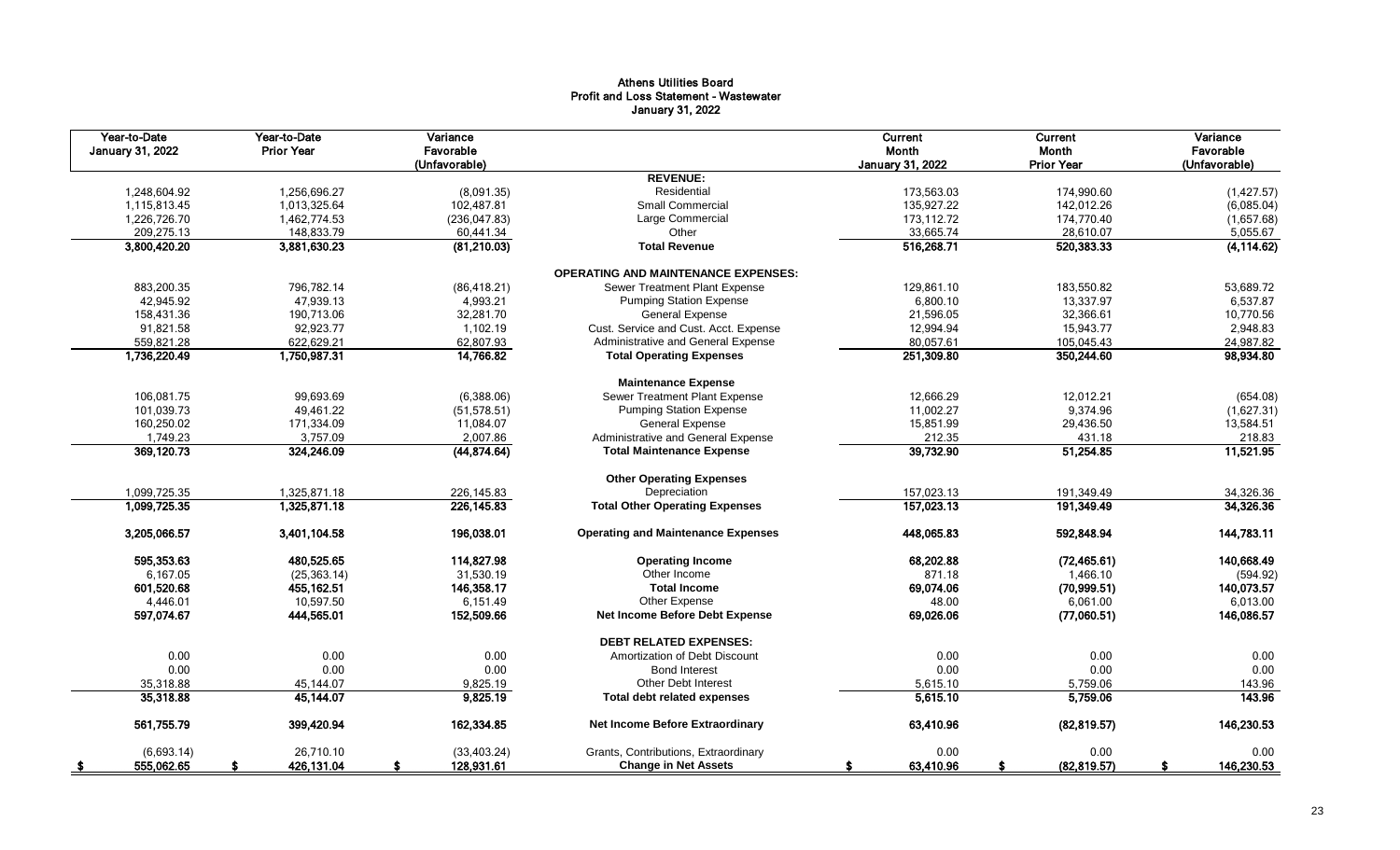# Athens Utilities Board Budget Comparison - Wastewater January 31, 2022

| Year-to-Date<br><b>January 31, 2022</b> | Year-to-Date<br><b>Budget</b> | $Y-T-D$<br>Variance | <b>Description</b>                          | <b>Current Month</b><br><b>January 31, 2022</b> | <b>Monthly</b><br><b>Budget</b> | <b>Budget</b><br>Variance |
|-----------------------------------------|-------------------------------|---------------------|---------------------------------------------|-------------------------------------------------|---------------------------------|---------------------------|
|                                         |                               |                     |                                             |                                                 |                                 |                           |
|                                         |                               |                     | <b>REVENUE:</b>                             |                                                 |                                 |                           |
| 1,248,604.92                            | 1,243,550.00                  | 5,054.92            | Residential                                 | 173,563.03                                      | 177,309.82                      | (3,746.79)                |
| 1,115,813.45                            | 1,027,899.44                  | 87,914.01           | <b>Small Commercial</b>                     | 135,927.22                                      | 140,839.22                      | (4,912.00)                |
| 1,226,726.70                            | 1,377,876.48                  | (151, 149.78)       | Large Commercial                            | 173,112.72                                      | 205,791.25                      | (32,678.53)               |
| 209,275.13                              | 142,462.73                    | 66,812.40           | Other                                       | 33,665.74                                       | 22,295.79                       | 11,369.95                 |
| 3,800,420.20                            | 3,791,788.64                  | 8,631.56            | <b>Total Revenue</b>                        | 516,268.71                                      | 546,236.07                      | (29,967.36)               |
|                                         |                               |                     | <b>OPERATING AND MAINTENANCE EXPENSES:</b>  |                                                 |                                 |                           |
| 883,200.35                              | 827,697.80                    | (55, 502.55)        | Sewer Treatment Plant Expense               | 129,861.10                                      | 126,451.76                      | (3,409.34)                |
| 42,945.92                               | 52,431.87                     | 9,485.95            | <b>Pumping Station Expense</b>              | 6,800.10                                        | 7,552.13                        | 752.03                    |
| 158,431.36                              | 193,493.74                    | 35,062.38           | General Expense                             | 21,596.05                                       | 32,826.45                       | 11,230.40                 |
| 91,821.58                               | 96,078.33                     | 4,256.75            | Customer Service and Customer Acct. Expense | 12,994.94                                       | 16,433.04                       | 3,438.10                  |
| 559,821.28                              | 631,613.84                    | 71,792.56           | Administrative and General Expense          | 80,057.61                                       | 87,385.44                       | 7,327.83                  |
| 1,736,220.49                            | 1,801,315.59                  | 65,095.10           | <b>Total Operating Expenses</b>             | 251,309.80                                      | 270,648.82                      | 19,339.02                 |
|                                         |                               |                     | <b>Maintenance Expense</b>                  |                                                 |                                 |                           |
| 106,081.75                              | 111,847.63                    | 5,765.88            | Sewer Treatment Plant Expense               | 12,666.29                                       | 13,670.02                       | 1,003.73                  |
| 101,039.73                              | 48,746.97                     | (52, 292.76)        | <b>Pumping Station Expense</b>              | 11,002.27                                       | 7,389.15                        | (3,613.12)                |
| 160,250.02                              | 191,719.98                    | 31,469.96           | General Expense                             | 15,851.99                                       | 28,792.55                       | 12,940.56                 |
| 1,749.23                                | 2,929.21                      | 1,179.98            | Administrative and General Expense          | 212.35                                          | 491.13                          | 278.78                    |
| 369,120.73                              | 355,243.79                    | (13, 876.94)        | <b>Total Maintenance Expense</b>            | 39,732.90                                       | 50,342.85                       | 10,609.95                 |
|                                         |                               |                     | <b>Other Operating Expenses</b>             |                                                 |                                 |                           |
| 1,099,725.35                            | 1,227,036.62                  | 127,311.27          | Depreciation                                | 157,023.13                                      | 176,738.73                      | 19,715.60                 |
| 1,099,725.35                            | 1,227,036.62                  | 127,311.27          | <b>Total Other Operating Expenses</b>       | 157,023.13                                      | 176,738.73                      | 19,715.60                 |
|                                         |                               |                     |                                             |                                                 |                                 |                           |
| 3,205,066.57                            | 3,383,595.99                  | 178,529.42          | <b>Operating and Maintenance Expenses</b>   | 448,065.83                                      | 497,730.40                      | 49,664.57                 |
| 595,353.63                              | 408,192.66                    | 187,160.97          | <b>Operating Income</b>                     | 68,202.88                                       | 48,505.67                       | 19,697.21                 |
| 6,167.05                                | (10,023.18)                   | 16,190.23           | Other Income                                | 871.18                                          | (1,007.53)                      | 1,878.71                  |
| 601,520.68                              | 398,169.47                    | 203,351.21          | <b>Total Income</b>                         | 69.074.06                                       | 47,498.14                       | 21,575.92                 |
| 4,446.01                                | 14,478.96                     | 10,032.95           | Other Expense                               | 48.00                                           | 9,228.78                        | 9,180.78                  |
| 597,074.67                              | 383,690.51                    | 213,384.16          | Net Income Before Debt Expense              | 69,026.06                                       | 38,269.36                       | 30,756.70                 |
|                                         |                               |                     | <b>DEBT RELATED EXPENSES:</b>               |                                                 |                                 |                           |
| 0.00                                    | 0.00                          | 0.00                | Amortization of Debt Discount               | 0.00                                            | 0.00                            | 0.00                      |
| 0.00                                    | 0.00                          | 0.00                | <b>Bond Interest</b>                        | 0.00                                            | 0.00                            | 0.00                      |
| 35,318.88                               | 80,256.34                     | 44,937.46           | Other Debt Interest                         | 5,615.10                                        | 13,811.34                       | 8,196.24                  |
| 35,318.88                               | 80,256.34                     | 44,937.46           | Total debt related expenses                 | 5,615.10                                        | 13,811.34                       | 8,196.24                  |
| 561,755.79                              | 303,434.18                    | 258,321.61          | Net Income Before Extraordinary             | 63,410.96                                       | 24,458.02                       | 38,952.94                 |
| (6,693.14)                              | 350.217.29                    | (356, 910.43)       | Grants, Contributions, Extraordinary        | 0.00                                            | 50.031.04                       | (50,031.04)               |
| 555,062.65<br>\$                        | 653,651.47<br>S               | (98, 588.82)<br>\$  | <b>Change in Net Assets</b>                 | 63,410.96<br>\$                                 | 74,489.06<br>\$                 | (11,078.10)<br>\$         |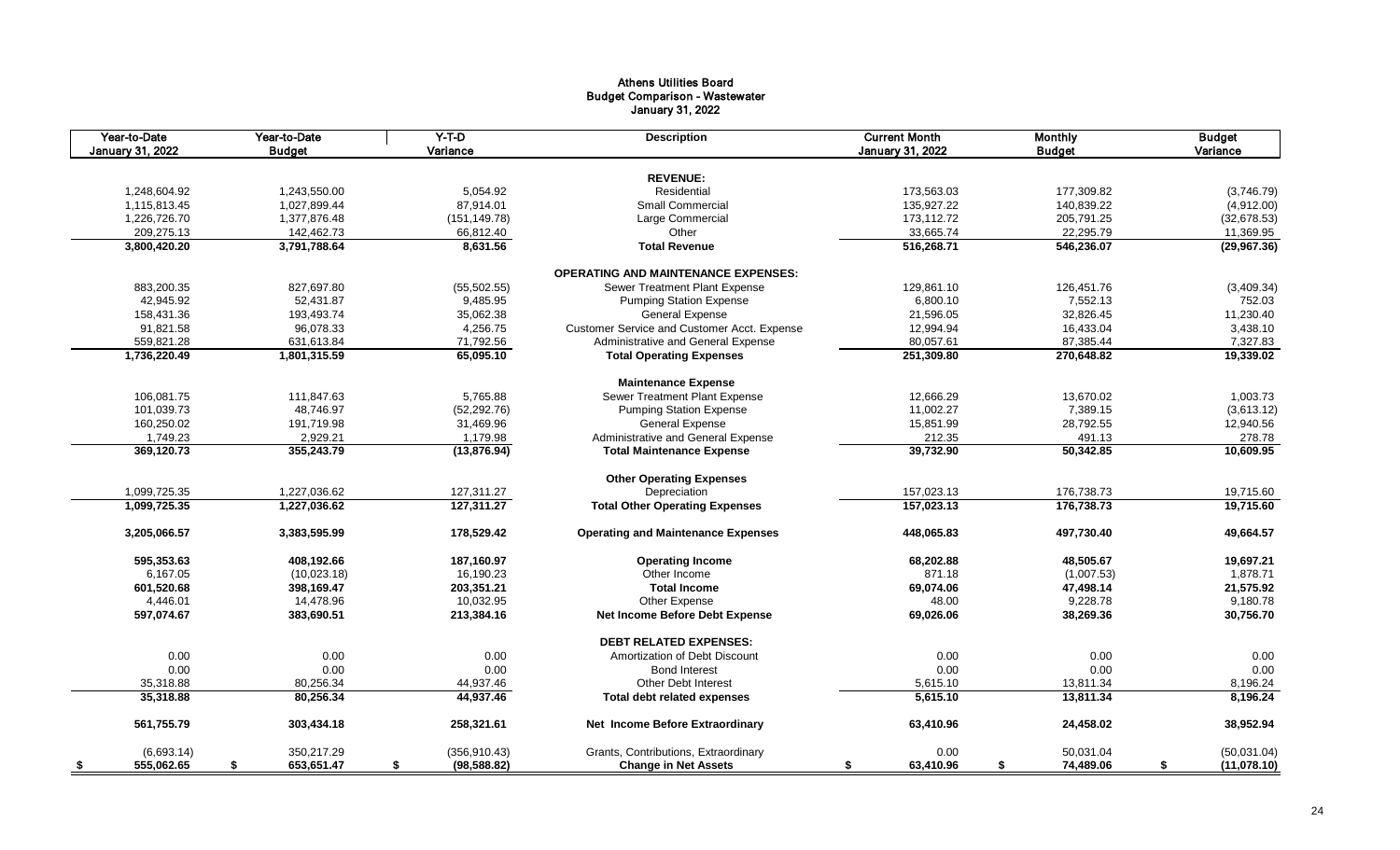## **Athens Utilities Board Wastewater Division STATEMENTS OF CASH FLOWS January 31, 2022**

|      | Year-to-Date<br><b>January 31, 2022</b> | Year-to-Date<br><b>Prior Year</b> | Variance         | UGHUGHY JI, LULL                                                | <b>Month to Date</b><br><b>January 31, 2022</b> |    | <b>Month to Date</b><br><b>Prior Year</b> | Variance         |
|------|-----------------------------------------|-----------------------------------|------------------|-----------------------------------------------------------------|-------------------------------------------------|----|-------------------------------------------|------------------|
|      |                                         |                                   |                  | <b>CASH FLOWS FROM OPERATING ACTIVITIES:</b>                    |                                                 |    |                                           |                  |
|      | 561,755.79                              | 399,420.94                        | 162,334.85       | Net Operating Income                                            | 63,410.96                                       |    | (82, 819.57)                              | 146,230.53       |
|      |                                         |                                   |                  | <b>Adjustments to Reconcile Operating Income</b>                |                                                 |    |                                           |                  |
|      |                                         |                                   |                  | to Net Cash Provided by Operations:                             |                                                 |    |                                           |                  |
|      | 1,099,725.35                            | 1,325,871.18                      | (226, 145.83)    | Depreciation                                                    | 157,023.13                                      |    | 191,349.49                                | (34, 326.36)     |
|      |                                         |                                   |                  | <b>Changes in Assets and Liabilities:</b>                       |                                                 |    |                                           |                  |
|      | 5,568.30                                | 87,313.92                         | (81,745.62)      | <b>Accounts Receivable</b>                                      | 75,940.06                                       |    | (26, 552.35)                              | 102,492.41       |
|      | 371.70                                  | 0.00                              | 371.70           | Due from (to) Other Divisions                                   | 0.00                                            |    | 0.00                                      | 0.00             |
|      | 0.00                                    | 0.00                              | 0.00             | Short Term Notes to Other Divisions                             | 0.00                                            |    | 0.00                                      | 0.00             |
|      | (71, 514.25)                            | (73,700.73)                       | 2.186.48         | <b>Prepaid Expenses</b>                                         | 15.757.86                                       |    | 14.749.65                                 | 1,008.21         |
|      | (15, 251.32)                            | (48, 157.85)                      | 32,906.53        | <b>Deferred Pension Outflows</b>                                | 0.00                                            |    | 0.00                                      | 0.00             |
|      | (14,930.81)                             | 24,588.04                         | (39, 518.85)     | Materials and Supplies                                          | 2,281.64                                        |    | 9,211.98                                  | (6,930.34)       |
|      | (21, 458.84)                            | (118,087.61)                      | 96.628.77        | <b>Accounts Payable</b>                                         | 5,613.24                                        |    | (57, 522.31)                              | 63,135.55        |
|      | 10,718.48                               | 2,207.99                          | 8,510.49         | <b>Accrued Liabilities</b>                                      | 12,871.99                                       |    | 4,830.91                                  | 8,041.08         |
|      | 46,879.85                               | (213,993.92)                      | 260,873.77       | <b>Retirements and Salvage</b>                                  | 6,061.84                                        |    | 5,607.09                                  | 454.75           |
|      | 40.00                                   | 945.00                            | (905.00)         | <b>Customer Deposits</b>                                        | 245.00                                          |    | 245.00                                    | 0.00             |
|      | (83,716.75)                             | (41, 874.79)                      | (41, 841.96)     | Net Pension Liability                                           | 19,793.61                                       |    | 18,006.53                                 | 1,787.08         |
|      | 0.00                                    | 0.00                              | 0.00             | <b>Deferred Pension Inflows</b>                                 | 0.00                                            |    | 0.00                                      | 0.00             |
|      | 1,518,187.50                            | 1,344,532.17                      | 173,655.33       | <b>Total Cash from Operating Activities</b>                     | 358,999.33                                      |    | 77,106.42                                 | 281,892.91       |
|      |                                         |                                   |                  |                                                                 |                                                 |    |                                           |                  |
|      |                                         |                                   |                  | <b>CASH FLOWS FROM NONCAPITAL FINANCING ACTIVITIES:</b>         |                                                 |    |                                           |                  |
|      | 0.00                                    | 0.00                              | 0.00             | Changes in Bonds payable                                        | 0.00                                            |    | 0.00                                      | 0.00             |
|      | (82, 751.17)                            | (80, 798.79)                      | (1,952.38)       | Changes in Notes Payable                                        | (11,892.28)                                     |    | (11,611.69)                               | (280.59)         |
|      | (82, 751.17)                            | (80, 798.79)                      | (1,952.38)       | <b>Total Cash from Noncapital Financing Activities</b>          | (11,892.28)                                     |    | (11,611.69)                               | (280.59)         |
|      |                                         |                                   |                  | <b>CASH FROM INVESTING ACTIVITIES:</b>                          |                                                 |    |                                           |                  |
|      | 0.00                                    | 0.00                              | 0.00             | <b>Prior Period Adjustment</b>                                  | 0.00                                            |    | 0.00                                      | 0.00             |
|      | (6,693.14)                              | 26,710.10                         | (33, 403.24)     | <b>Grants Contributions &amp; Other Extraordinary</b>           | 0.00                                            |    | 0.00                                      | 0.00             |
|      | 0.00                                    | 0.00                              | 0.00             | Adjust Net Pension Obligation                                   | 0.00                                            |    | 0.00                                      | 0.00             |
|      | (654.866.46)                            | (1, 154, 533.83)                  | 499,667.37       | Changes in Sewer Utility Plant                                  | (62, 876.45)                                    |    | (41,800.20)                               | (21,076.25)      |
|      | (661, 559.60)                           | (1, 127, 823.73)                  | 466,264.13       | <b>Total Cash from Capital and Related Investing Activities</b> | (62, 876.45)                                    |    | (41,800.20)                               | (21,076.25)      |
|      | 773,876.73                              | \$<br>135,909.65                  | \$<br>637,967.08 | <b>Net Changes in Cash Position</b>                             | 284,230.60                                      | £. | 23,694.53                                 | 260,536.07       |
|      |                                         |                                   |                  |                                                                 |                                                 |    |                                           |                  |
|      | 4,434,234.85                            | 4,519,440.75                      | (85, 205.90)     | Cash at Beginning of Period                                     | 4,923,880.98                                    |    | 4,631,655.87                              | 292,225.11       |
|      | 5,208,111.58                            | 4,655,350.40                      | 552,761.18       | Cash at End of Period                                           | 5,208,111.58                                    |    | 4,655,350.40                              | 552,761.18       |
| - \$ | 773.876.73                              | \$<br>135,909.65                  | \$<br>637,967.08 | <b>Changes in Cash and Equivalents</b>                          | $\overline{\mathbf{s}}$<br>284,230.60           | \$ | 23,694.53                                 | \$<br>260,536.07 |

**Long-Term Debt** \$13,005,806.88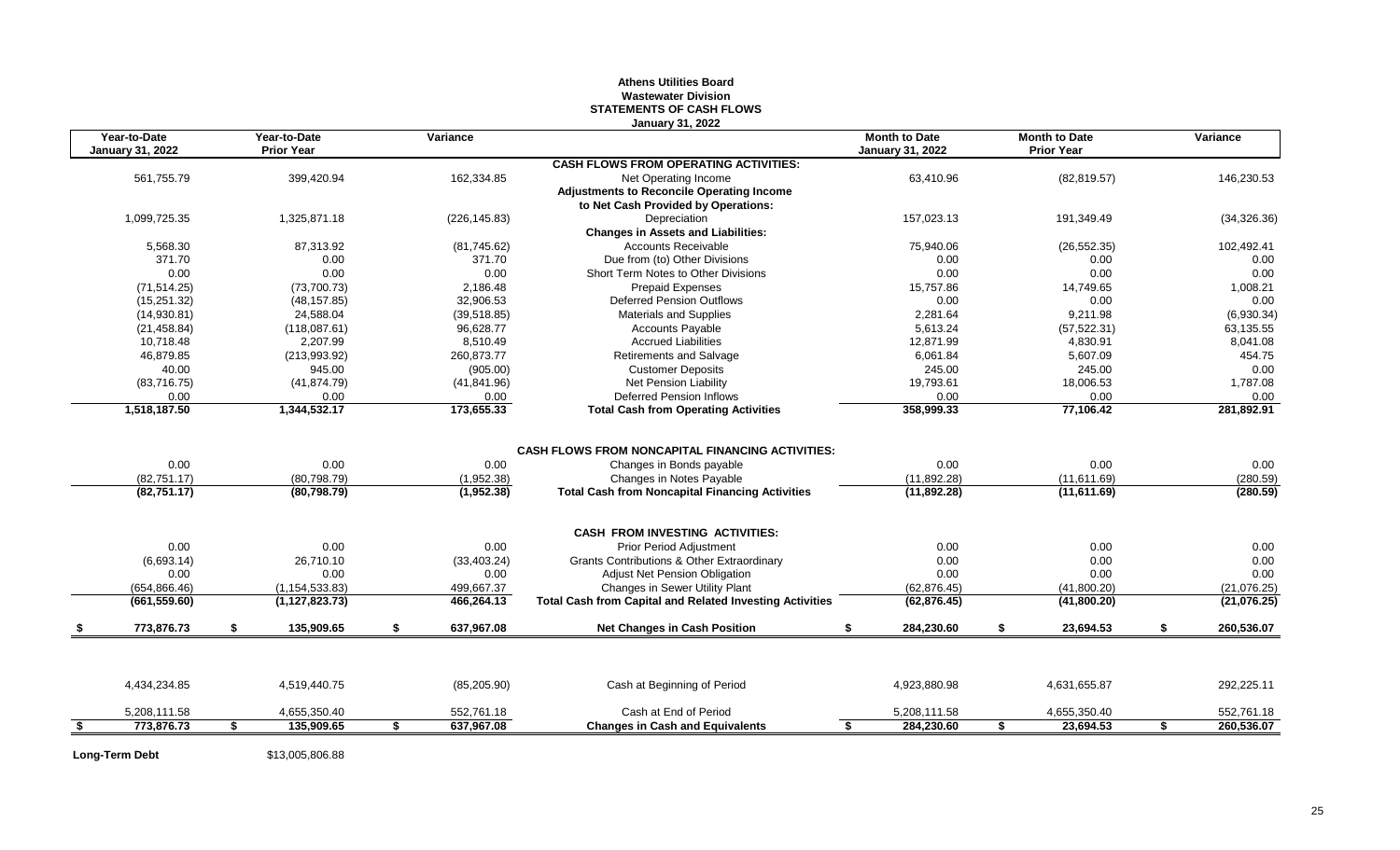# Athens Utilities Board Statistics Report January 31, 2022

## Wastewater: Current Prior % # Accounts<br>
Month Year Change Change Prior **Number of services:** Change Change Change Change Change Change Change Change Change Change Change Change Change Change Change Change Change Change Change Change Change Change Change Change Change Change Change Change Chan Residential - Inside City 4,436 4,413 0.52% 23 Residential - Outside City 74 67 10.45% 7 Commercial - Inside City 944 942 0.21% 2 Commercial - Outside City 4 4 0.00% 0 Total Services **5,458 5,426 0.59% 32**

| <b>Sales Volumes:</b>      | <b>Current Month</b> |                   |          | Year-to-Date |                   |           |  |
|----------------------------|----------------------|-------------------|----------|--------------|-------------------|-----------|--|
| Gallonsx100                | 1/31/2022            | <b>Prior Year</b> | Change   | 1/31/2022    | <b>Prior Year</b> | Change    |  |
| Residential - Inside City  | 148,160              | 151,338           | $-2.10%$ | 093,363      | 1,100,794         | $-0.68\%$ |  |
| Residential - Outside City | 2,937                | 2,642             | 11.17%L  | 21,555       | 22,046            | $-2.23%$  |  |
| Commercial - Inside City   | 190,138              | 197,301           | $-3.63%$ | 590,579      | 1,473,468         | 7.95%     |  |
| Commercial - Outside City  | 8,297                | 7,050             | 17.69%h  | 63,342       | 52,340            | 21.02%    |  |
|                            | 349,532              | 358,331           | $-2.46%$ | 2,768,839    | 2,648,648         | 4.54%     |  |

| Employment         |                         |                   |                   |
|--------------------|-------------------------|-------------------|-------------------|
|                    | <b>January 31, 2022</b> | <b>Prior Year</b> | <b>Difference</b> |
| Employee Headcount | 18.00                   | 18.00             | 0.00              |
| <b>IFTE</b>        | 19.60                   | 18.91             | 0.69              |
| IY-T-D FTE         | 19.02                   | 18.99             | 0.03              |

| <b>Total Company Employment</b> |                         |                   |                   |  |  |  |  |  |  |
|---------------------------------|-------------------------|-------------------|-------------------|--|--|--|--|--|--|
|                                 | <b>January 31, 2022</b> | <b>Prior Year</b> | <b>Difference</b> |  |  |  |  |  |  |
| Company Total Headcount:        | 99.00                   | 100.00            | $-1.00$           |  |  |  |  |  |  |
| Company Total FTE               | 108.24                  | 106.78            | ∣.46              |  |  |  |  |  |  |
| Company Y-T-D FTE               | 107.31                  | 106.46            | 0.85              |  |  |  |  |  |  |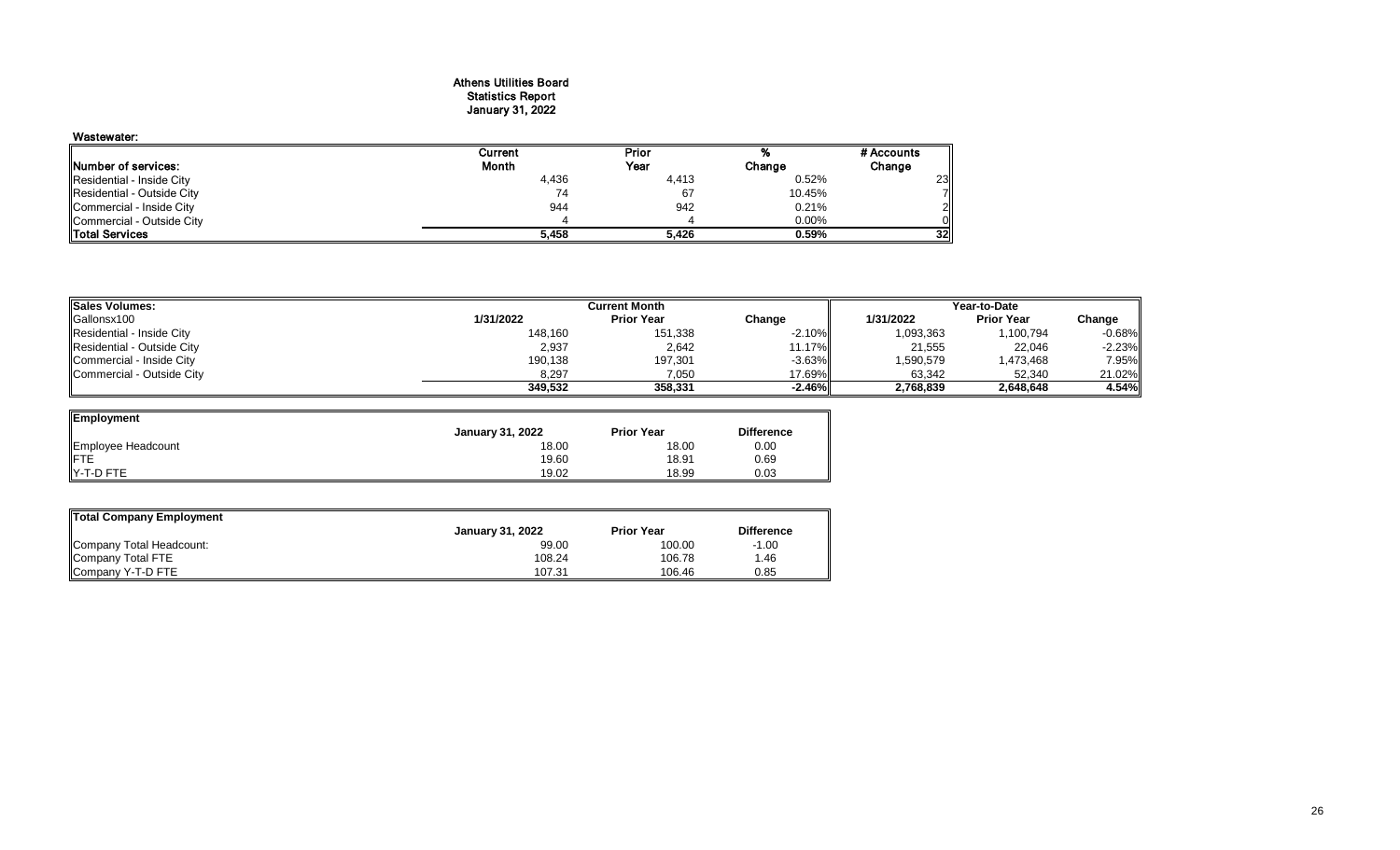#### **Athens Utilities Board Wastewater Division Capital Budget Month Ending as of January 31, 2022**

|                                                        |    | <b>Budget</b>                           | Actual     | <b>Variance to Date</b><br>Favorable<br>(Unfavorable) | <b>Estimated</b><br>% Project<br><b>Completion</b> | <b>Percent Budget</b><br><b>Expended</b> |
|--------------------------------------------------------|----|-----------------------------------------|------------|-------------------------------------------------------|----------------------------------------------------|------------------------------------------|
| <b>Planned Capital Improvements:</b>                   |    |                                         |            |                                                       |                                                    |                                          |
| Replace Oostanaula Plant Truck #41 (2012)              |    | 40,000                                  |            | 40,000                                                |                                                    |                                          |
| Replace Maint Truck #51 (2015 F250)                    |    | 45,000                                  |            | 45,000                                                |                                                    |                                          |
| Replace Oost. WW Plant Cart (2016)                     |    | 15,000                                  |            | 15,000                                                |                                                    |                                          |
| Replace Cedar Springs Pump Station                     |    | 750,000                                 | 6,570      | 743,430                                               |                                                    | 0.88%                                    |
| Sterling Road PS Reno (pump #1 and flow ctrls)         |    | 75,000                                  |            | 75,000                                                |                                                    |                                          |
| <b>Emergency Generator Sterling Rd</b>                 |    | 175,000                                 |            | 175,000                                               |                                                    |                                          |
| Cedar Springs PS Force Main (dedicated line to WWTP)** |    | 450,000                                 |            | 450,000                                               |                                                    |                                          |
| NMC WWTP UV Bulbs                                      |    | 15,000                                  |            | 15,000                                                |                                                    |                                          |
| Replace Clarifier Brush System - Oostanaula            |    | 55,000                                  | 76,500     | (21,500)                                              |                                                    | 139.09%                                  |
| Oostanaula WWTP Refurbishment                          |    | 125,000                                 | 36,479     | 88,521                                                |                                                    | 29.18% Continuous                        |
| NMC WWTP Refurbishment                                 |    | 100,000                                 | 2,641      | 97,359                                                |                                                    | 2.64% Continuous                         |
| Admin and Operators Buildings Maint. - Oost.           |    | 10,000                                  |            | 10,000                                                |                                                    | Continuous                               |
| Laboratory Equipment                                   |    | 15,000                                  | 1,619      | 13,381                                                |                                                    | 10.79% Continuous                        |
| <b>Lift Station Rehabilitation</b>                     |    | 35,000                                  |            | 35,000                                                |                                                    | Continuous                               |
| Field and Safety Equipment                             |    | 15,000                                  | 4,143      | 10,857                                                |                                                    | 27.62% Continuous                        |
| <b>Collection System Rehab</b>                         |    | 500,000                                 | 231,558    | 268,442                                               |                                                    | 46.31% Continuous                        |
| <b>Material Donations</b>                              |    | 5,000                                   | 1,493      | 3,507                                                 |                                                    | 29.86% Continuous                        |
| Technology (SCADA, Computers)                          |    | 35,000                                  | 8,578      | 26,422                                                |                                                    | 24.51% Continuous                        |
| Services                                               |    | 200,000                                 | 117,423    | 82,577                                                |                                                    | 58.71% Continuous                        |
| Extensions                                             |    | 25,000                                  | 5,389      | 19,611                                                |                                                    | 21.55% Continuous                        |
| <b>Grinder Pump Core Replacements</b>                  |    | 140,000                                 | 29,464     | 110,536                                               |                                                    | 21.05% Continuous                        |
| <b>Manhole Rehabilitation</b>                          |    | 12,000                                  | 5,590      | 6,410                                                 |                                                    | 46.58% Continuous                        |
| <b>Rehabilitation of Services</b>                      |    | 75,000                                  | 46,520     | 28,480                                                |                                                    | 62.03% Continuous                        |
| IT Core (Servers, mainframe, etc.)                     |    | 20,000                                  |            | 20,000                                                |                                                    | Continuous                               |
| <b>Total Planned Capital Improvements:</b>             | \$ | 2,932,000 \$                            | 573,965 \$ | 2,358,035                                             |                                                    |                                          |
| <b>Other Assets:</b>                                   |    |                                         |            |                                                       |                                                    |                                          |
| TK 21 Repair                                           |    |                                         | 2,671      | (2,671)                                               |                                                    |                                          |
| Other                                                  |    |                                         |            |                                                       |                                                    |                                          |
| <b>Total Other Assets</b>                              | \$ | - \$                                    | 2,671      | (2,671)<br>-\$                                        |                                                    |                                          |
| <b>Totals:</b>                                         | S, | $2,932,000$ \$                          | 576,636 \$ | 2,355,364                                             |                                                    |                                          |
|                                                        |    | Percentage of Budget Spent Year-to-date |            | 19.67%                                                | <b>Fiscal Year</b>                                 | 58.33%                                   |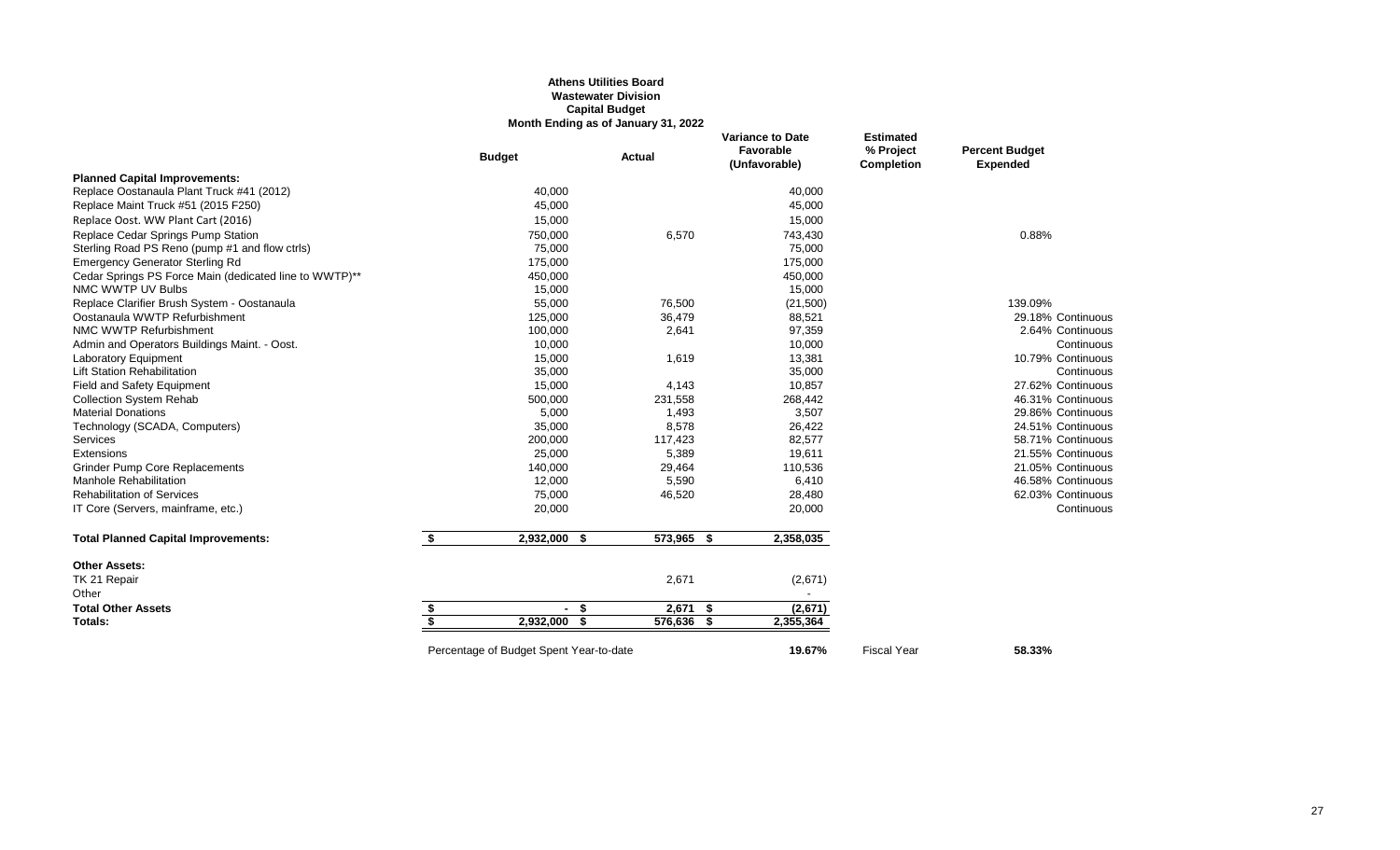# **ATHENS UTILITIES BOARD FIBER BALANCE SHEET January 31, 2022**

| <b>Current Period</b><br><b>January 31, 2022</b> | Year-to-Date<br><b>Prior Year</b> | Change from<br><b>Prior Year</b> |                                                  | <b>Current Period</b><br><b>January 31, 2016</b> | Prior<br>Month           | Change<br>from prior<br>Month |
|--------------------------------------------------|-----------------------------------|----------------------------------|--------------------------------------------------|--------------------------------------------------|--------------------------|-------------------------------|
|                                                  |                                   |                                  | <b>Assets</b>                                    |                                                  |                          |                               |
| 225,983.79                                       | 123,228.61                        | 102,755.18                       | Fiber Utility Plant, at Cost                     | 225,983.79                                       | 225,298.89               | 684.90                        |
| 55,383.15                                        | 43,784.15                         | 11,599.00                        | Less: Accumulated Depreciation                   | 55,383.15                                        | 54,312.95                | 1,070.20                      |
| 170,600.64                                       | 79,444.46                         | 91,156.18                        | <b>Net Fiber Utility Plant</b>                   | 170,600.64                                       | 170,985.94               | (385.30)                      |
|                                                  |                                   |                                  | <b>Current Assets</b>                            |                                                  |                          |                               |
| 222,743.84                                       | 224,457.62                        | (1,713.78)                       | Cash                                             | 222,743.84                                       | 218,412.56               | 4,331.28                      |
| 4,140.00                                         | 1,685.00                          | 2,455.00                         | <b>Accounts Receivable</b>                       | 4.140.00                                         | 2,335.00                 | 1,805.00                      |
| 226,883.84                                       | 226,142.62                        | 741.22                           | <b>Total Current Assets</b>                      | 226,883.84                                       | 220,747.56               | 6,136.28                      |
| 397,484.48                                       | 305,587.08                        | 91,897.40                        | <b>Total Assets</b>                              | 397,484.48                                       | 391,733.50               | 5,750.98                      |
|                                                  |                                   |                                  |                                                  |                                                  |                          |                               |
| $\sim$                                           | $\overline{\phantom{a}}$          | $\sim$                           | <b>Liabilities</b><br>Payable to Other Divisions | $\sim$                                           | $\overline{\phantom{0}}$ | $\sim$                        |
| 397,484.48                                       | 305,587.08                        | 91,897.40                        | Net Position                                     | 397,484.48                                       | 391,733.50               | 5,750.98                      |
| 397,484.48                                       | 305,587.08                        | 91,897.40                        | <b>Total Liabilities and Retained Earnings</b>   | 397,484.48                                       | 391,733.50               | 5,750.98                      |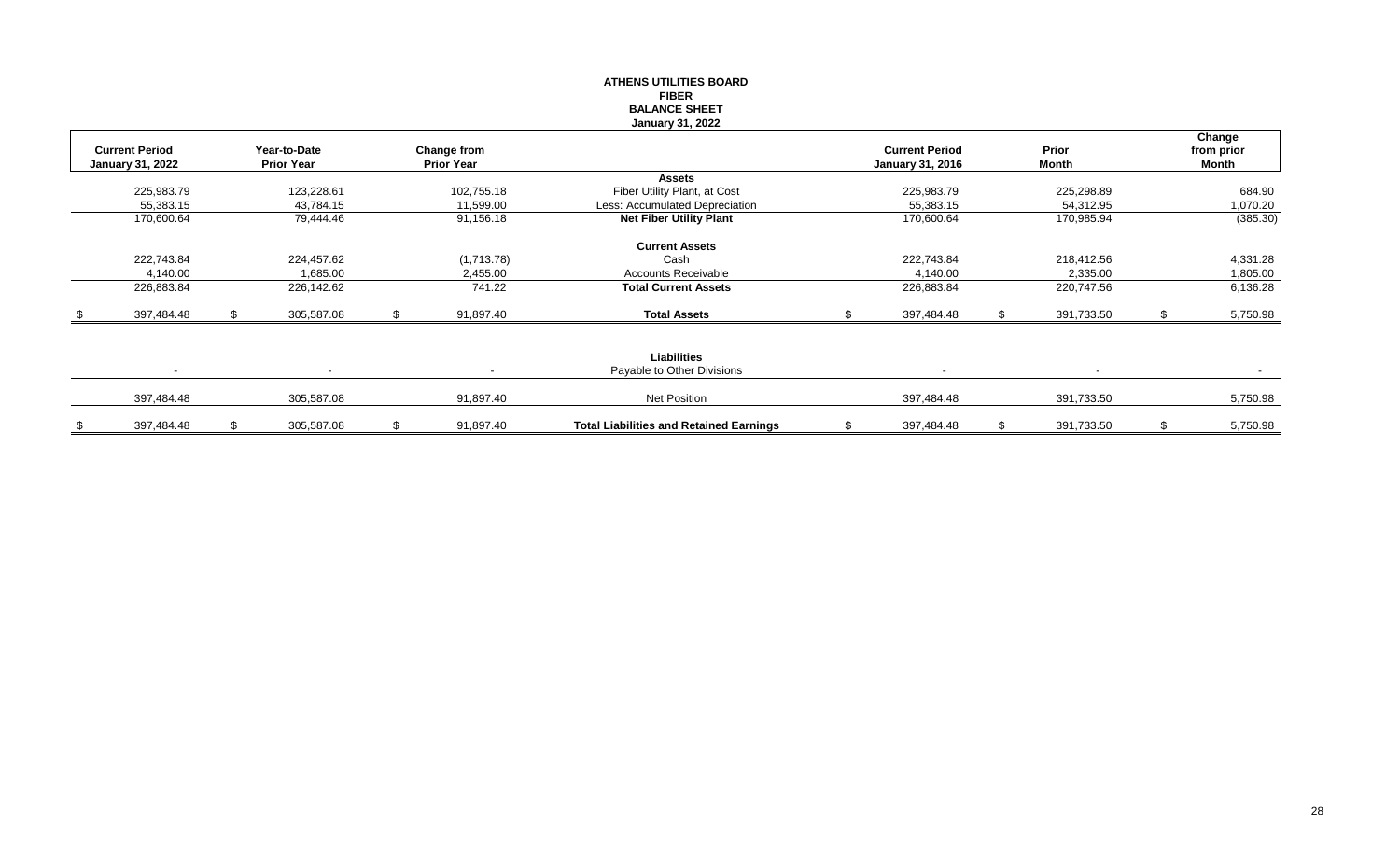|                                         |                                   |   |                                        | January 31, 2022                                                    |    |                                             |                                       |                        |
|-----------------------------------------|-----------------------------------|---|----------------------------------------|---------------------------------------------------------------------|----|---------------------------------------------|---------------------------------------|------------------------|
| Year-to-Date<br><b>January 31, 2022</b> | Year-to-Date<br><b>Prior Year</b> |   | Variance<br>Favorable<br>(Unfavorable) |                                                                     |    | <b>Current</b><br>Month<br>January 31, 2022 | Current<br>Month<br><b>Prior Year</b> |                        |
| 67,703.00                               | 72,993.00                         |   | (5,290.00)                             | Revenue                                                             |    | 10,089.00                                   | 10,349.00                             | (260.00)               |
|                                         |                                   |   |                                        | <b>Operating and Maintenance Expenses</b>                           |    |                                             |                                       |                        |
| 4,000.91                                | 2,259.25                          |   | (1,741.66)                             | Overhead Line Expense                                               |    | 588.80                                      | 25.80                                 | (563.00)               |
| 9,212.49                                | 2.317.49                          |   | (6,895.00)                             | Administrative and General Expense                                  |    | 331.07                                      | 331.07                                |                        |
| 20,411.90                               | 28,586.49                         |   | 8,174.59                               | <b>Telecom Expense</b>                                              |    | 2,398.00                                    | 3,994.55                              | 1,596.55               |
| \$<br>33,625.30                         | \$<br>33,163.23                   | ъ | (462.07)                               | <b>Total Operating and Maintenance Expenses</b>                     |    | 3,317.87                                    | \$<br>4,351.42                        | \$<br>1,033.55         |
| 308.16                                  | 465.59                            |   | (157.43)                               | Interest Income                                                     |    | 50.05                                       | 70.23                                 | (20.18)                |
|                                         |                                   |   |                                        | <b>Other Operating Expense</b>                                      |    |                                             |                                       |                        |
| 7,491.40                                | 4,382.46                          |   | (3, 108.94)                            | <b>Depreciation Expense</b>                                         |    | 1,070.20                                    | 821.52                                | (248.68)               |
| 26,894.46                               | 35,912.90                         |   | (9,018.44)                             | Net Income Before Extraordinary                                     |    | 5,750.98                                    | 5,246.29                              | 504.69                 |
| 34,144.54<br>61,039.00                  | \$<br>35,912.90                   | S | 34.144.54<br>25,126.10                 | Grants, Contributions, Extraordinary<br><b>Change in Net Assets</b> | ж. | 5,750.98                                    | \$<br>5,246.29                        | \$<br>$\sim$<br>504.69 |

# Athens Utilities Board Profit and Loss Statement - Fiber